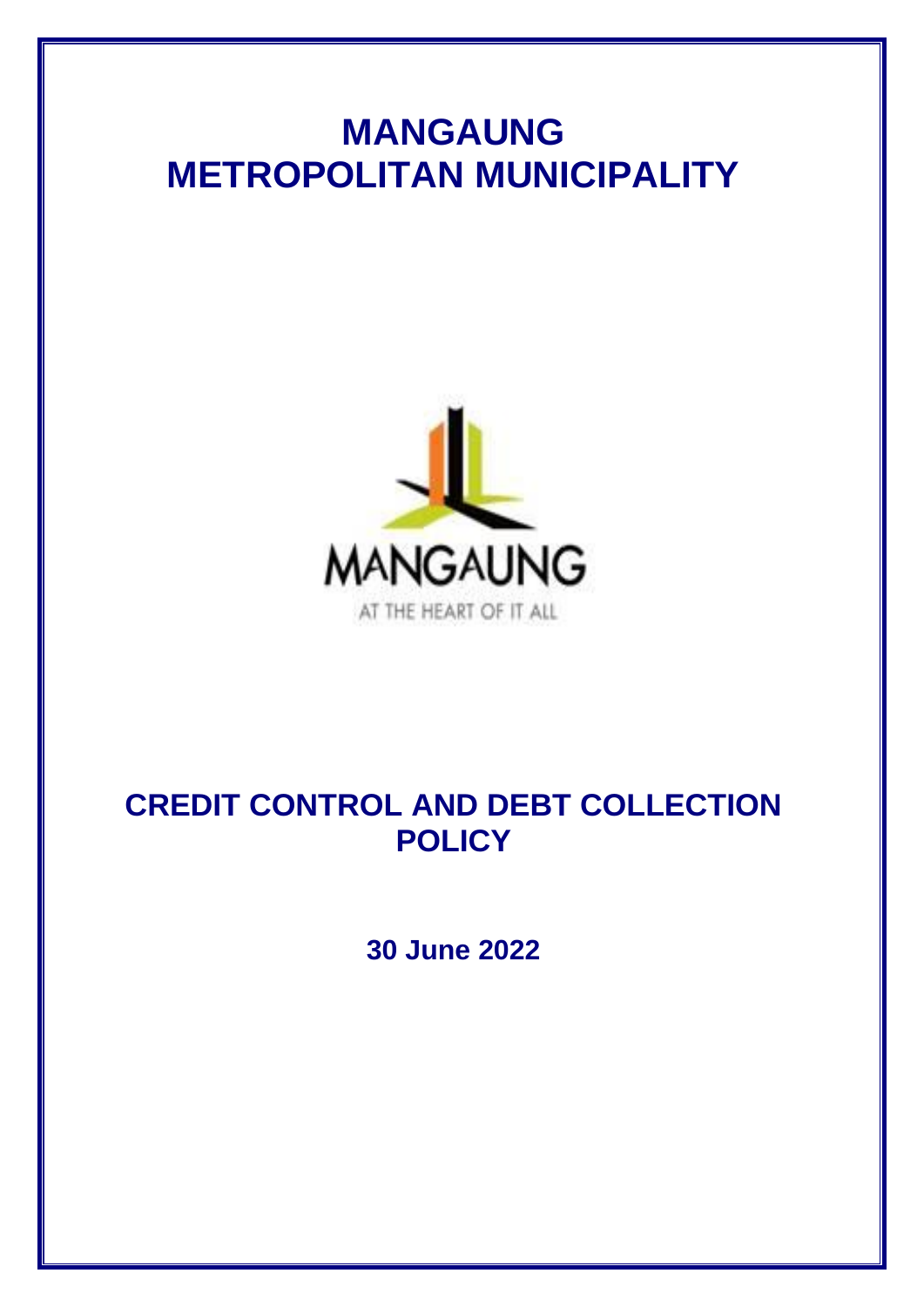

## **TABLE OF CONTENTS**

| 1.              |                                                                    |  |
|-----------------|--------------------------------------------------------------------|--|
| 2.              |                                                                    |  |
| 3.              |                                                                    |  |
| 4.              |                                                                    |  |
| 5.              |                                                                    |  |
| 6.              |                                                                    |  |
| 7.              |                                                                    |  |
| 8.              |                                                                    |  |
| 9.              |                                                                    |  |
| 10 <sub>1</sub> |                                                                    |  |
| 11.             |                                                                    |  |
|                 |                                                                    |  |
|                 |                                                                    |  |
|                 |                                                                    |  |
|                 |                                                                    |  |
|                 |                                                                    |  |
|                 |                                                                    |  |
|                 |                                                                    |  |
|                 |                                                                    |  |
|                 |                                                                    |  |
|                 | 21. RECOVERY OF RATES FROM OWNERS, TENANTS, OCCUPIERS AND AGENTS27 |  |
|                 |                                                                    |  |
|                 |                                                                    |  |
|                 |                                                                    |  |
|                 |                                                                    |  |
|                 |                                                                    |  |
|                 |                                                                    |  |
|                 |                                                                    |  |
|                 |                                                                    |  |
|                 |                                                                    |  |
|                 |                                                                    |  |
|                 |                                                                    |  |
|                 |                                                                    |  |
|                 |                                                                    |  |
|                 |                                                                    |  |
|                 |                                                                    |  |
|                 |                                                                    |  |
|                 |                                                                    |  |
|                 |                                                                    |  |
|                 |                                                                    |  |
|                 |                                                                    |  |
|                 |                                                                    |  |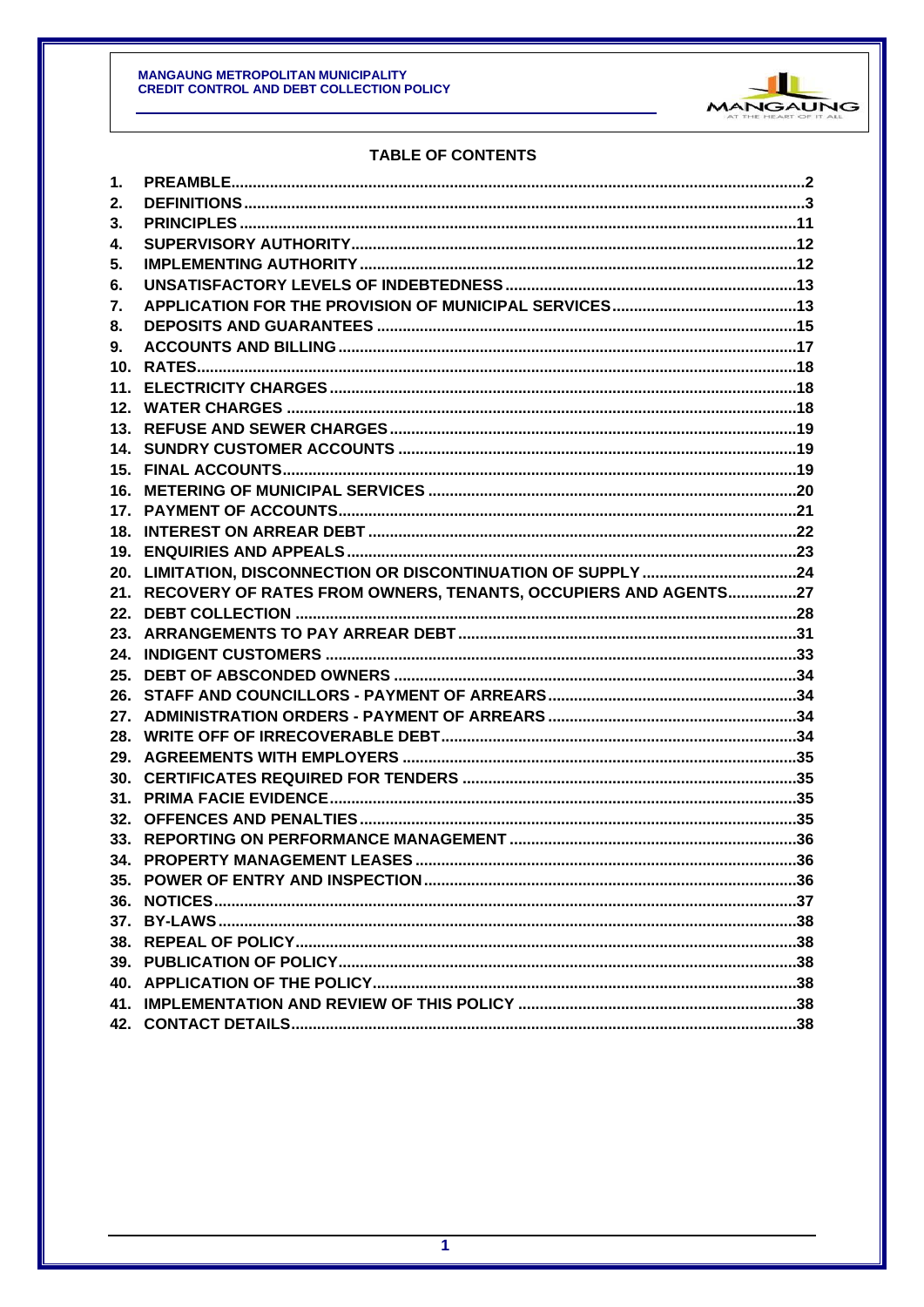

## **MANGAUNG METROPOLITAN MUNICIPALITY**

#### **PRINCIPLES AND POLICY ON CREDIT CONTROL AND DEBT COLLECTION**

## **1. PREAMBLE**

**Whereas** section 152 (1) (b) of the Constitution of the Republic of South Africa Act 108 of 1996 *('the Constitution)* provides that one of the objects of local government is to ensure that the provision of services to communities occurs in a sustainable manner;

**And whereas** section 4 (1) (c) of the Local Government: Municipal Systems Act 32 of 2000, as amended*('the Systems Act')*provides that the Council of a Municipality has the right to finance the affairs of the Municipality by charging fees for services, imposing surcharges on fees, rates on property and, to the extent authorised by national legislation, other taxes, levies and duties;

**And whereas** section 5 (1) (g), read with subsection (2) (b) of the Systems Act provides that members of the local community have the right to have access to municipal services which the Municipality provides provided that, where applicable and subject to the policy for indigent customers, pay promptly for services fees, surcharges on fees, other taxes, levies and duties imposed by the Municipality;

**And whereas** Chapter 9, sections 95, 96, 97, 98, 99 and 100, of the Systems Act provides for Customer Care Management, Debt Collection responsibility of the Municipality, contents of the policy, by-laws that give effect to the policy, Supervisory authority and Implementing authority, respectively.

**Now therefore** the Municipal Council of Mangaung Municipality adopts the following policy regarding Customer Care, Credit Control and Debt Collection.

## **1.1 Scope Of The Policy**

- (a) This Policy applies to all administrations within the defined boundaries of the Mangaung Municipality and all customers of these administrations.
- (b) The Credit Control and Debt Collection policy, as approved by Council, has been enshrined in a Municipal policy in terms of the Systems Act and such Policy will be binding on the public, officials and Councillors of the Metropolitan Municipality of Mangaung and no interference in the process will be permitted.
- (c) The Policy is applicable until such time as it is reviewed and any revisions to the Policy approved by Council.
- (d) All acts performed in terms of the above approved Policy, will not be invalidated due to the timing differences between approval and promulgation.
- (e) All acts performed as mentioned in the previous paragraph will be ratified with the promulgation of the Municipal Policy.

## **1.2. Objective Of The Policy**

- The objective of this policy is to:-(a) Focus on all outstanding debt as raised on the customer's account.
- (b) Provide for a uniform credit control, debt collection and indigent Policy throughout the Mangaung Municipality.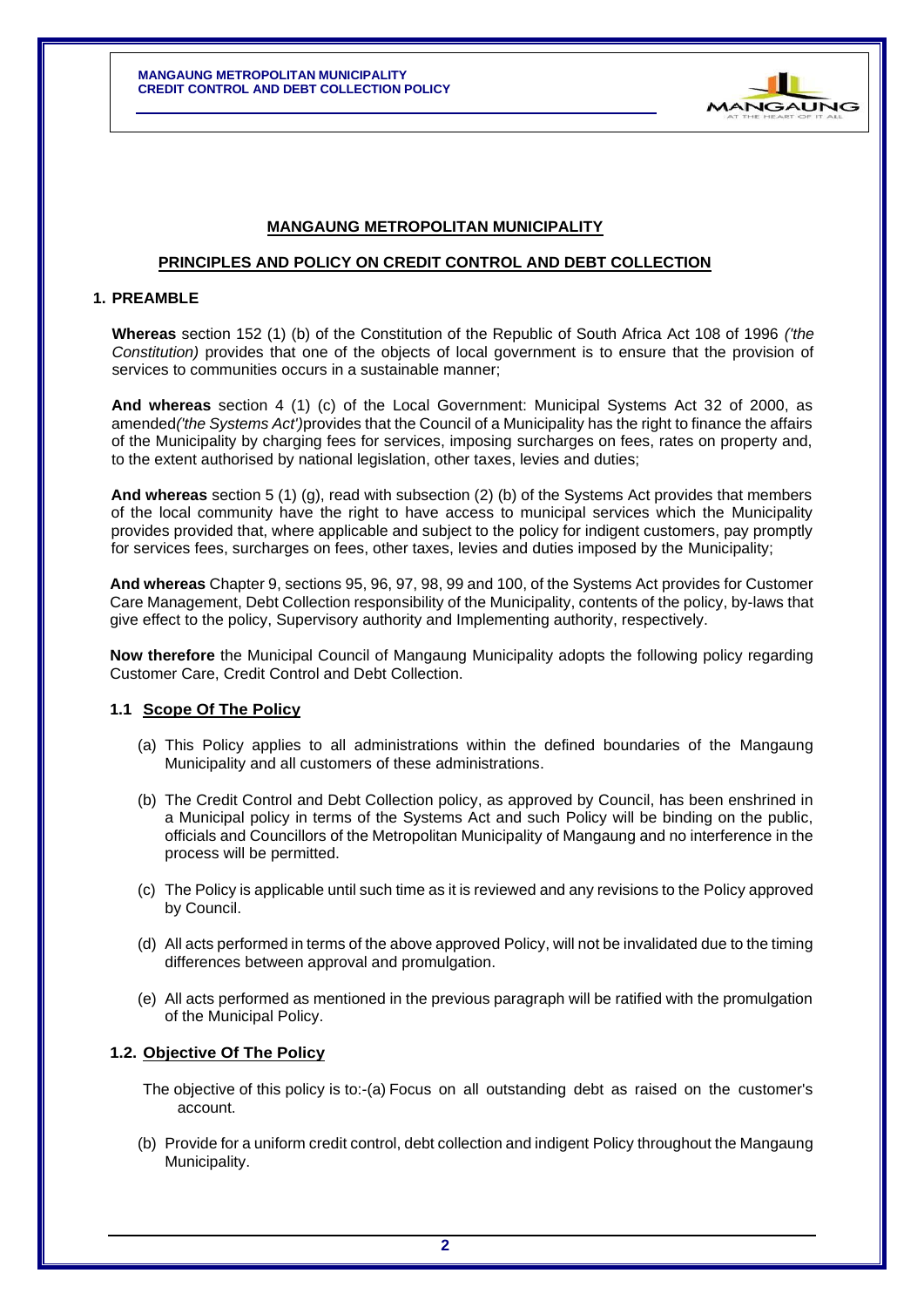

- (c) Facilitate implementation of this Policy throughout the Mangaung Municipality.
- (d) Promote a culture of good payment habits amongst Mangaung Municipality customers and instil a sense of responsibility towards the payment of municipal accounts and reduction of municipal debt.
- (e) To ensure that the Council of Mangaung Municipality uses innovative, cost effective, efficient and appropriate methods to collect as much of the debt in the shortest possible time without any interference in the process.
- (f) To ensure that Mangaung Municipality effectively and efficiently deal with defaulters in accordance with the terms and conditions of this Policy.

#### <span id="page-3-0"></span>**2. DEFINITIONS**

In this policy any word or expression to which a meaning has been assigned in the Local Government: Municipal Systems Act has that meaning, unless the context indicates otherwise:

**"Accommodation"** means accommodation in an accommodation establishment, a room, dwelling-house or second dwelling unit, self-catering room, self-catering apartment or free standing building let to transient guests;

**"Accommodation Establishments" –** consists of one or more of the following letable types of accommodation –

- (a) "Camping" (informal temporary accommodation in a unique environment) is defined by a property used for erection of tents or other temporary structures for temporary accommodation for visitors or holiday-makers, which includes ablution, cooking and other facilities that are reasonably and ordinarily related to camping , for use of such visitors, and includes a caravan park, whether publicly or privately owned, but which excludes the alienation of land on the basis of time sharing, sectional title share blocks or individual subdivision; and excludes resort accommodation or mobile homes;
- (b) "Bed and Breakfast" (accommodation in a dwelling-house or second dwelling unit for transient guests) is defined by a dwelling-house or second dwelling in which the owner of the dwelling supplies lodging and meals for compensation to transient guests who have permanent residence elsewhere; provided that the primary use of the dwelling-house concerned shall remain for the living accommodation of a single family;
- (c) "Guest House" (accommodation in a dwelling-house or second dwelling unit for transient guests) is defined by a dwelling-house or second dwelling which is used for the purpose of supplying lodging and meals to transient guests for compensation, in an establishment which exceeds the restrictions of a bed and breakfast establishment and may include business meetings or training sessions for resident guests;
- (d) "Self catering Accommodation" (accommodation for non-permanent residents and transient guests) is defined by a house, cottage, chalet, bungalow, flat, studio, apartment, villa, or similar accommodation where facilities and equipment are provided for guests to cater for themselves. The facilities should be adequate to cater for the maximum advertised number of residents the facility can accommodate;
- (e) "Self catering Apartments" (accommodation for non-permanent residents and transient guests) is defined by a building or group of buildings consisting of separate accommodation units, each incorporating a kitchen / kitchenette facility, and which may include other communal facilities for the use of transient guests, together with outbuildings as are normally used therewith; which are rented for residential purposes and may include holiday flats; but does not include a hotel, dwelling-house, second dwelling or group house;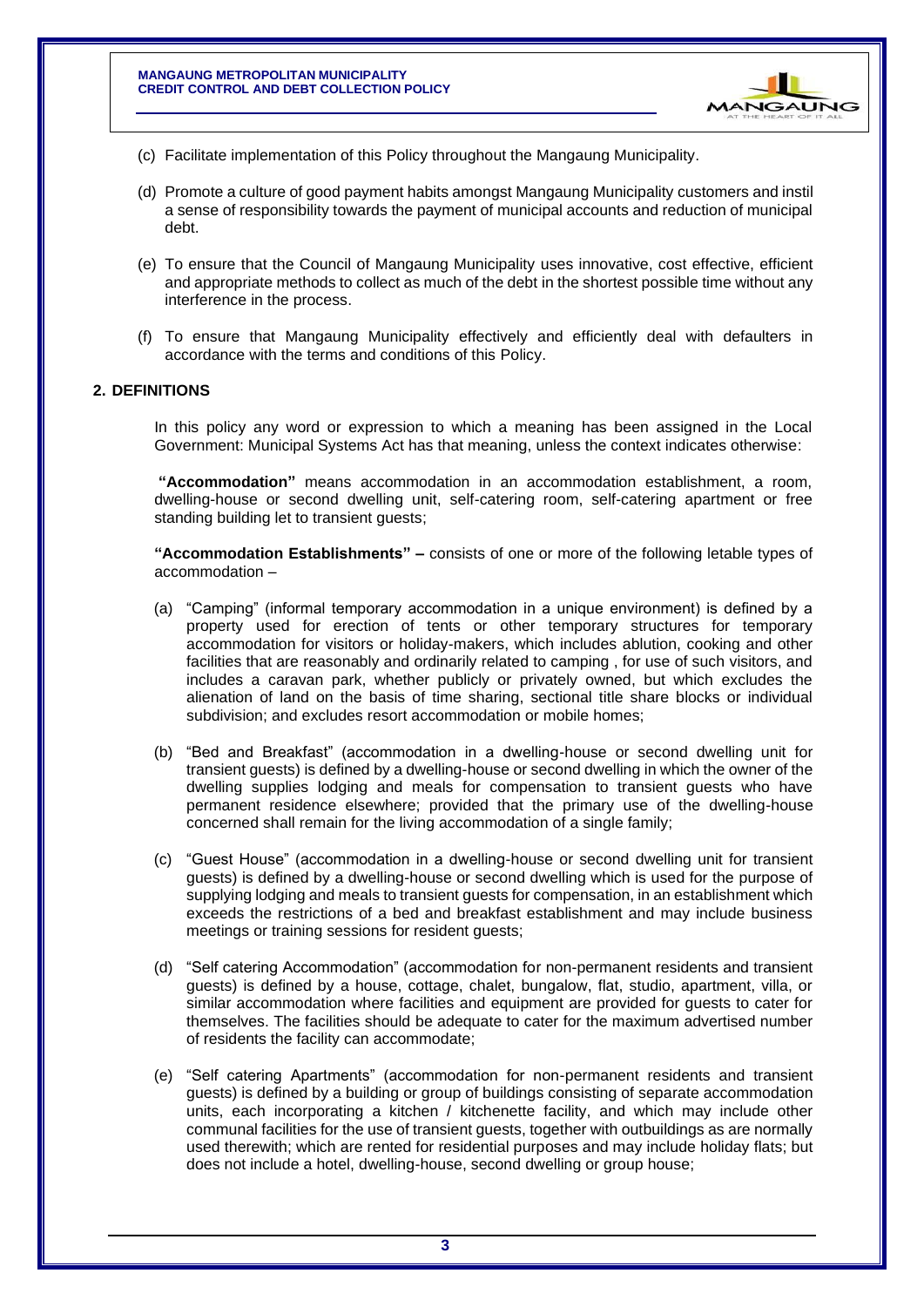

- (f) "Backpackers Accommodation" (accommodation and communal facilities in a building or free standing buildings for transient guests) is defined by a building where lodging is provided, and may incorporate cooking dining and communal facilities for the use of lodgers, together with such outbuildings as are normally used therewith and includes a building in which dormitories/rooms/beds are rented for residential purposes, youth hostel, and backpackers' lodge; but does not include a hotel, dwelling house, second dwelling or group house;
- (g) "Boarding House" a dwelling–house or second dwelling which is used for the purpose of supplying lodging with or without meals or self catering to non permanent/permanent residents for compensation; provided that the primary use of the dwelling-house shall remain for the living accommodation of a single family;

**"Account"** means an account rendered specifying charges for municipal services provided by the Municipality, or any authorised and contracted service provider or a Municipal Entity, and which account may include assessment rates levies. This refers to both the separate and consolidated account of the person;

**"Accounting Officer"** means the municipal manager appointed in terms of Section 60 of the Municipal Finance Management Act;

**"Acknowledgement of Debt"** means an admission of liability and written undertaking by a debtor to repay an amount owing to the Municipality or Municipal Entity, and includes a consent to judgement and for the purposes of this policy includes any arrangements;

**"Agent"** means a person authorised by the Consumer to act on his or her behalf;

**"Agricultural property"**, in relation to the use of a property, means property that is used primarily for agricultural purposes but, without derogating from section 9 of the Municipal Property Rates Act, 2004, excludes any portion thereof that is used commercially for the hospitality of guests, and excludes the use of the property for eco-tourism or for the trading in or hunting of game;

**"Annual Budget"** shall mean the budget approved by the municipal council for any particular financial year, and shall include any adjustments to such budget;

**"Annually" –** means once every financial year;

**"Arrangement"** means a written agreement entered into between the Municipality and the customer where specific repayment parameters are agreed to. Such arrangement does not constitute a credit facility envisaged in terms of section 8(3) of the National Credit Act but is deemed to be Incidental Credit as envisaged in terms of section 4(6)(b) read with section 5(2) and (3) of the National Credit Act;

**"Arrears"** means those rates and service charges that have not been paid by the due date and for which no arrangement has been made;

**"Authorised Representative"** means a person or instance legally appointed by the Municipality to act or to fulfil a duty on its behalf;

**"Basic municipal services"** shall mean a municipal service necessary to ensure an acceptable and reasonable quality of life, which service – if not provided – would endanger public health or safety or the environment;

**"Billing Date"** means the date upon which the monthly statement is generated and debited to the customer's account;

**"Business and Commercial Property"** means -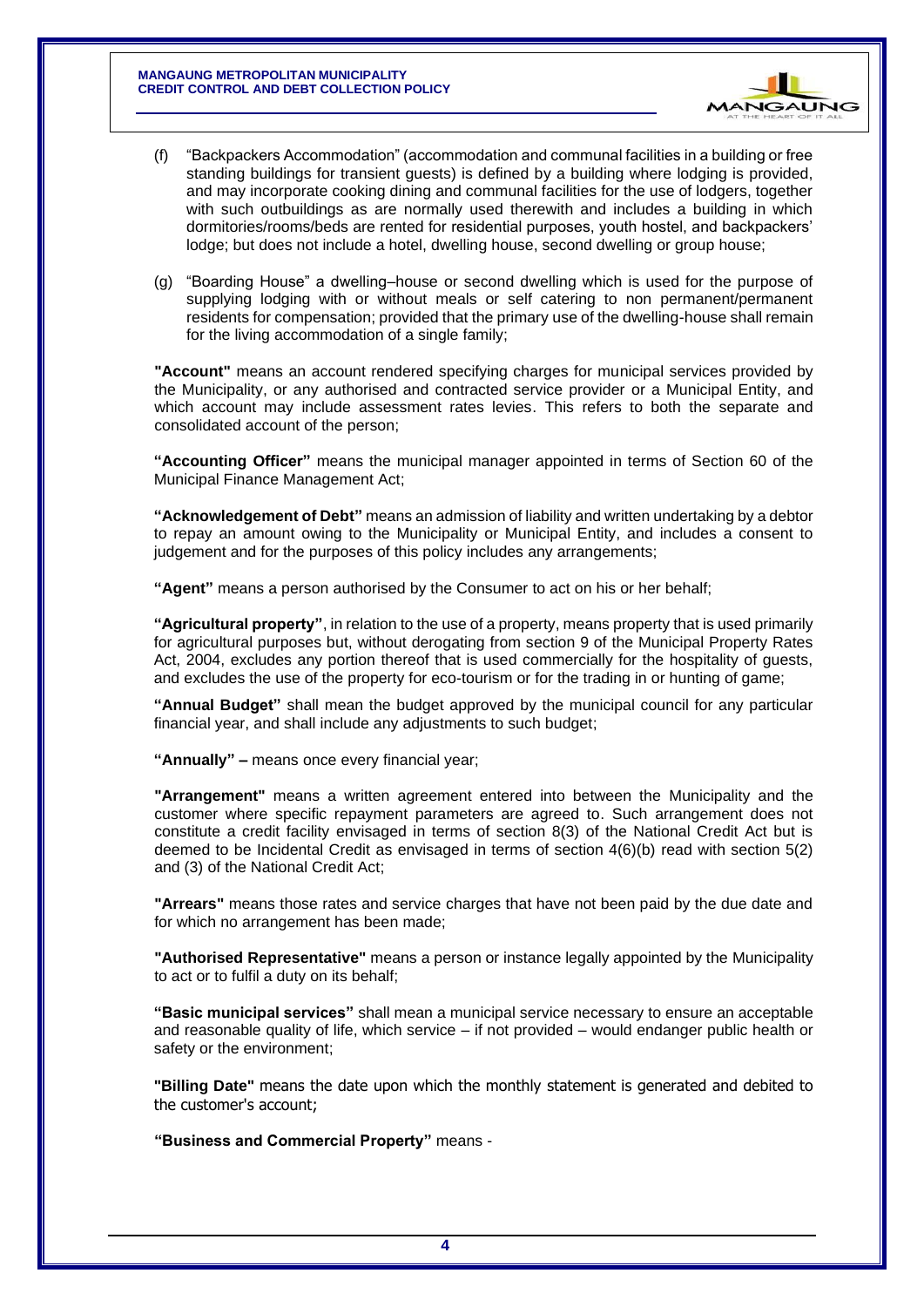

- (a) property used for the activity of buying, selling or trading in commodities or services and includes any office or other accommodation on the same property, the use of which is incidental to such activity; or
- (b) property on which the administration of the business of private or public entities take place;

**"By-law" shall** mean legislation passed by the council of the Municipality, and which shall be binding on the Municipality and on the persons and institutions to which it applies;

**"Calendar year"** shall mean 12 consecutive months of a financial year(s);

#### **"Category"** –

- (a) in relation to a property, means a category of properties determined in terms of section 8(2) of the Municipal Property Rates Act;
- (b) in relation to the owners of property, means a category of owners determined in terms of section 15(2) of the Municipal Property Rates Act;

**"Chief Financial Officer"** means the person appointed as the Chief Financial Officer of the Municipality, or his or her nominee;

**"Consumer Price Index"** shall mean the CPIX as determined and gazetted from time to time by the South African Bureau of Statistics;

**"Consolidated Account"** means an account which is a consolidation of any separate accounts of a person who is liable for payment to the Municipality or Municipal Entity. This represents a monthly account(s) reflecting municipal service fees, charges, surcharges on fees, property rates and other municipal taxes, levies and duties. This account may be represented by one or more physical accounts;

**"Council"** means the Council of the Mangaung Municipality;

**"Councillor"** shall mean a member of the Council of the Municipality;

**"Credit Control"** means all the functions relating to the collection of monies owed by ratepayers and the users of municipal services;

**"Customer"** means the occupier of any premises to which the Municipality has agreed to supply or is actually supplying municipal services, or if no occupier can be identified or located, then the owner of the premises and includes any customer of the Municipality;

**"Day/Days"** means calendar days, inclusive of Saturdays, Sundays and public holidays;

**"Debt Collectors"** means an external person or entity appointed by the Municipality to collect monies due and payable to the Municipality, subject to the conditions contained herein. Such external person or entity includes, but is not limited to, the appointment of registered debt collectors and attorneys.

**"Defaulter"** means any person who owes arrears to the Municipality;

**"Delivery Date"** shall mean the date on which the periodic account is delivered to the customer or 3 days after the date the account was posted, whichever is the first;

**"Deposit"** means monetary amount raised by the Municipality or Municipal entity in relation to the consumption of a Municipal service and mitigation of credit risk to the Municipality, irrespective of the existence of an agreement;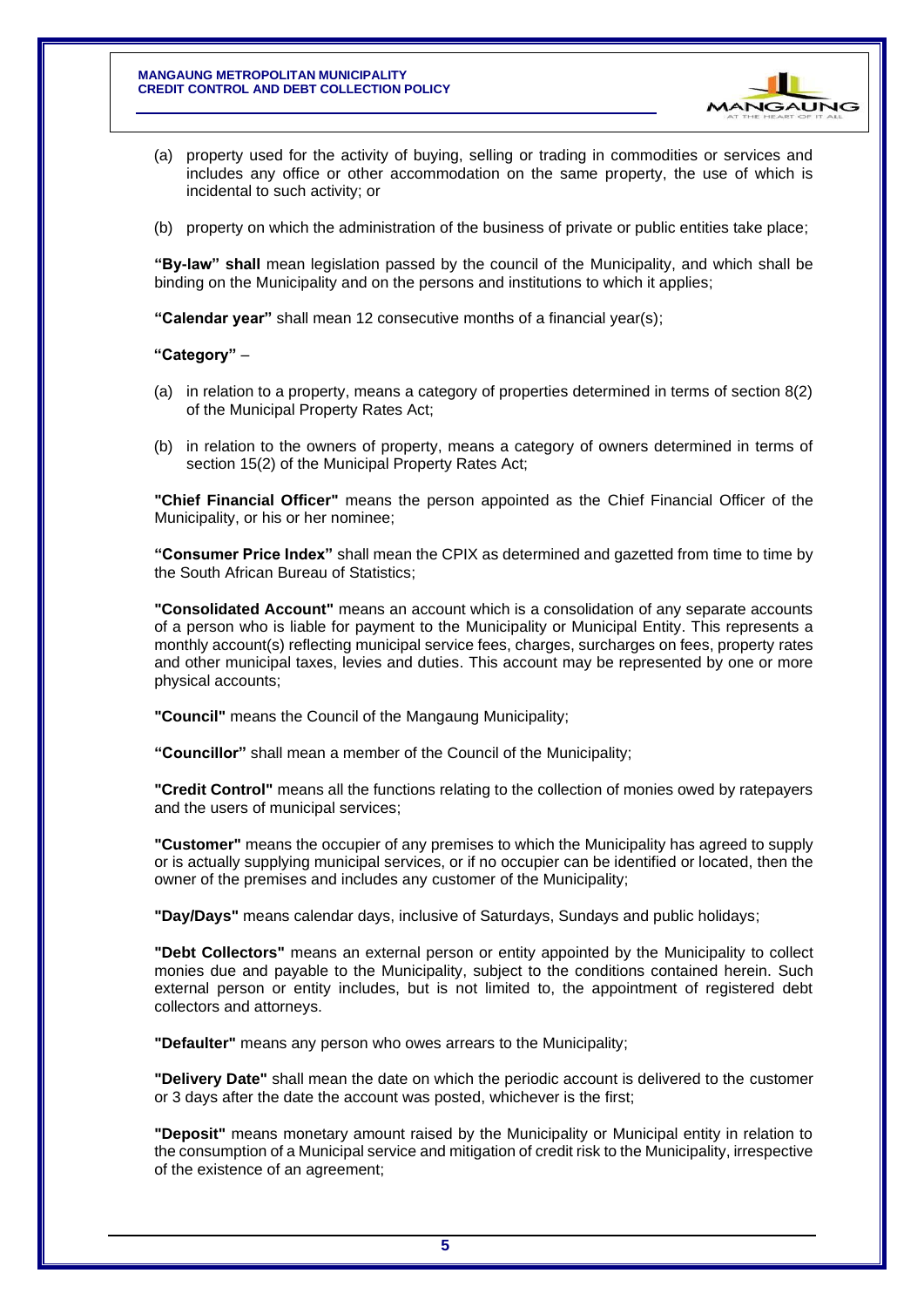

**"Disconnection"** means a termination or restriction of a Municipal service supplied to a meter;

**"Domestic Customer or User"** of municipal services shall mean the person or household which municipal services are rendered in respect of "residential property" as defined below;

**"Due Date"** in relation to -

- (a) rates due in respect of any immovable property, means:-
	- (i) the twentieth(20<sup>th</sup>) day of September of the financial year for which such rate is made, in the case where rates are levied on an annual basis;
	- (ii) the date for payment indicated on the account, in the case where rates are levied on a monthly basis; or
	- (iii) any other date determined by Council in terms of a public notice in the Provincial Gazette, and
- (b) service charges due in respect of any immovable property, means the date for payment indicated on the account, provided that the due date for any service charges means the twentieth (20<sup>th</sup>) day of September in the case where service charges are levied annually; and
- (c) should such day fall on a Saturday, Sunday or public holiday the due date shall be the next working day;

.**"Dwelling"** means a building, structure or place of shelter to live in;

**"Electricity Charges"** means service charges in respect of the provision of electricity;

**"Financial Guarantee"** means an irrevocable written undertaking issued by a registered South African Bank in favour of the Municipality, to honour all obligations (present or future) owed by a person to the Municipality or Municipal Entity, should that person be in breach of any such obligation;

**"Financial Year"** shall mean the period starting from 1 July in any year and ending on 30 June of the following year;

**"Flow Restrictor"** means a washer which is installed in the water connection which allows a daily consumption at an extremely low flow rate;

**"Illegal Connection"** means any connection or reconnection to a system through which Municipal services are provided, which is not authorised or approved by the Municipality or an Authorised Official;

#### **"Immovable Property"** also includes -

- (a) an undivided share in immovable property, and
- (b) any right in immovable property;

**"Implementing Authority"** means the Municipal Manager or his or her nominee, acting in terms of section 100 of the Local Government: Municipal Systems Act No. 32 of 2000;

**"Indigent Customer"** means the head of an indigent household:-

(a) who applied for and has been declared indigent in terms of Council's Indigent Policy for the provision of services from the Municipality; and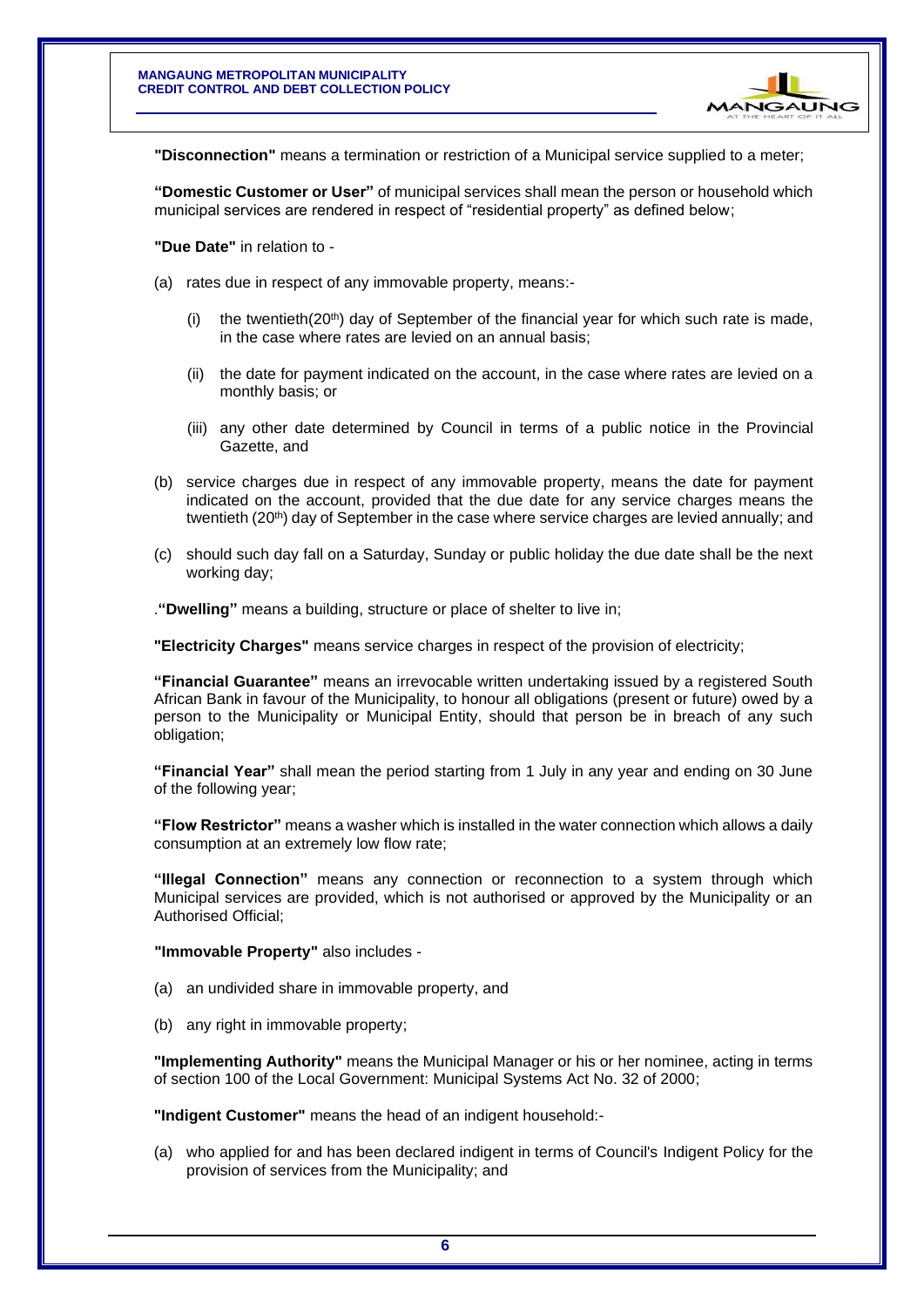

(b) who makes application for indigent support in terms of Council's Indigent Policy on behalf of

all members of his or her household;

**"Indigent Policy"** means the Indigent Policy adopted by the Council of the Municipality;

**"Indigent Support Programme"** means a structured program for the provision of indigent support subsidies to qualifying indigent customers in terms of the Council's Indigent Policy;

**"Integrated Development Plan"** shall mean a plan formulated and approved as envisaged in Section 25 of the Municipal Systems Act 2000, as amended;

**"Industrial Property"** – means property used for construction, repair, trade or manufacturing, production, assembly or processing of finished or partially finished products from raw materials or fabricated parts on such a large scale that capital and labour are significantly involved, and includes any office or other accommodation on the same property, the use of which is incidental to such activity;

**"Interest"** means the charge levied on arrears, calculated as the prime rate, charged by the bank which holds the Municipality's primary bank account, plus one percent or such other percentage as may be determined by Council from time to time;

**"Juristic Person"** includes a partnership, a proprietor, association or other body of persons, corporate or unincorporated and includes a trust and organ of state;

**"Local Community"** – in relation to the Municipality –

- (a) means that body of persons comprising
	- (i) the residents of the Municipality;
	- (ii) the rate payers of the Municipality;
	- (iii) any civic organisations and non-governmental, private sector or labour organisations or bodies which are involved in local affairs within the Municipality; and
	- (iv) visitors and other people residing outside the Municipality, who, because of their presence in the Municipality, make use of services or facilities provided by the Municipality; and

(b) includes, more specifically, the poor and other deprived sections of such body of persons;

**"Manager Debt Collection"** Means the Senior Official in a division of the Municipality's Finance Department, overall responsible for the collection of monies owed to the Municipality and/or any other official to whom he/she has delegated duties and responsibilities in terms of this policy;

**"Market Value"** – in relation to a property, means the value of the property determined in accordance with section 46 of the Municipal Property Rates Act;

**"Month"** means one of twelve months of a calendar year;

**"Monthly Average Consumption"** means the monthly average consumption in respect of that property calculated on the basis of consumption over the preceding or succeeding twelve months or when insufficient information is available, another appropriate method may be used to calculate average consumption;

**"Multiple purposes"** – in relation to a property, means the use of a property for more than one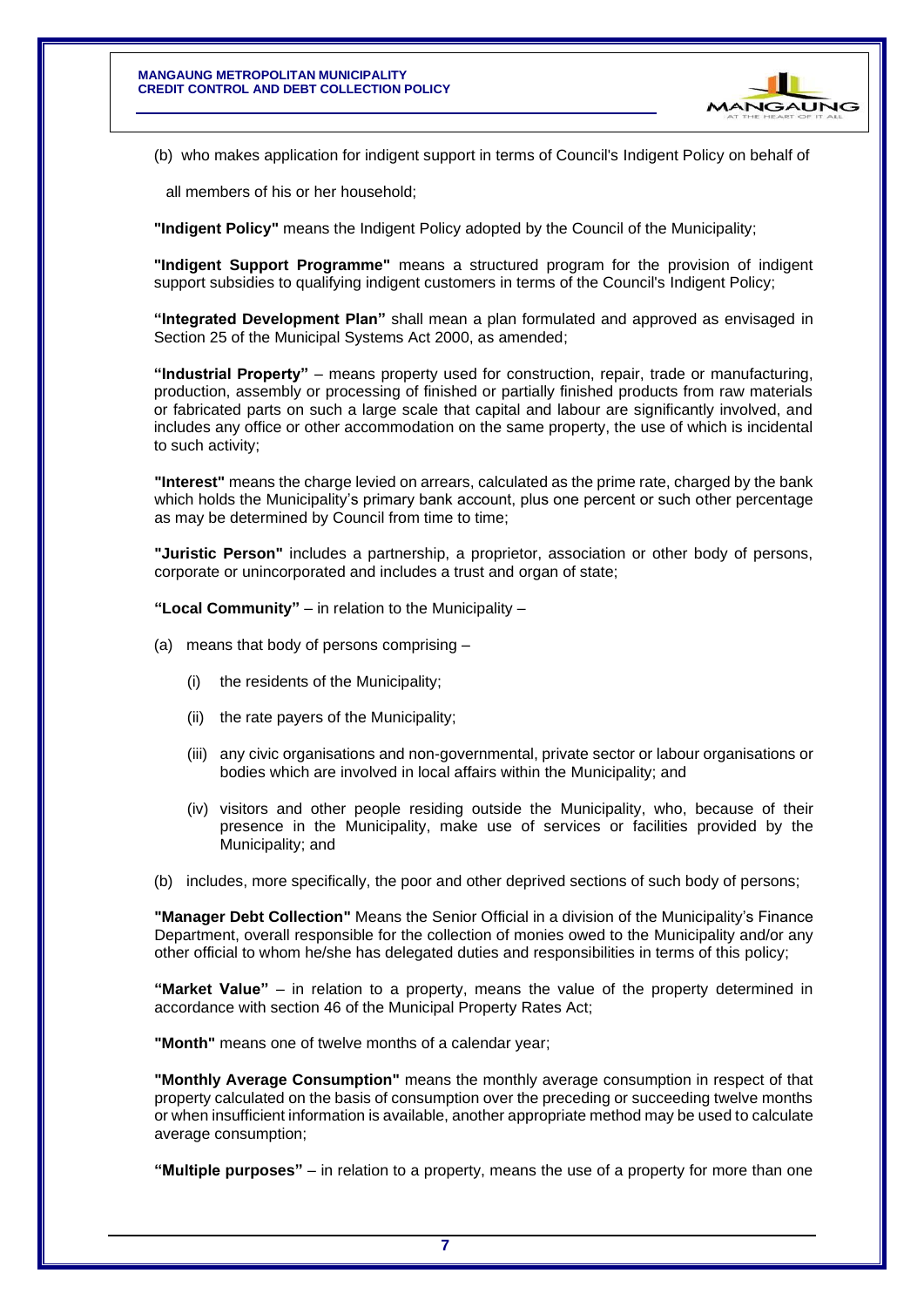

purpose as intended in section 9 of the Municipal Property Rates Act;

**"Municipality"** or **"Municipal Area"** shall, where appropriate, mean the geographic area, determined in terms of the Local Government: Municipal Demarcation Act No. 27 of 1998 as the municipal area pertaining to the Municipality;

**"the Municipality"** means Mangaung Metropolitan Municipality and any of its related Municipal Entities;

**"Municipal Council"** or **"Council"** shall mean the municipal council of Mangaung Metropolitan Municipality as referred to in Section 157(1) of the Constitution;

**"Municipal Pay Point"** means any municipal office in the area of jurisdiction of the Municipality designated by Council for such purposes, or any such other places as the Chief Financial Officer may from time to time designate;

**"Municipal Manager"** means the Municipal Manager of the Mangaung Municipality or his or her nominee acting in terms of power delegated to him or her by the said Municipal Manager with the concurrence of the Council;

**"Municipal Services"** means services provided either by the Municipality, or by an external agent or Municipal Entity on behalf of the Municipality in terms of a service delivery agreement;

**"Municipal Tariff"** shall mean a tariff for services which the Municipality may set for the provision of a service to the local community, and may include a surcharge on such service. Tariffs for major services shall mean tariffs set for the supply and consumption or usage of electricity, water, sewerage and refuse removal, and minor tariffs shall mean all other tariffs, charges, fees, rentals or fines levied or imposed by the Municipality in respect of other services supplied including services incidental to the provision of the major services;

**"Occupier"** means any person who occupies, controls or resides on any premises, or any part of any premises without regard to the title under which he or she so occupies it;

**"Open Space"** - means land that is used as a park, garden, for passive leisure or maintained in its natural state;

**"Owner"** in relation to immovable property means -

- (a) the person in whom is vested the legal title thereto provided that:-
	- (i) the lessee of immovable property which is leased for a period of not less than thirty years, whether the lease is registered or not, shall be deemed to be the owner thereof;
	- (ii) the occupier of immovable property occupied under a service servitude or right analogous thereto, shall be deemed to be the owner thereof;
- (b) if the owner is dead or insolvent or has assigned his or her estate for the benefit of his creditors, has been placed under curator ship by order of court or is a company being wound up or under judicial management, the person in whom the administration of such property is vested as executor, administrator, trustee, assignee, curator, liquidator or judicial manager, as the case may be, shall be deemed to be the owner thereof;
- (c) if the owner is absent from the Republic or if his address is unknown to the Municipality, any person who as agent or otherwise receives or is entitled to receive the rent in respect of such property, or if the Municipality is unable to determine who such person is, the person who is entitled to the beneficial use of such property;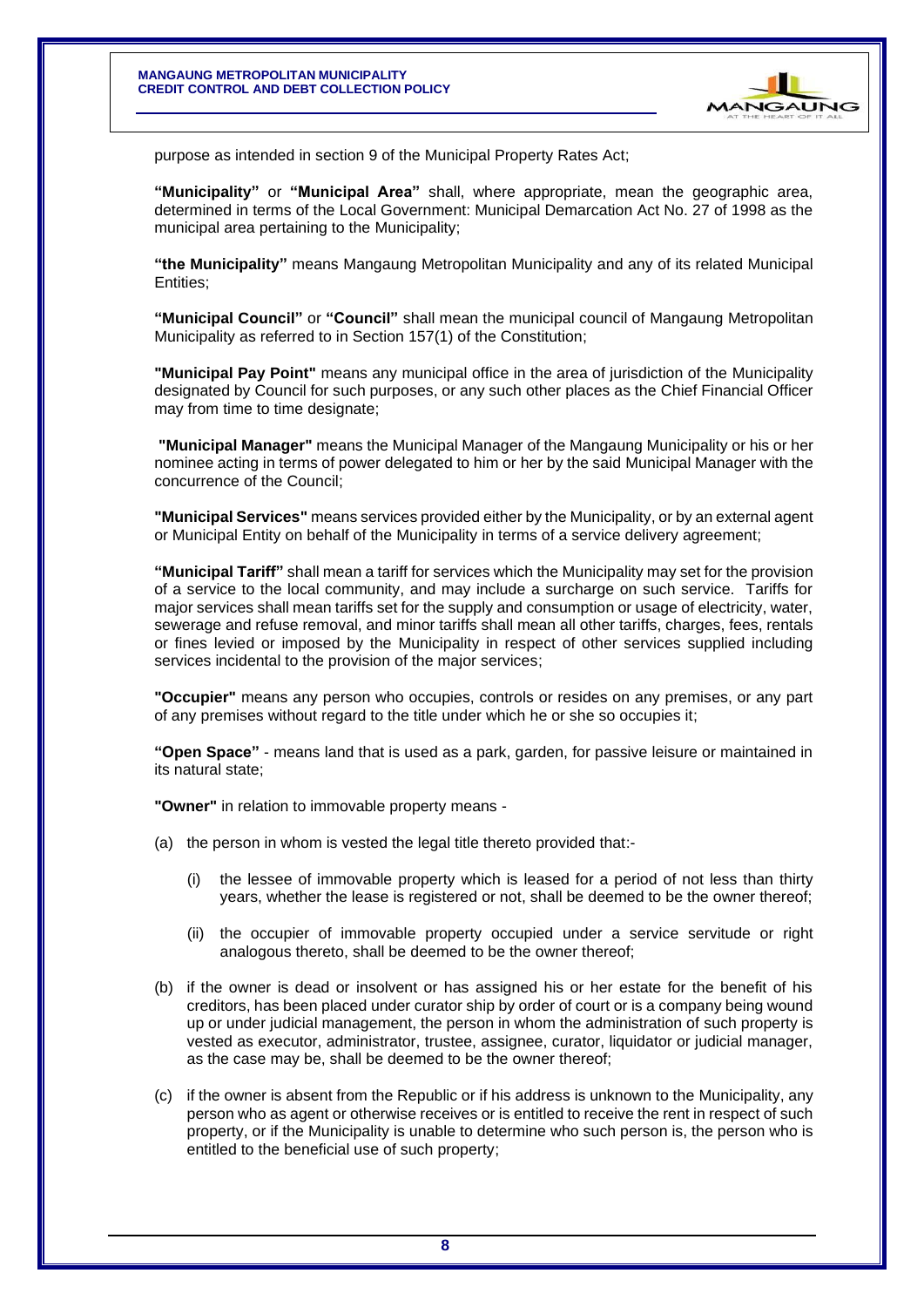

**"Person"** means a natural and juristic person, including any department of state, statutory bodies or foreign embassies;

**"Premises"** includes any piece of land, the external surface boundaries of which are delineated on:

- (a) A general plan or diagram registered in terms of the Land Survey Act, (9 of 1927) or in terms of the Deed Registry Act, 47 of 1937; or
- (b) A sectional plan registered in terms of the Sectional Titles Act, 95 of 1986, and which is situated within the area of jurisdiction of the Municipality;

**"Prescribed"** means prescribed by this policy and where applicable by Council or the Municipal Manager;

**"Prescribed debt"** means debt that becomes extinguished by prescription in terms of the Prescription Act 68 of 1969;

**"Private Open Space"** means land that is privately owned and used for practising of sport, playor leisure facilities or used as a botanical garden, cemetery or nature area;

**"Privately Owned Townships Serviced by the Owner"** – means single properties, situated in an area not ordinarily being serviced by the Municipality, divided through subdivision or township establishment in (ten or more) full-title stands and/or sectional units and where all rates-related services inclusive of installation and maintenance of streets, roads, sidewalks, lighting, storm water drainage facilities, parks and recreation facilities, are installed at the full cost of the developer and are rendered and maintained by the residents, Home owners association or management companies/ bodies of such estate;

#### **"Property"** means

- (a) Immovable property registered in the name of a person, including, in the case of a sectional title scheme, a sectional title unit registered in the name of a person;
- (b) A right registered against immovable property in the name of a person, excluding a mortgage bond registered against the property;
- (c) A land tenure right registered in the name of a person or granted in terms of legislation; or
- (d) Public Service Infrastructure;

**"Rateable Property"** shall mean property on which the Municipality may in terms of Section 2 of the Municipal Property Rates Act 2004 levy a rate, but excluding property fully excluded from the levying of rates in terms of Section 17 of the Property Rates Act;

**"Ratepayer"** shall mean a person who is liable to the Municipality for the payment of (a) rates on property in the Municipality; (b) any other tax, duty or levy imposed by the Municipality; and/or (c) fees for services provided either by the Municipality or in terms of a service delivery agreement;

**"Rates"** means a municipal rate on property envisaged in section 229 (1) of the Constitution read with the Local Government: Municipal Property Rates Act 6 of 2004 and the Local Government: Municipal Finance Act 56 of 2003;

**"Rebate"** in relation to a rate payable on a property, shall mean a discount granted in terms of Section 15 of the Municipal Property Rates Act, 2004 on the amount of the rate payable on the property;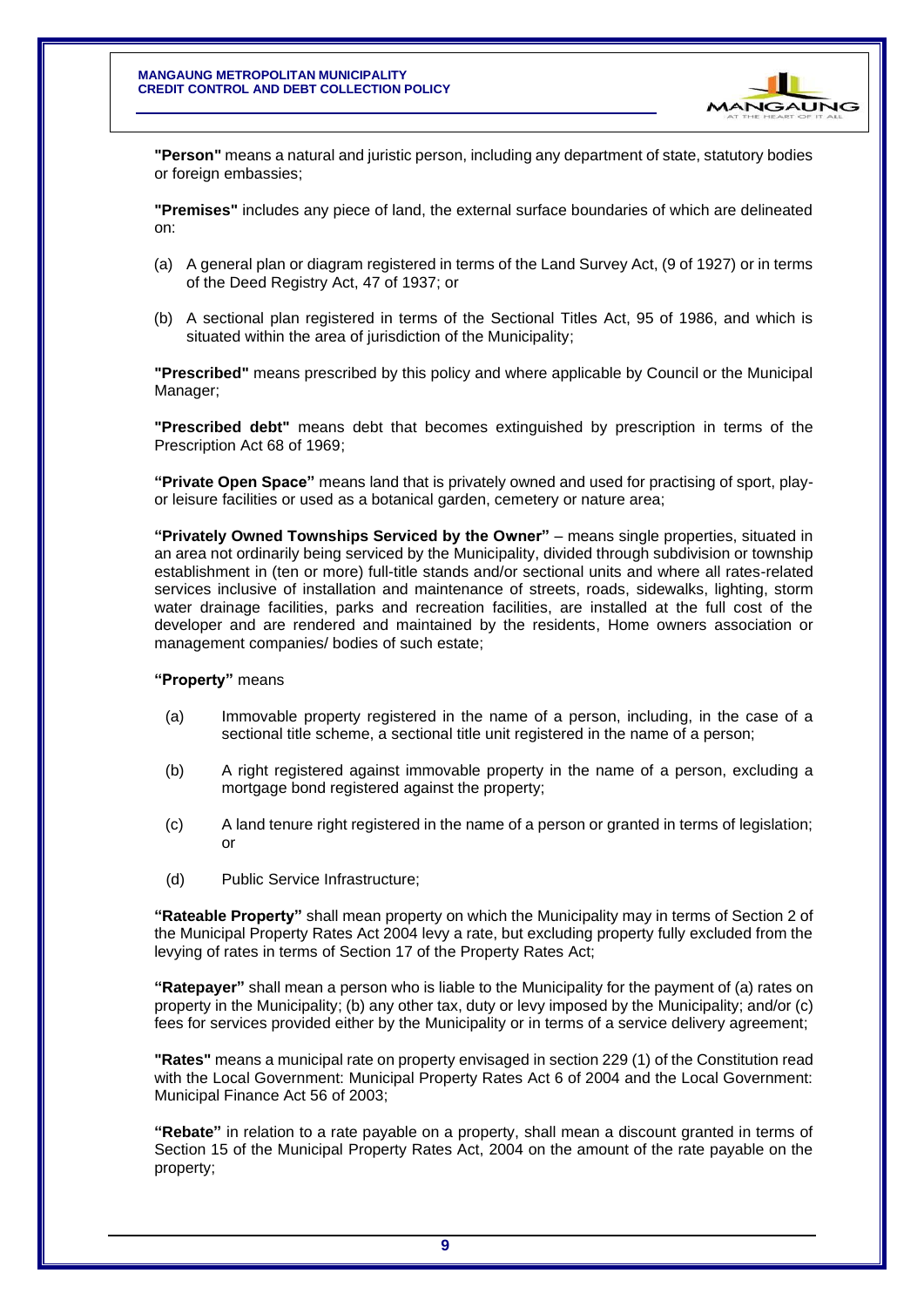

**"Reduction"** - in respect of a rate payable on a property, means the lowering of the amount for which the property was valued and the rating of that property at that lower amount;

**"Refuse Charges"** means service charges in respect of the collection and disposal of refuse;

**"Registered Owner"** means that person, natural or juristic, in whose name the property is registered in terms of the Deeds Registry Act, no. 47 of 1937;

**"Responsible Person"** means any person other than the registered owner of an immovable property who is legally responsible for the payment of municipal service charges;

**"Residential Property"** means a property with a building designed for, or containing provision for human habitation, together with such outbuildings are ordinarily used therewith:

- (a) Is used exclusively for residential purposes without derogating from section 9 of the Property Rates Act;
- (b) Is a unit registered in terms of the sectional Title Act and used exclusively for residential purposes without derogating from section 9 of the Property Rates Act;
- (c) Is owned by a share-block company and used solely for residential purposes;
- (d) Is a residence used for residential purposes situated on property used for or related to educational purposes;
- (e) Retirement schemes and life right schemes used exclusively for residential purposes and specifically exclude hostels, guest houses and vacant land irrespective of its zoning or intended use;

**"Service Charges"** means the fees levied by the Municipality or Municipal Entity in terms of its tariff policy for any municipal services rendered in respect of an immovable property and includes any penalties, interest or surcharges levied or imposed in terms of this policy;

**"Service Agreement"** means an agreement entered into between the consumer and the Municipality for the provision of a Municipal Service which may include but is not limited to water and electricity;

**"Service Delivery Agreement"** means an agreement between the Municipality and an institution or persons mentioned in section 76(b) of the Local Government: Municipal Systems Act 32 of 2000;

**"Sewerage Charges"** means service charges in respect of the provision of sewerage collection and treatment of infrastructure;

### **"Small Holding"** means

- (a) all agricultural zoned land units situated within an urban region with an area of one to three hectares; or
- (b) any agricultural zoned land unit situated outside an urban region with an area of three hectares or less;

**"State Owned Property**" refers to property used or owned by the State other than public service infrastructure including schools, universities, technicons, colleges, hospitals etc.;

**"Sundry Customer Accounts"** means accounts raised for miscellaneous charges for services provided by the Municipality or charges that were raised against a person as a result of an action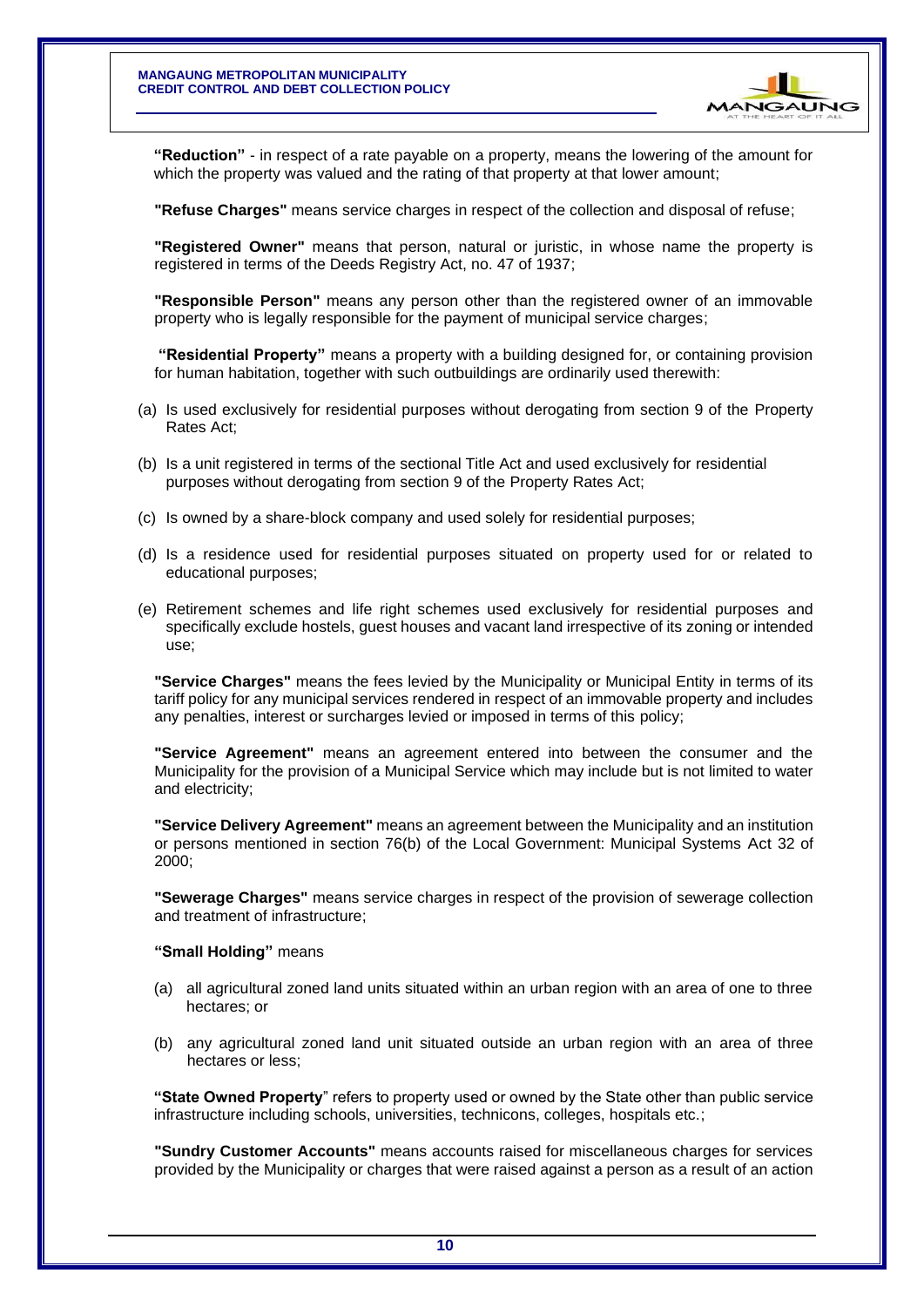

by a person, and were raised in terms of Council's policies, bylaws and decisions;

**"Supervisory Authority"** means the Executive Mayor of the Municipality or his or her nominee, acting in terms of Section 99 of the Municipal Systems Act 32 of 2000;

**"Tariff"** means the scale of rates, taxes, duties, levies or other fees which may be imposed by the Municipality or Municipal Entity in respect of immovable property and/ or for municipal services provided;

**"Tariff Policy"** means a Tariff Policy adopted by the Council in terms of Section 74 of the Local Government: Municipal Systems Act 32 of 2000;

**"User"** means the owner or occupier of a property in respect of which municipal services are being rendered;

**"Water Charges"** means service charges in respect of the provision of water;

**"Water meter"** means a device that measures the volume of water that passes through it;

**"80/20 pre-payment debt recovery"** means a pre-payment system whereby 20% of the payment is allocated to arrears and 80% is allocated to the purchase of the service.

**"50/50 pre-payment debt recovery"** means a pre-payment system whereby 50% of the payment is allocated to arrears and 50% is allocated to the purchase of the service.

**"20/80 pre-payment debt recovery"** means a pre-payment system whereby 80% of the payment is allocated to arrears and 20% is allocated to the purchase of the service.

#### **3. PRINCIPLES**

- (1) The principles of credit management in the Municipality are:-
	- (a) The administrative integrity of the Municipality must be maintained at all times.
	- (b) This policy must have the full support of Council.
	- (c) Councillors must have full knowledge of the implementation and enforcement of the policy.
	- (d) Customers must be informed of the contents of this policy.
	- (e) Customers must apply for services from the Municipality by the completion of the prescribed application form.
	- (f) Customers must receive regular and accurate accounts that indicate the basis for calculating the amounts due. The customer is entitled to have the details of the account explained upon request.
	- (g) Customers must pay their accounts regularly by the due date.
	- (h) Customers are entitled to reasonable access to pay points and to a variety of reliable payment methods.
	- (i) Customers are entitled to an efficient, effective and reasonable response to appeals, and should not suffer any disadvantage during the processing of a reasonable appeal.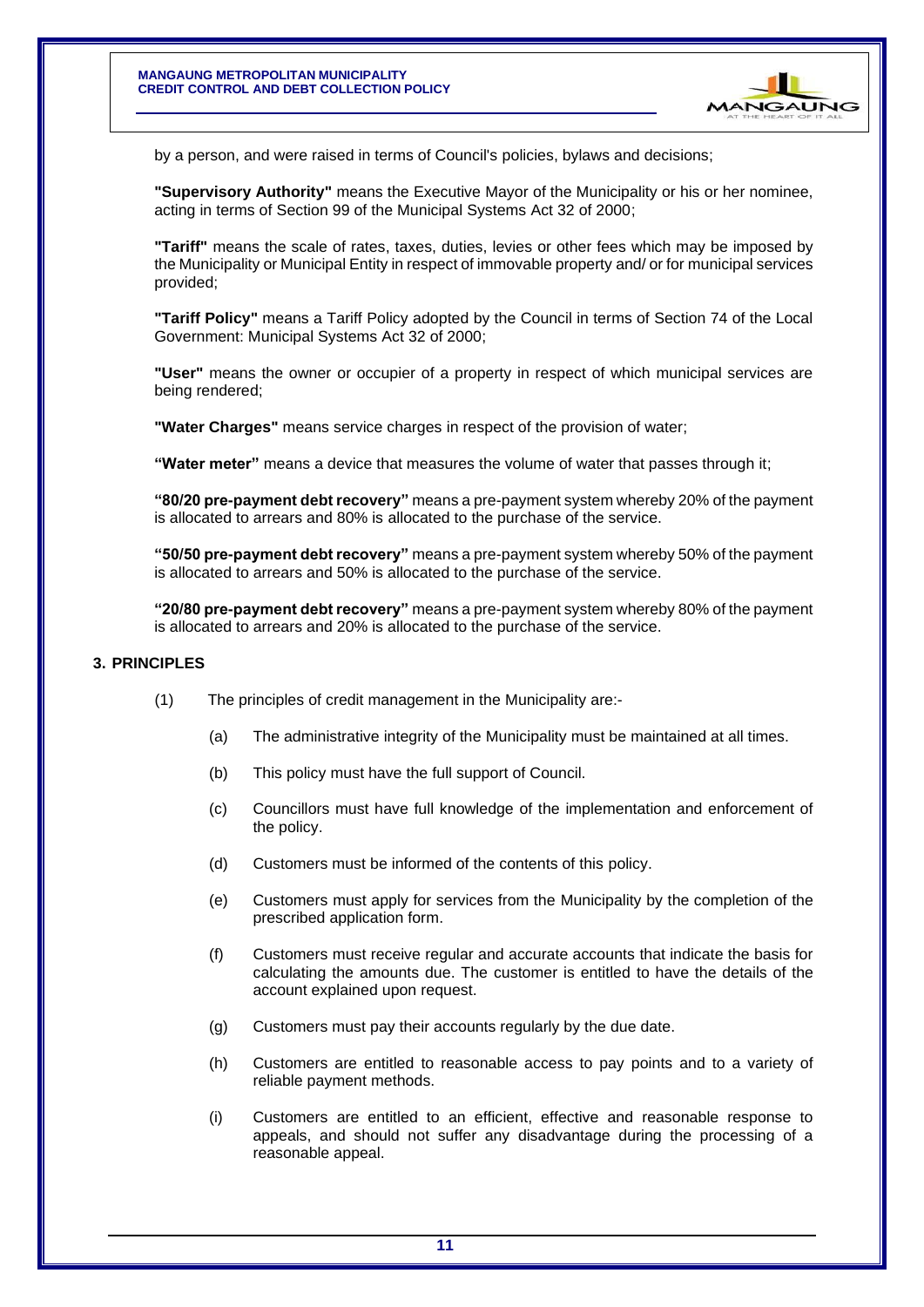

- (j) Debt collection action will be instituted promptly, consistently, and effectively without exception and with the intention of proceeding until the debt, including the cost of collection, is recovered.
- (k) It shall be the duty of all customers to ensure that they have the correct information regarding all due amounts.

## **4. SUPERVISORY AUTHORITY**

- (1) The Executive Mayor oversees and monitors:-
	- (a) The implementation and enforcement of the Municipality's credit control and debt collection policy.
	- (b) The performance of the Municipal Manager in implementing the credit control and debt collection policy.
- (2) The Executive Mayor shall at least once a year cause an evaluation or review of the credit control and debt collection policy to be performed, in order to improve the efficiency of the Municipality's credit control and debt collection mechanisms, processes and procedures, as well as the implementation of this policy.
- (3) The Executive Mayor shall submit a report to Council regarding the implementation of the credit control and debt collection policy at such intervals as Council may determine.

## **5. IMPLEMENTING AUTHORITY**

- (1) The Municipal Manager:
	- (a) Implements and enforces the credit control and debt collection policy.
	- (b) Is accountable to the Executive Mayor for the enforcement of the policy and shall submit a report to the Executive Mayor regarding the implementation and enforcement of the credit control and debt collection policy at such intervals as may be determined by Council.
	- (c) Must establish effective administration mechanisms, processes and procedures to collect money that is due and payable to the Municipality.
	- (d) Where necessary make recommendations to the Executive Mayor with the aim of improving the efficiency of the credit control and debt collection mechanisms, processes and procedures.
	- (e) Establish effective communication between the Municipality and account holders with the aim of keeping account holders abreast of all decisions by Council that my affect account holders.
	- (f) Establish customer service centres, located in such communities as determined by the Municipal Manager.
	- (g) Convey to account holders information relating to the costs involved in service provision, and how funds received for the payment of services are utilised, and may where necessary employ the services of local media to convey such information.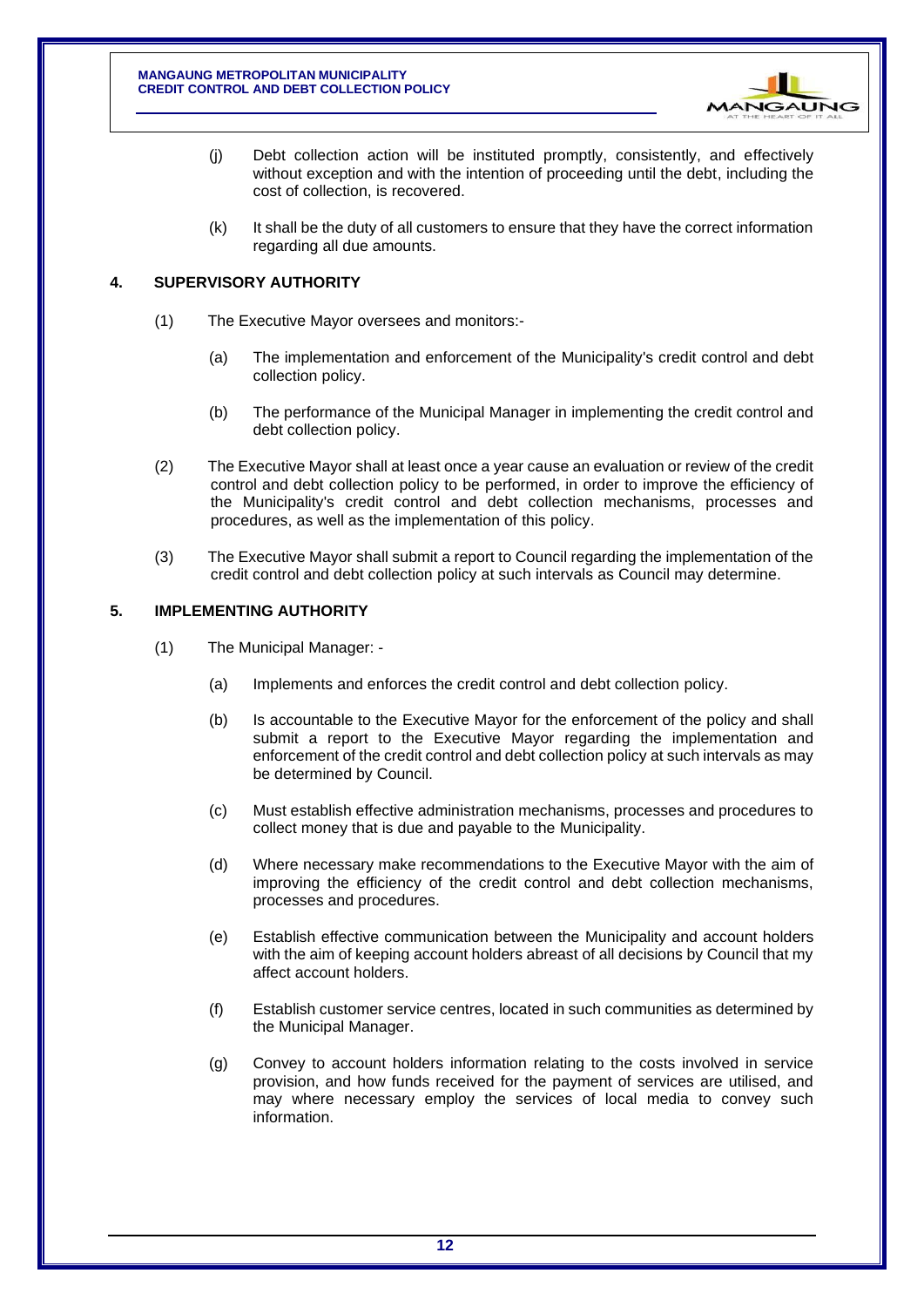

- (2) The Municipal Manager may, in writing, delegate any of the powers entrusted or delegated to him or her in terms of Council's credit control and debt collection policy to the Chief Financial Officer.
- (3) A delegation in terms of subsection (2):-
	- (b) Is subject to any limitations or conditions that the Municipal Manager may impose;
	- (c) May authorise the Chief Financial Officer in writing, to sub-delegate duties and responsibilities to the Manager Income.
	- (d) The delegation does not divest the Municipal Manager of the responsibility concerning the exercise of the delegated power.
- (4) The Chief Financial Officer is accountable to the Municipal Manager for the implementation, enforcement and administration of this policy, and the general exercise of his powers in terms of this policy.
- (5) The Manager Income shall be accountable to the Chief Financial Officer for the sections of this policy delegated to the Manager Income in terms of the MFMA section 82.

#### **6. UNSATISFACTORY LEVELS OF INDEBTEDNESS**

- (1) If the level of indebtedness in a particular ward or part of the Municipality exceeds the level of the acceptable norm as determined in the Municipality's budget guidelines, the supervisory authority (Executive Mayor) must, without delay, advise the Councillor for that ward or part.
- (2) The Councillor concerned must without delay convene a meeting of the ward committee, if there is one, or convene a public meeting and report the matter to the committee or meeting for discussion and advice; and may make any appropriate recommendations to the supervisory authority.

## **7. APPLICATION FOR THE PROVISION OF MUNICIPAL SERVICES**

- (1) A customer who requires the provision of municipal services must apply for the service from the Municipality. The application must be made on the prescribed form. Customers will be required, where applicable, to complete the relevant application form when application is made for a clearance certificate.
- (2) Services may be disconnected if no service agreement is entered into with the Municipality or Municipal Entity or if the required deposit is not paid when due.
- (3) The following documentation and information would be required to be included as part of the application for Juristic Persons:
	- a) The submission of a resolution delegating authority to the applicant and furnishing, if applicable, the Juristic Person's Registration Number or Trust Reference Number with the Master of the High Court;
	- b) The names, identity number, cell phone number, physical and postal addresses, email addresses and any other particulars of all the directors (excluding ex-officio directors as contemplated in the Companies Act, 2008 (Act 71 of 2008)) or members, trustees, proprietors or partners;
	- c) Certified copies of the following where applicable: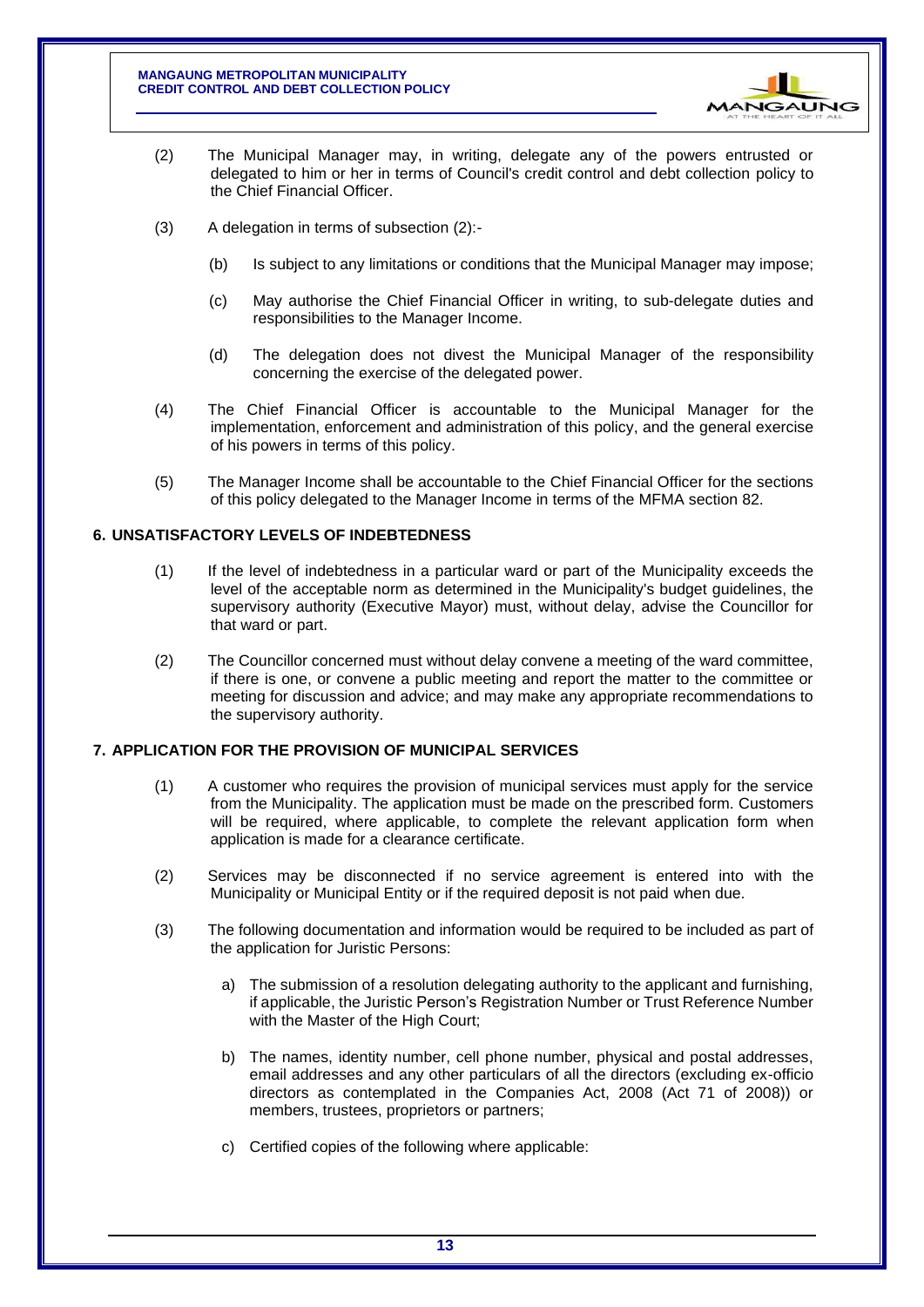

- Current Letter of Authority of the Trustee(s);
- Identity documents of the persons referred to in b) above;
- CIPC registration documents;
- Constitution.
- d) A signed Direct Debit form in the prescribed format;
- (4) Applications may be made for the installation of a pre-paid water meter (new connection or replacement) at the prescribed fee as per the tariff policy:
	- a) All outstanding amounts from the consolidated owner and tenants accounts has been settled in full; or
	- b) An arrangement has been made to settle all outstanding amounts in full over the period of the arrangement;
- (5) The application for the provision of municipal services must be made by the registered owner of an immovable property only.
- (6) The Municipality will not consider an application for the provision of municipal services by a tenant of a property, or any other person who is not the owner of the property. The only exception will be:-
	- (a) Individuals and Businesses with lease agreements or similar agreements to lease properties from the Municipality;
	- (b) Government Departments;
	- (c) The Body Corporate who take the responsibility for the payment of water, sewer and refuse removal services and, where applicable, property rates on behalf of the individual sectional title owners; and
	- (d) Approved Indigent Customers for the purposes of registering and allocating the applicable subsidy to qualified indigent customers whom will be allowed to open an account in the name of the lessee of the property.
- (7) In case of existing arrangements where tenants have existing accounts, written permission of the owner may be requested from the owner by the Municipality. If the tenant is guilty of non-payment the owner, where permission has been granted, as a last resort is liable for the outstanding debt, except where the property concerned is owned by the Municipality' in which case the tenant remains liable.

In terms of section 102(3) of the Municipal Systems Act the Municipality must provide an owner of a property in its jurisdiction with copies of accounts sent to the occupier of the property for municipal services supplied to such a property if the owner requests such accounts in writing from the Municipality. The municipality may charge consumers a prescribed fee for the provision of such duplicate statements.

- (8) An agent may with a proxy open an account in the name of the owner.
- (9) The application for the provision of municipal services must be made in writing on the prescribed application form that is provided by the Municipality or completed electronically where applicable.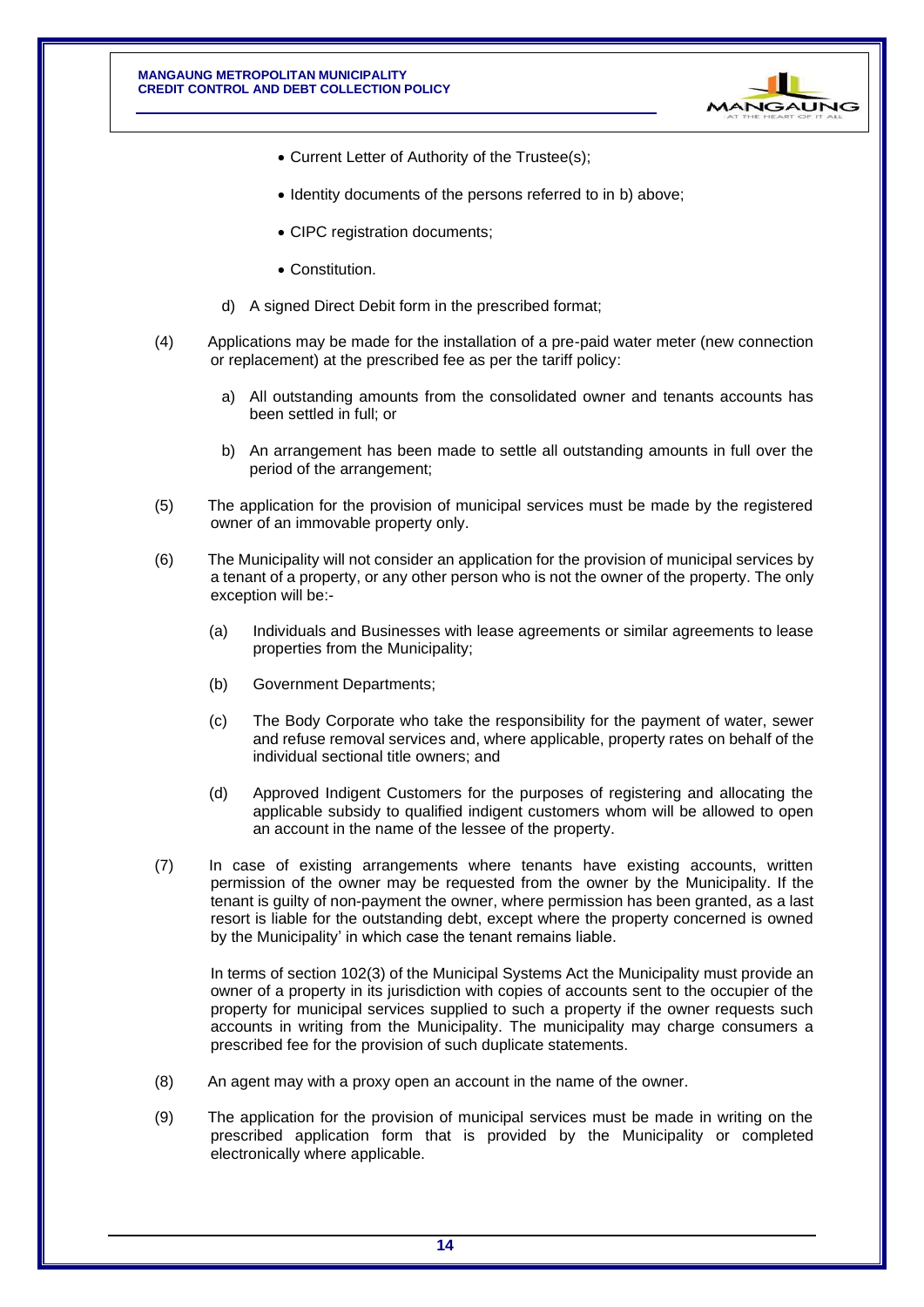

- (10) By completing the prescribed application form for the provision of municipal services the consumer of services enters into an agreement with the Municipality. Such agreement does not constitute a credit facility envisaged in terms of section 8(3) of the National Credit Act (NCA) but shall be incidental credit as envisaged in terms of section 4(6)(b) of the NCA, to which the NCA will only apply to the extent as stipulated in section 5 of the NCA.
- (11) The agreement with the Municipality makes provision for the following:-
	- (a) An undertaking by the occupier that he or she will be liable for collection costs including administration fees, interest, disconnection and reconnection costs, and any other legal costs occasioned by his or her failure to settle accounts by the due date on an attorney/ client basis;
	- (b) An acknowledgement by the occupier that accounts will become due and payable by the due date notwithstanding the fact that the owner did not receive the account;
	- (c) That the onus will be on the occupier to ensure that he or she is in possession of an account before the due date; and
	- (d) An undertaking by the Municipality that it shall do everything in its power to deliver accounts timeously.
- (12) The application for the provision of municipal services shall be made at least fourteen (14) days prior to the date on which the services are required to be connected.
- (13) On receipt of the application for provision of municipal services, the Municipality will ensure that readings of metered services linked to the property are taken on the working day preceding the date of occupation.
- (14) The first account for services will be rendered after the first meter reading cycle to be billed following the date of signing the service agreement.
- (15) No new account will be opened where there are arrears of the owner or previous tenant.
- (16) A person may be required to provide the Municipality such personal information, as may be prescribed, for any purpose contemplated in this policy, amongst others, all contact details (such as postal/physical/email addresses), proof of identification, financial information and such other relevant documentation, as may be required by the Municipality from time to time (such as a binding lease agreement or a title deed).
- (17) All information furnished may be verified by the Municipality with any or all data information institutions, credit information bureau's and any financial institutions as may be deemed necessary by the Municipality in determining a person credit worthiness or for any other reason as determined by the CFO.
- (18) The Municipality has a right to conduct a full credit check on any person who is who will become subject to this policy or any other policy of the Municipality.

## **8. DEPOSITS AND GUARANTEES**

- (1) On application for the provision of municipal services the customer deposit prescribed by Council shall be paid. If ownership is transferred, a deposit will be automatically raised on the date of transfer based on the criteria as determined by the CFO.
- (2) If the deposit is not paid within 30 days of being raised, steps as set out under clause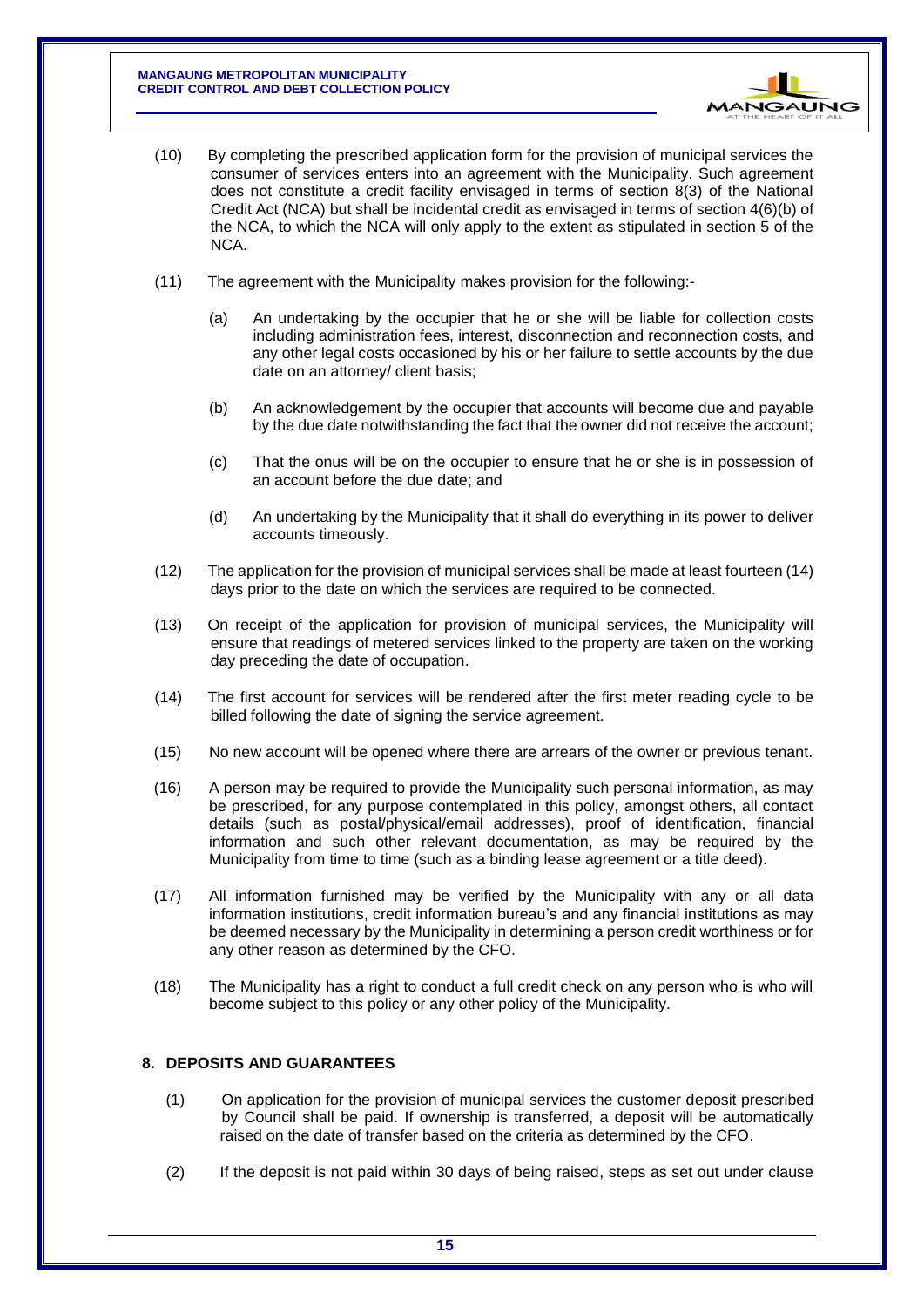

20 may be applied.

- (3) No interest will be paid on any deposit held by Council.
- (4) For the purposes of registering and allocating the applicable subsidy to qualified indigent customers, accounts will be opened for these customers without requiring any deposit. This is made possible through the fact that the value of services levied against these accounts is fully offset on a monthly basis against the applicable indigent subsidy. This arrangement will immediately terminate if the status of the indigent customer changes. Indigent consumers may at any time be converted to prepayment metering at the cost of the municipality.
- (5) The Chief Financial Officer may, in respect of business premises, accept an irrevocable bank guarantee in lieu of a deposit for the provision of municipal services by a business.
- (6) Existing customers moving to a new address are required to pay the prescribed customer deposit on application for the provision of municipal services at the new address.
- (7) The following customers will be exempted from paying any deposit:
	- 7.1 Customers staying in informal settlements
	- 7.2 Customers who did not pay deposit previously in terms of disestablished municipality policies
	- 7.3 Approved indigent customers
	- 7.4 Government Departments
	- 7.5 Council's Departments
	- 7.6 Where prepaid metering system is installed
- (8) The minimum deposit is determined annually by Council and is contained in the tariff book produced annually.
- (9) The customer deposit paid on application for the provision of municipal services must be reviewed annually and may be increased or decreased upon written notice to customers. The calculations of the deposit amount are contained in the service charges procedure manual which is reviewed by Finance Directorate annually.
- (10) The developers will be compelled to pay the business deposit until the development is completed and occupational certificates issued. The residential deposit will then be payable by the registered owner of the property. The developer will then be refunded if no outstanding amounts are owed to the council.
- (11) Where the property has already been registered under the owner and no structure, the developer will be compelled to open a tenant account with the business deposit charge on it until the construction is completed.
- (12) On termination of the supply of services the amount of the deposit less any payment due to the Municipality will be refunded to an account holder, provided that payments due are less than the deposit paid, and that the account holder has provided a forwarding address as well as applied for the refund in terms of clause 15.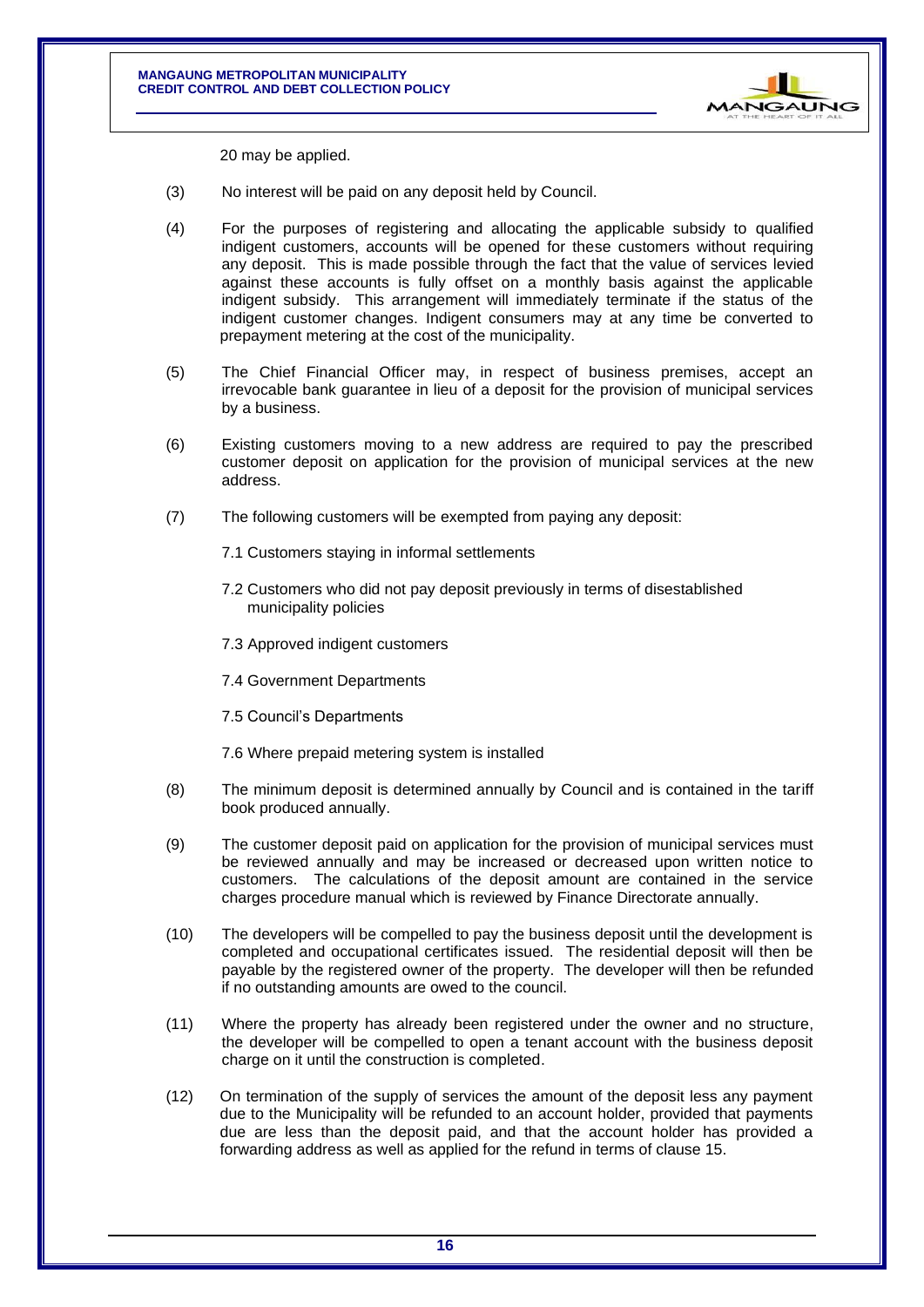

- (13) The refund of the said deposit shall be processed once the water meter(s) has been transferred to the new owner.
- (14) If the Chief Financial Officer intends increasing the minimum deposit payable by the owner, then he or she shall, in the aforesaid notice, state full reasons for the increase, and allow the owner an opportunity to make written representations in this regard.
- (15) An aggrieved owner may, within a period of twenty one (21) days of having been notified of an increase in the minimum deposit payable, lodge an appeal against the decision of the Chief Financial Officer with the Municipal Manager.
- (16) The Municipal Manager shall, in his or her capacity as the appeal authority, consider , and confirm, vary or revoke the decision of the Chief Financial Officer, within a reasonable period.

#### <span id="page-17-0"></span>**9. ACCOUNTS AND BILLING**

- (1) The Municipality shall provide all customers with a monthly account for municipal service rendered, which account shall be generated on a monthly basis in cycles of approximately thirty (30) days.
- (2) The monthly account may include property rates charges, in which case they shall comply with section 27 of the Municipal Property Rates Act No. 6 of 2004.
- (3) All accounts rendered by the Municipality shall be payable on the due date.
- (4) Account balances which remain unpaid after 30 days from the delivery date of the account shall attract interest on arrears, irrespective of the reasons for non-payment. Interest will be charged from the first working day of the month following the month in which the account becomes payable.
- (5) All accounts are payable as above regardless of the fact that the customer has not received the account, the onus being on the customer to obtain a copy of the account before the due date.
- (6) There is no obligation on the Municipality to provide records older than 5 years from the date that such records are requested.
- (7) Accounts will be rendered using conventional postal services, hand delivery at the premises, mms/sms or by means of an email or any other form of electronic communication, if so requested by the consumer.
- <span id="page-17-1"></span>(8) The municipality may at its own discretion–
	- (a) consolidate any separate accounts of an account holder liable for payment to the Municipality or its Municipal Entity; and
	- (b) credit any payment by an account holder against any debt of that account holder.
	- (c) Subject to the operation of the law, where any subsidiary company of a holding company is indebted to the Municipality, the liability for such arrears may be extended to the Holding company; and where the holding company is indebted to the Municipality, the liability for such arrears may be extended to the subsidiary company.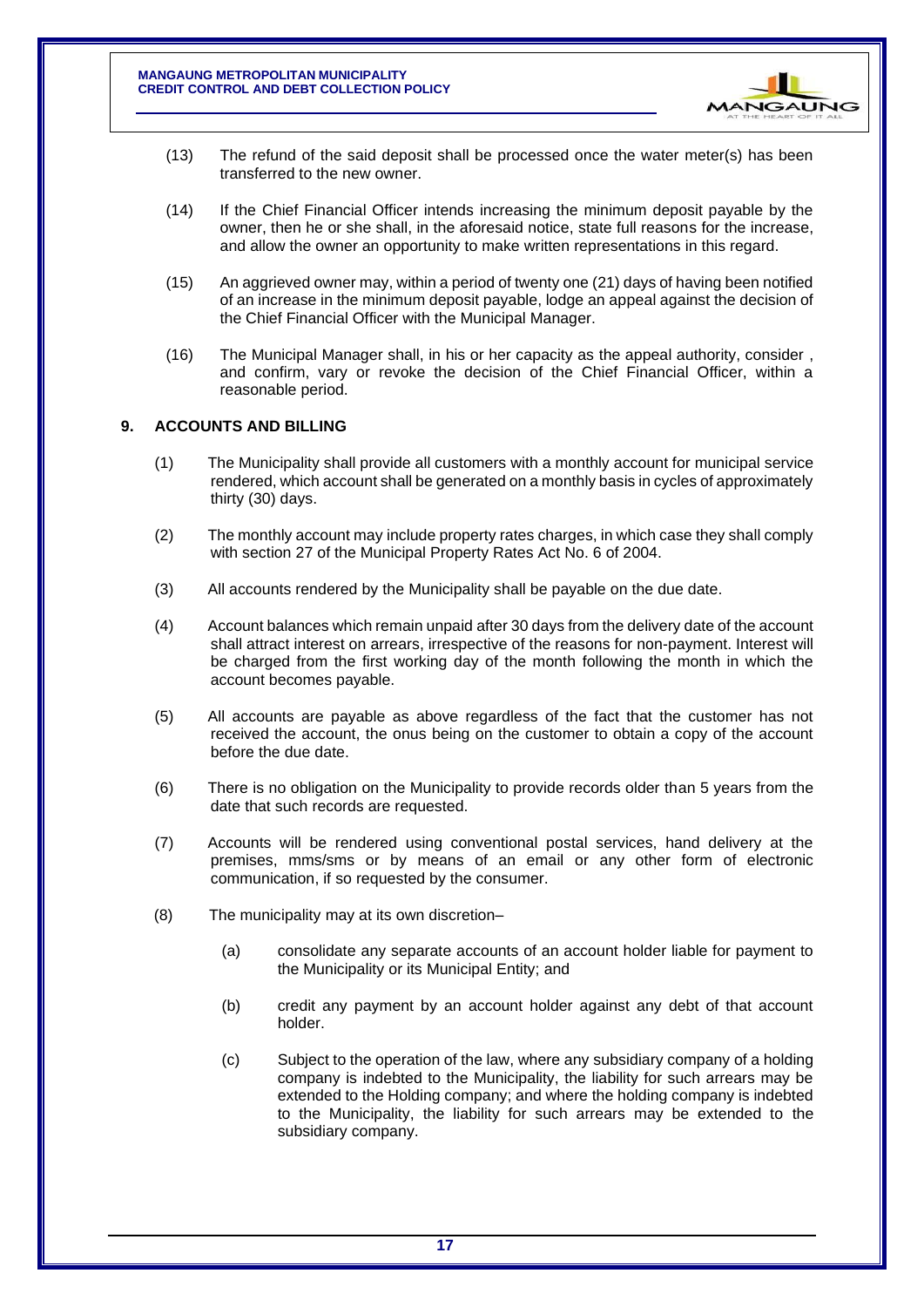

#### **10. RATES**

- (1) Rates shall be billed annually and maybe recovered annually or monthly, as determined by the Municipality.
- (2) Property rates which are billed and recovered annually shall be billed in terms of the July account of each year.
- (3) Property rates may also be billed annually for a specific financial year but recovered in monthly instalments to assist its customers. In the case of the account of a customer being in arrear during a specific financial year the full amount becomes due and payable with immediate effect.
- (4) The tariffs to calculate property rates are determined annually, approved by Council and contained in the tariff book produced by the Municipality.

## **11. ELECTRICITY CHARGES**

- (1) The provisions of this policy, in respect of the supply of electricity to a customer, shall constitute the payment conditions of the Municipality as licensee, contemplated in section 21(5) of the Electricity Regulation Act No. 4 of 2006.
- (2) Service charges in respect of electricity shall be determined in accordance with metered consumption.
- (3) Monthly accounts shall be rendered for electricity consumption and the customer shall effect payment thereof by the due date.
- (4) Availability charges for electricity, where applicable, are levied annually for a specific financial year but recovered in monthly instalments to assist its customers. In the case of the account of a customer being in arrear during a specific financial year the full amount becomes due and payable with immediate effect. With regards to pre-paid electricity meters, the monthly availability charge (or any potential accumulated availability charges) would need to be recovered first from any vended amount, before additional electricity units can be attributed for use on the consumer's prepaid electricity meter.
- (5) The tariffs to calculate the electricity charges are determined annually, approved by Council and contained in the tariff book and related schedules produced by the Municipality.
- (6) Prepaid electricity charges are paid for in advance and consumption of the credit available will be debited accordingly.

#### <span id="page-18-0"></span>**12. WATER CHARGES**

- (1) The provisions of this policy, in respect of the supply of water to a customer, shall constitute the payment conditions of the Municipality as water services authority and water services provider, contemplated in sections 4 and 21 of the Water Services Act No. 108 of 1997.
- (2) Service charges in respect of water shall be determined in accordance with metered consumption.
- (3) Monthly accounts shall be rendered for water consumption and the customer shall effect payment thereof by the due date.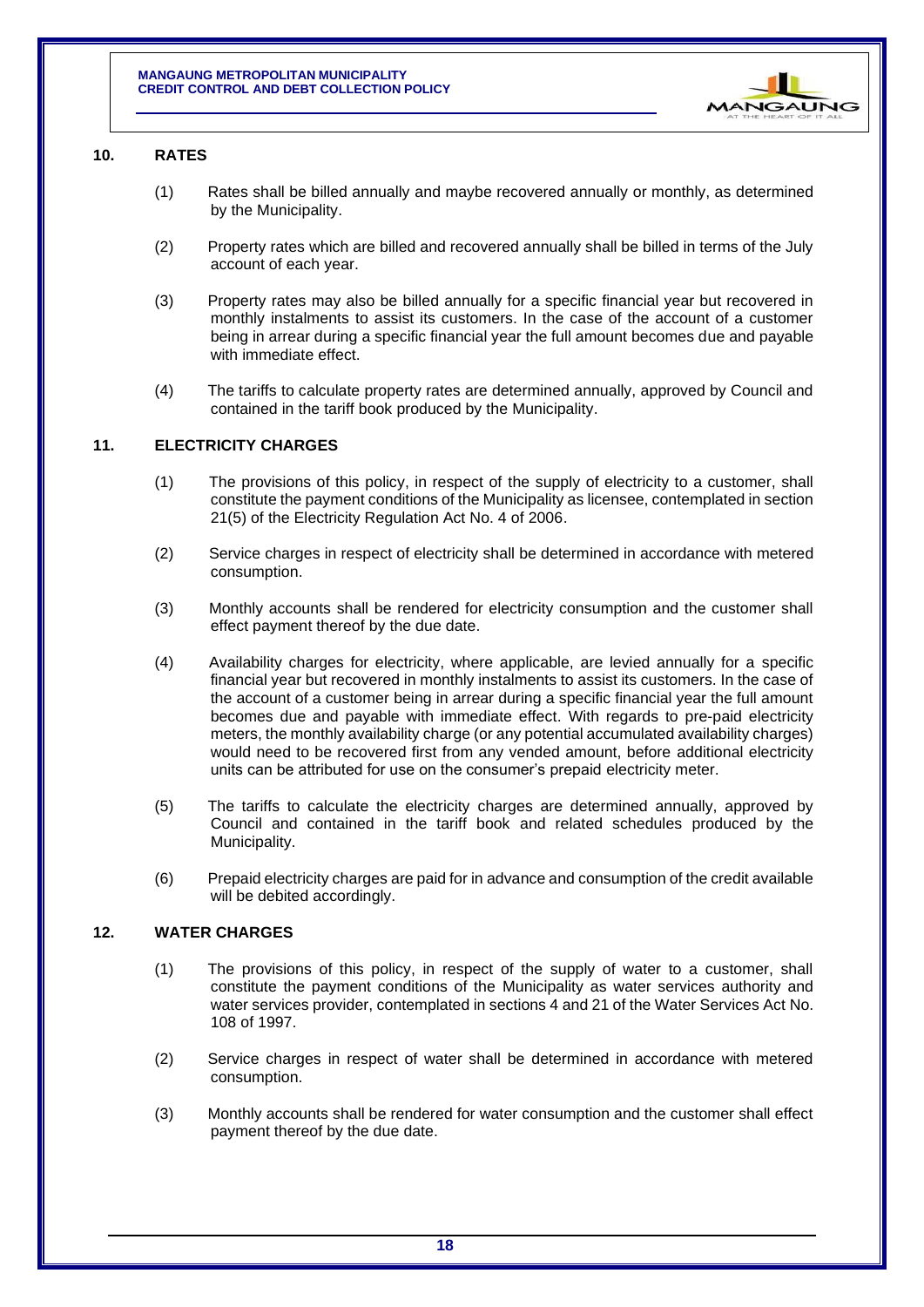

- (4) Availability charges for water, where applicable, are levied annually for a specific financial year but recovered in monthly instalments to assist customers. In the case of the account of a customer being in arrear during a specific financial year the full amount becomes due and payable with immediate effect. With regards to pre-paid water meters, the monthly availability charge (or any potential accumulated availability charges) would need to be recovered first from any vended amount, before additional water units can be attributed for use on the consumer's prepaid water meter.
- (5) The tariffs to calculate the water charges are determined annually, approved by Council and contained in the tariff book and related schedules produced by the Municipality.
- (6) Prepaid water charges are paid for in advance and consumption of the credit available will be debited accordingly

### <span id="page-19-0"></span>**13. REFUSE AND SEWER CHARGES**

- (1) Refuse and Sewer charges are billed monthly.
- (2) Refuse and Sewer charges charged monthly are billed on the monthly accounts and the due date for the payment of the charges is as indicated on the accounts.
- (3) Availability charges for sewer, where applicable, are levied annually for a specific financial year but recovered in monthly instalments to assist its customers. In the case of the account of a customer being in arrear during a specific financial year the full amount becomes due and payable with immediate effect.
- (4) The tariffs to calculate the refuse and sewer charges are determined annually, approved by Council and contained in the tariff book produced by the Municipality.

#### <span id="page-19-1"></span>**14. SUNDRY CUSTOMER ACCOUNTS**

- (1) Sundry customer accounts may be rendered by the Municipality from time to time.
- (2) Any sundry customer account shall be included in the monthly account produced by the Municipality.

## <span id="page-19-2"></span>**15. FINAL ACCOUNTS**

- (1) Upon receipt of a customer's application for the termination of municipal services, the Municipality shall:-
	- (a) take final readings in respect of metered municipal services;
	- (b) fully investigate the account to determine if the account was accurately billed;
	- (c) prepare and render a final account;
	- (d) appropriate the customer deposit for the reduction or settlement of any outstanding amount owed by the customer; and
	- (e) return the customer deposit to the customer in the event that no amount is owed to the Municipality.
	- (f) All unfavourable balances must be paid before the account can be closed.
	- (g) The customer must apply for a refund where there is a favourable balance on the final account. A refund shall be forfeited after 3 years if it remains unclaimed.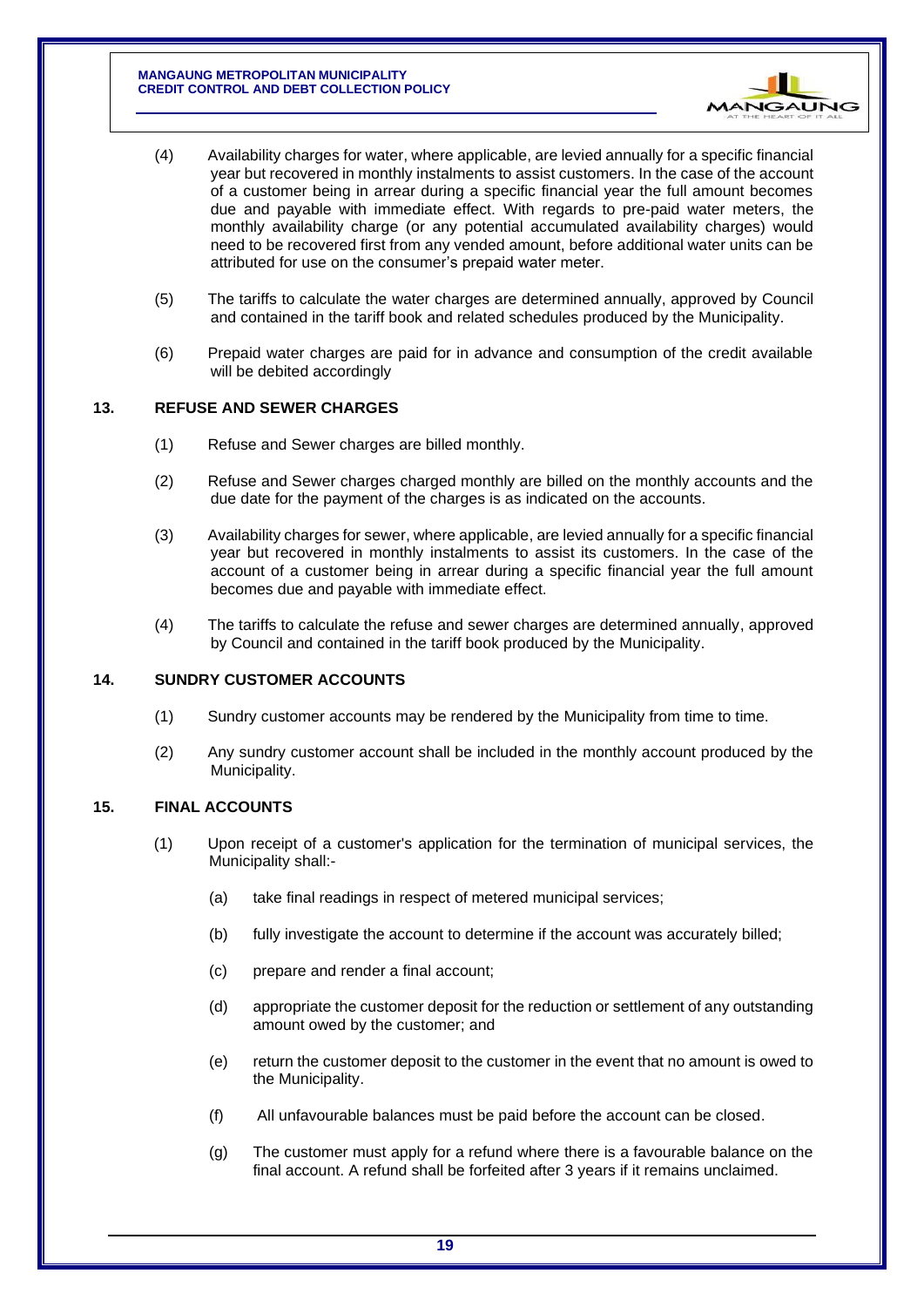

(h) Deposits/credits that are not claimed for a period exceeding three years will be written off and may not be claimed after the write-off.

#### <span id="page-20-0"></span>**16. METERING OF MUNICIPAL SERVICES**

- (1) The Municipality may introduce various metering equipment and may encourage customers to convert to a system which is preferred by the Council when Council considers this to be beneficial to its functioning and operations.
- (2) Electricity and Water consumption is measured with credit and pre-paid meters.
- (3) Customers may apply to Council for the installation of a pre-paid electricity or water meter in place of a credit meter at the cost of the customer. On special projects as identified by the Municipal Council, pre-paid meters may be zero-costed.
- (4) Where a customer has successfully applied for indigent status the credit meter for electricity or water may be changed to a pre-paid electricity or water meter at the cost of the Council.
- (5) For all new and replacement of existing connections, a pre-paid meter shall be installed, where applicable or practical.
- (6) The following applies to the reading of credit meters:-
	- (a) Credit electricity or water meters are read at in cycles of approximately 30 days.
	- (b) If for any reason the credit electricity or water meters cannot be read, the Municipality will render an account based on estimated consumption. The estimate will be based on the average of the previous 12 months consumption.
	- (c) The account based on estimated consumption will be adjusted in the subsequent account based on the actual consumption.
	- (d) The customer is responsible to ensure access to metering equipment for the purpose of obtaining meter readings for billing purposes. Municipal Law enforcement may be utilized where necessary to ensure access to the metering equipment.
	- (e) Customers can, for reasons of non-accessibility to their properties by meter readers, provide the Municipality with monthly meter readings for billing purposes, provided that an audit reading can be obtained by the Municipality once every six months and provided that a final reading can be obtained should the customer vacate the property.
	- (f) If any calculation, reading or metering error is discovered in respect of any account rendered to a customer:-
		- (i) the error shall be corrected in the account subsequent to the month of discovering the error;
		- (ii) any such correction in favour of Council may apply in respect of an account from a date no more than three calendar years back from the date on which the error on the account was discovered;
		- (iii) any such correction in favour of the customer may apply in respect of an account from a date no more than three calendar years back from the date on which the error on the account was discovered; and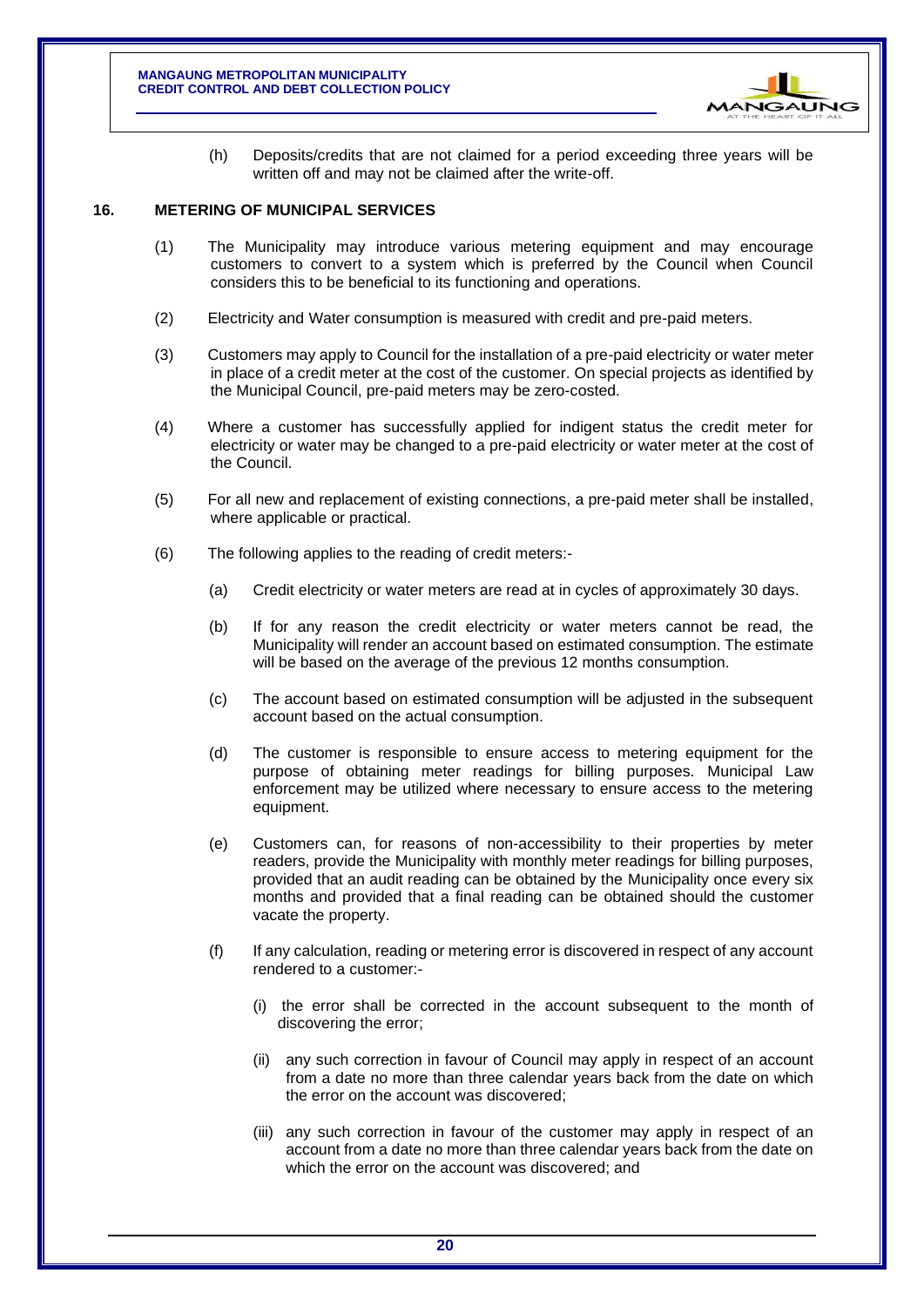

- (iv) the correction shall be based on the tariffs applicable during the period.
- (g) Any water leakage discovered on the side of the customer will be the responsibility of the customer.
- (7) The following applies to pre-paid metering:-
	- (a) Pre-paid electricity or water is purchased at pre-paid vending points for consumption after the date of purchase.
	- (b) Amounts tendered for the purchase of pre-paid electricity or water will not be refunded after the pre-paid meter voucher has been produced.
	- (c) On request of the customer, copies of the previous pre-paid meter vouchers will be produced. Lost vouchers will not be replaced under any circumstances.
	- (d) Credits remaining in the pre-paid meter will not be refunded when a premises is vacated by a customer or in case of purchasing against a wrong account.
	- (e) The Municipality shall not be liable for the reinstatement of credit in a pre-paid meter due to tampering with, or the incorrect use or abuse of pre-paid meters.
	- (f) The Municipality may appoint vendors for the sale of pre-paid water but does not guarantee the continued operation of any vendor.
	- (g) The Municipality may apply all the debt collection functions available on the prepaid system to collect all arrear debt on the account of the customer including, but not limited to the systematic reduction of electricity, water, rates and other debt through the use of electricity or water vending mechanisms. The municipality may also block or limit the vending of any additional sales of electricity coupons (or any other method of vending applicable) should there be any arrears on any of the municipal services or rates (or any other charge that is allowed to be levied by the municipality).
	- (h) The municipality may apply or deduct a percentage or amount as indicated on the tariff schedule from any consumer through the use of prepaid vending mechanisms in order to settle any outstanding debts on that property. The percentage may be increased based on factors, including but not limited to, level of outstanding debt, risk profile of the debtor, level of defaults from debtors, etc.
	- (i) The municipality will have the right install a prepaid water meter, of which the costs may be recovered from the consumer, for any consumer that defaults on the payment of his/her account.
	- (j) The municipality retains the right to install pre-paid meters at all stands not already converted to pre-paid meters within a specified township if 80% or more of that township has already been converted to pre-paid meters.

## <span id="page-21-0"></span>**17. PAYMENT OF ACCOUNTS**

- (1) All accounts rendered by the Municipality are due and payable on the due date.
- (2) All payments, whether made by cash, stop order, electronic payments or payments made through duly authorized agents must be receipted by the Municipality by the close of business on the due date.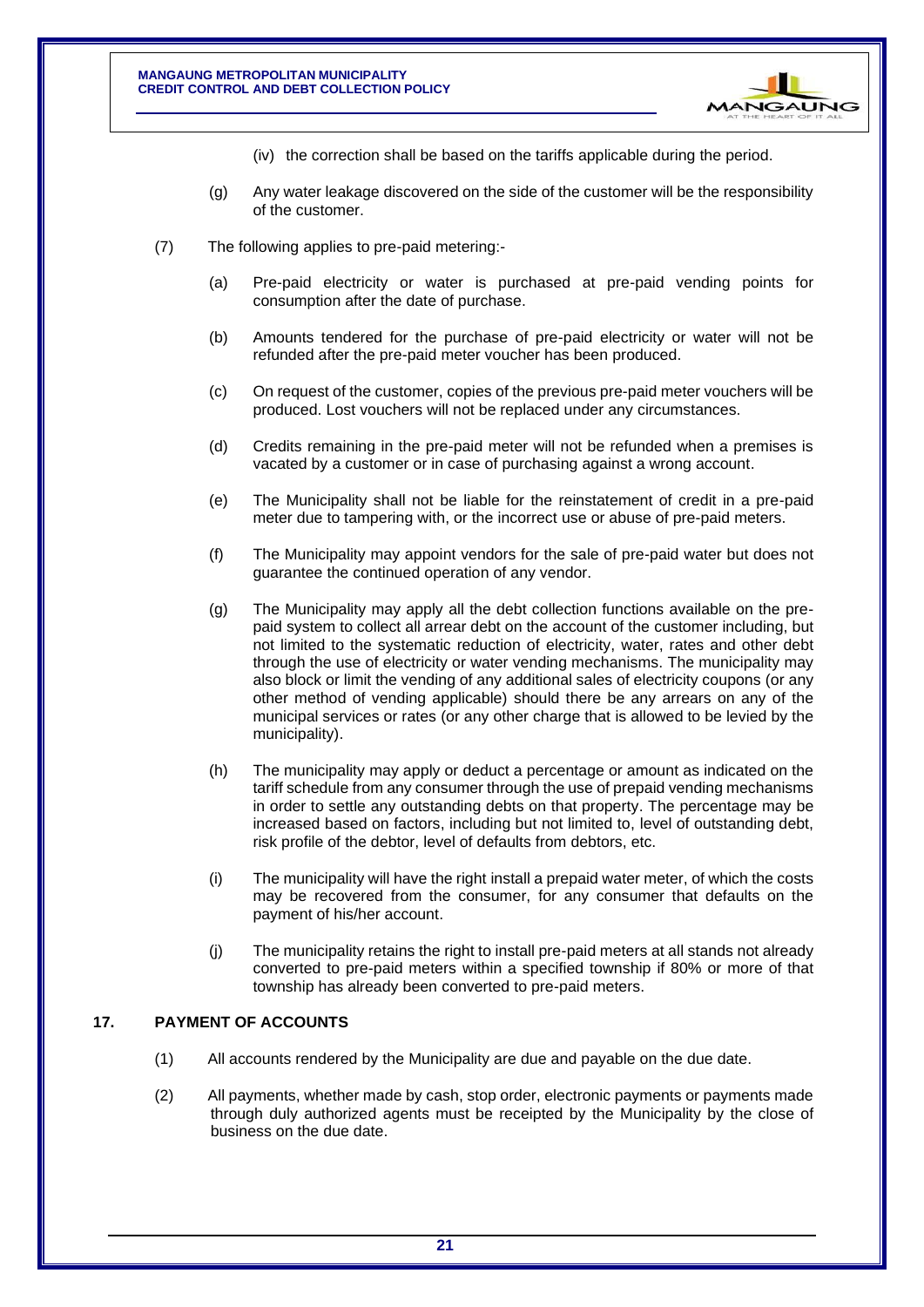

- (3) Cheques will not be accepted as payment for all municipal services except with the approval of the City Manager or the Chief Financial Officer. Only cash (or credit- or debit cards where available), direct deposits and third party receipts (SAPO, Pay@ etc.) will be accepted as payment.
- (4) Accounts rendered by the Municipality can be paid at any municipal cashier office and any other pay point as determined by the Municipal Manager from time to time.
- (5) The payment methods and facilities supported by the Municipality can be used to make payments on accounts.
- (6) Payments received in respect of rates and service charges will be allocated by the Municipality entirely within its discretion, on the consolidated account of the customer.
- (7) Part payment received on an account shall be allocated firstly to reduce any penalty charges, administration costs, legal fees, interest and capital charges that may have accrued on the account.
- (8) Where an account is not settled in full, any lesser amount tendered to and accepted shall not be deemed to be a final settlement of such an account This shall prevail notwithstanding the fact that such lesser payment was tendered and/or accepted in full and final settlement, unless the Municipal Manager or the Manager of the Council's authorised agent made such an acceptance in writing.
- (9) An official receipt issued by the Municipality or its duly authorised agent will be the only proof of payments made.
- (10) Pre-paid electricity or water vending may be used to recover any arrear debt (whether rates, water, electricity, sanitation, refuse or any other service that is allowed to be levied by the municipality). All such deductions will be reflected against the account of the owner.

## **18. INTEREST ON ARREAR DEBT**

- (1) Account balances which remain unpaid 30 days after the delivery date of an account shall attract interest irrespective of the reason for non-payment.
- (2) Interest on arrear debt shall, subject to sub-clause (1) above, be calculated for each month, or part thereof, for which such payment remains unpaid.
- (3) Interest will be charged from the first working day of the month following the month in which the account becomes payable.
- (4) Interest may only be reversed in the following circumstances:
	- Exemptions as determined by Council from time to time;
	- If the Municipality has made an administrative error on the account;
	- Where any debt has arisen as a result of a faulty meter of the Municipality has applied an incorrect charge, meter factor or tariff due to an administrative error;
	- Where indicated as such by any clause as part of this policy or another policy of the Municipality;
	- Where council approves such reversal from time to time;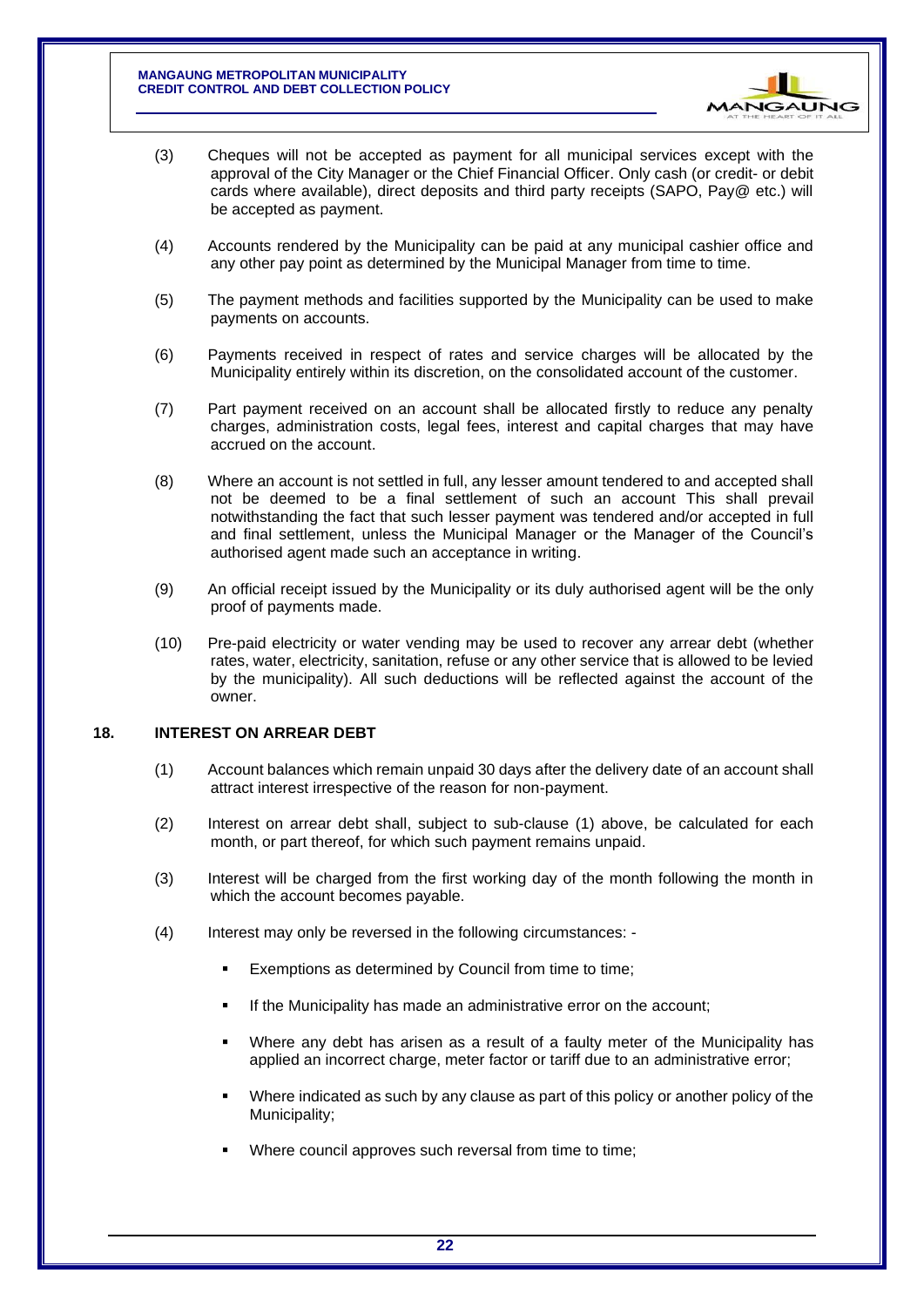

- (5) In case of outstanding debt owed by Residential Households, no further interest shall be charged on any outstanding amounts in respect of which an agreement had been concluded for the payment by way of instalment thereof, provided the instalments are paid in full by the due dates thereof and the client does not default on the arrangements.
- (6) Interest shall be charged on all overdue accounts (interest will be charged at prime +1% on all accounts older than 30 days calculated from the last transaction date). Interest shall be levied on all accounts and services except for the following categories:
	- Housing rentals and;
	- All selected government accounts.

## **19. ENQUIRIES AND APPEALS**

- (1) Any aggrieved person may address a grievance or query regarding charges for municipal services to the Chief Financial Officer in writing or may visit any customer care office provided by the Municipality.
- (2) The dispute must be submitted within twenty-one (21) days of the account. If a dispute is raised after this period, it will be treated as an enquiry. Therefore, the account will not be suspended and normal credit control procedures will apply.
- (3) Every customer has the right to ask and to be provided with a clear explanation as to the services being charged and a breakdown of all amounts shown on their account.
- (4) A query is not regarded as a dispute. A query is a verbal enquiry whereas a dispute must be in writing and lodged with the relevant municipal department or section.
- (5) The aggrieved person shall clearly state the basis of his or her dissatisfaction and the desired resolution.
- (6) The aggrieved person must lodge a query or complaint in respect of a specific municipal service and/or amount.
- (7) The lodging of an inquiry shall not relieve the aggrieved person of the responsibility to settle his or her account. An interim payment similar to an average account must be paid by the due date pending finalisation of the enquiry of a specific municipal service. If a specific amount is being questioned, the remaining undisputed amount needs to be settled in full.
- (8) The Municipality will respond to all inquiries from customers within 30 days from the lodging of the enquiry.
- (9) A dispute submitted in terms of the above shall not stop or defer the continuation of any credit control or legal procedures already instituted for the recovery of arrear payments relating to such dispute.
- (10) Additional statements shall be provided by the municipality at an additional cost for the consumer.
- (11) An objection or appeal with regards to property rates does not defer the liability for payment of rates beyond the date determined for payment in terms of the Property rates Act. Therefore, these amounts do not constitute a dispute in terms of the Municipal Systems Act Section 102 or this policy as the Property Rates act deals with the dispute resolution process with regards to property rates. Section 20 of this policy will therefore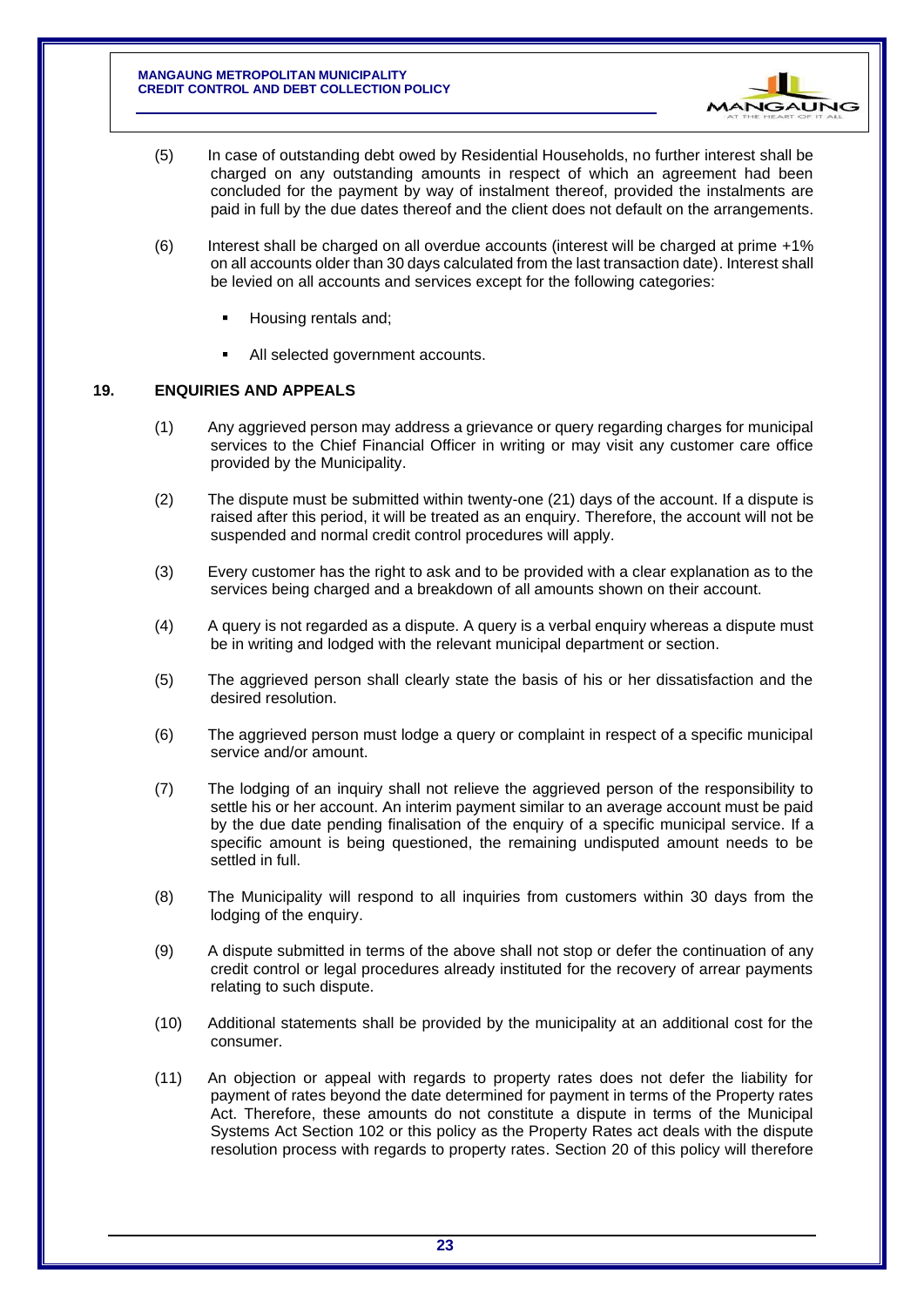

apply with respect to all overdue property rates notwithstanding if an objection or appeal has been lodged.

#### **20. LIMITATION, DISCONNECTION OR DISCONTINUATION OF SUPPLY**

- (1) An account rendered to a customer by the Municipality in respect of rates or municipal services, including the collection and disposal of refuse, electricity, water and sewerage services shall be paid by the due date.
- (2) If a customer has not submitted certain key information, the municipality would be allowed to disconnect or limit the supply of electricity or water to obtain such information.
- (3) If the customer fails to pay any account (whether separate or consolidated) within a period of fourteen (14) days after the expiry of the due date, then:-
	- (a) the Municipality may limit, disconnect or discontinue the supply of electricity or water to the immovable property in question;
	- (b) Subject to the provisions of sections 28 and 29 of the Municipal Property Rates Act, 2004 (Act 6 of 2004), the right to deny, restrict, disconnect or terminate services due to the non-payment for any rates, metered services, other municipal charges, levies, fees, fines, interest, taxes or any other amount or amounts payable arising from any other liability or obligation prevails notwithstanding the fact that –
		- (i) payment was intended for any specific service; or

(ii) the person who entered into a service agreement for supply of services with the municipality and the owner are different entities or persons, as the case may be; or

(iii) a bulk meter is used to supply the property in question and only some consumers or owners have outstanding balances.

- (c) The Chief Financial Officer or any duly authorised person may instruct attorneys to recover the outstanding amounts owed.
- (4) The limitation, disconnection or discontinuation of the supply of electricity or water shall be effected in the manner that is customarily used or by taking such reasonable and lawful steps as may be necessary.
- (5) Any disbursements or charges incurred or raised in respect of the limitation, disconnection or discontinuation of the supply of electricity or water shall be paid by the customer.
- (6) Prior to the limitation, disconnection or discontinuation of the supply of electricity or water as per paragraph 20(3) above, the Municipality or Municipal Entity shall:-
	- (a) provide the customer with adequate notice, including:-
		- (i) the date of the proposed limitation, disconnection or discontinuation;
		- (ii) the reason for the proposed limitation, disconnection or discontinuation;
		- (iii) the place at which the customer can challenge the basis of the proposed limitation, disconnection or discontinuation;
		- (iv) the notice may be a combined notice between both the Municipality and the Municipal Entity; and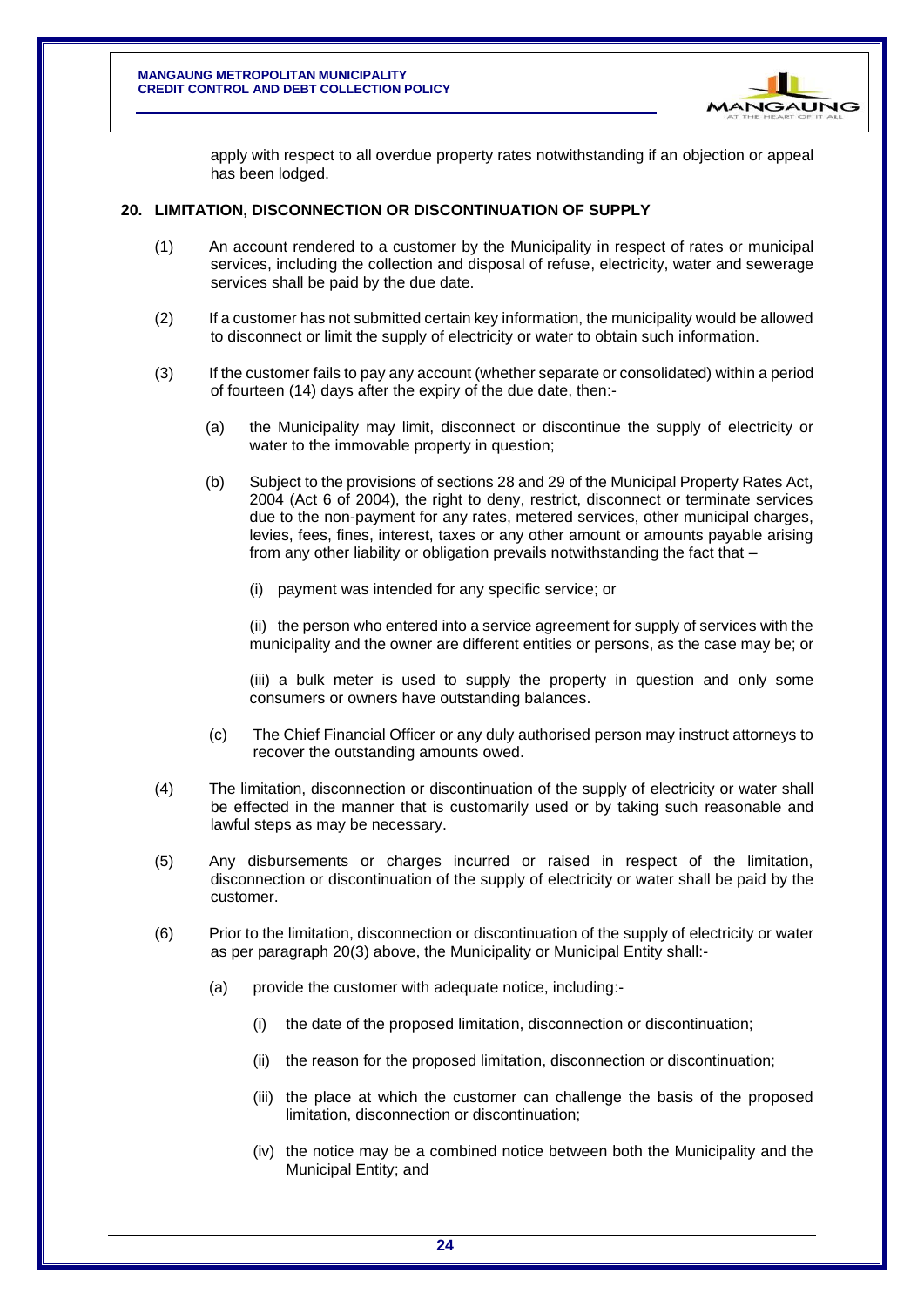

- (b) allow the customer fourteen (14) days within which to challenge or make representations.
- (7) The limitation, disconnection or discontinuation of the supply of water shall not result in a customer being denied access to basic water services for non-payment, where the customer proves, to the satisfaction of the Municipality, that he or she is unable to pay for basic water services.
- (8) If a customer unlawfully reconnects, tampers with the metering system or attempts to reconnect a supply of electricity or water that has been limited, disconnected or discontinued, then -
	- (a) the Municipality may disconnect or discontinue the supply entirely by removing the service connection from the premises; and
	- (b) any disbursements, penalties or reconnection charges, together with any outstanding amounts owed in respect of rates or municipal services, must be paid in full before a reconnection can be made.
- (9) Subject to the provisions of this policy, the Chief Financial Officer or any person duly authorised thereto may enter into an arrangement with a defaulter for the payment of an outstanding account, in which event -
	- (a) payment may be made by way of instalments; and
	- (b) the normal supply of electricity or water to the premises shall be resumed.
- (10) Any defaulter who enters into a bona fide arrangement with the Municipality for the settlement of arrears, and who fails to honour the terms of such arrangement, shall not be allowed to enter into any further arrangement with the Municipality. The municipality will also have the right to install a prepaid water metering device at the premises of the defaulter which may be at the cost of the defaulter.
- (11) In the case of a customer where the supply of electricity or water has been limited, disconnected or discontinued at least twice during the preceding period of twelve (12) months, the Municipality may review the amount of the customer deposit required from such customer.
- (12) The Municipality must provide an owner of a property in its jurisdiction with copies of accounts sent to the occupier of the property for municipal services supplied to the property if the owner requests such accounts in writing from the Municipality.
- (13) The Municipality must provide an owner of a property in its jurisdiction with copies of any agreement entered into with the occupier of the property for the payment of an outstanding account if the owner requests such agreement in writing from the Municipality.
- (14) The owner of a property may request in writing the disconnection of services where a tenant owes the services account. Notwithstanding that an electricity or water service may have been disconnected, the registered owner remains liable to monitor his/her property as well as metering as defined this Policy. The relevant fees need to be paid to effect such disconnection.
- (15) Where appropriate, the Municipality must at all times attempt to advise an account holder of an impending disconnection or restriction of a supply, and the following mechanisms may be applied should an account holder fail to settle a municipal account by the due date: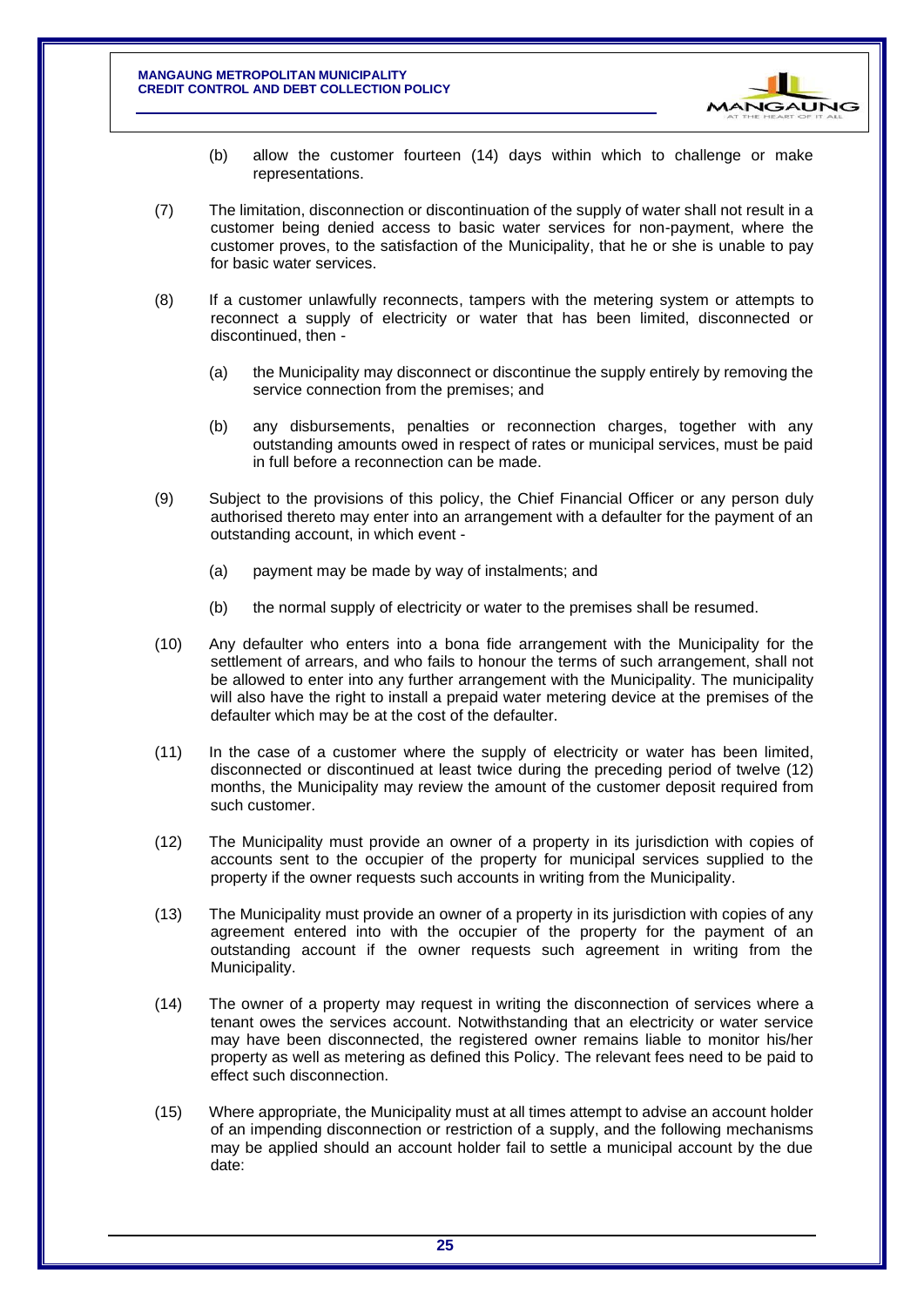

- (a) Delivering or mailing, emailing, sms or mms of a final demand and explaining to the account holder the status of the account and the consequences of not paying or concluding an arrangement;
- (b) Informing the account holder verbally, in writing, by telephone ,by sms, mms or by electronic means of the overdue amount and the impending disconnection or restriction of services;
- (c) Disconnecting or restricting the supply of municipal services to the premises and the serving of a disconnection or restriction notice on the account holder; or
- (d) Debiting the municipal account of the account holder with all relevant fees or penalties approved by the municipality, legal costs and any other costs associated with collection of monies due

Where the metered supply had been disconnected or restricted, and should the account holder still fail to pay the account, the premises may be revisited at regular intervals to ensure that the metered supply remains disconnected or restricted, and if it is found that the supply which had been disconnected or restricted previously has been restored –

- (a) The municipality has the right to take whatever action is required in terms of section 31, and the account holder is responsible for the relevant fees or charges or damages caused;
- (b) The municipality may refuse to supply services for a period determined by the municipality ; and
- (c) In the instance of the use of a pre-paid meter, the municipality may cease further vending of pre-paid services.
- (16) Where a duly authorised officer of the municipality has visited the premises for the purpose of disconnecting or restricting the supply and was obstructed or prevented from effecting such disconnection or restriction, an amount equal to the prescribed fee for a reconnection becomes payable for each visit necessary for the purpose of such disconnection or restriction, subject to a maximum of two such visits during which disconnection or restriction could not be effected.
- (17) The municipality may use any one or more of the following mechanisms to secure full payment of any amounts owing to it:
	- (a) Restricting or denying the sale of pre-paid services to an account holder, or disconnecting any pre-paid metering system of an account holder, who is in arrears with other services, the municipality may apply the systematic redemption of arrear balances as part of prepaid money vended.
	- (b) requiring the account holder to convert to another metering system;
	- (c) allocating a portion of any pre-paid payment to other debts;
	- (d) releasing debtor information to a credit bureau;
	- (e) publishing a list of account holders who remain in default;
	- (f) withholding payment of a grand-in-aid and excluding the account holder from the tender process;
	- (g) withholding payment on contracts for settlement of the municipal account;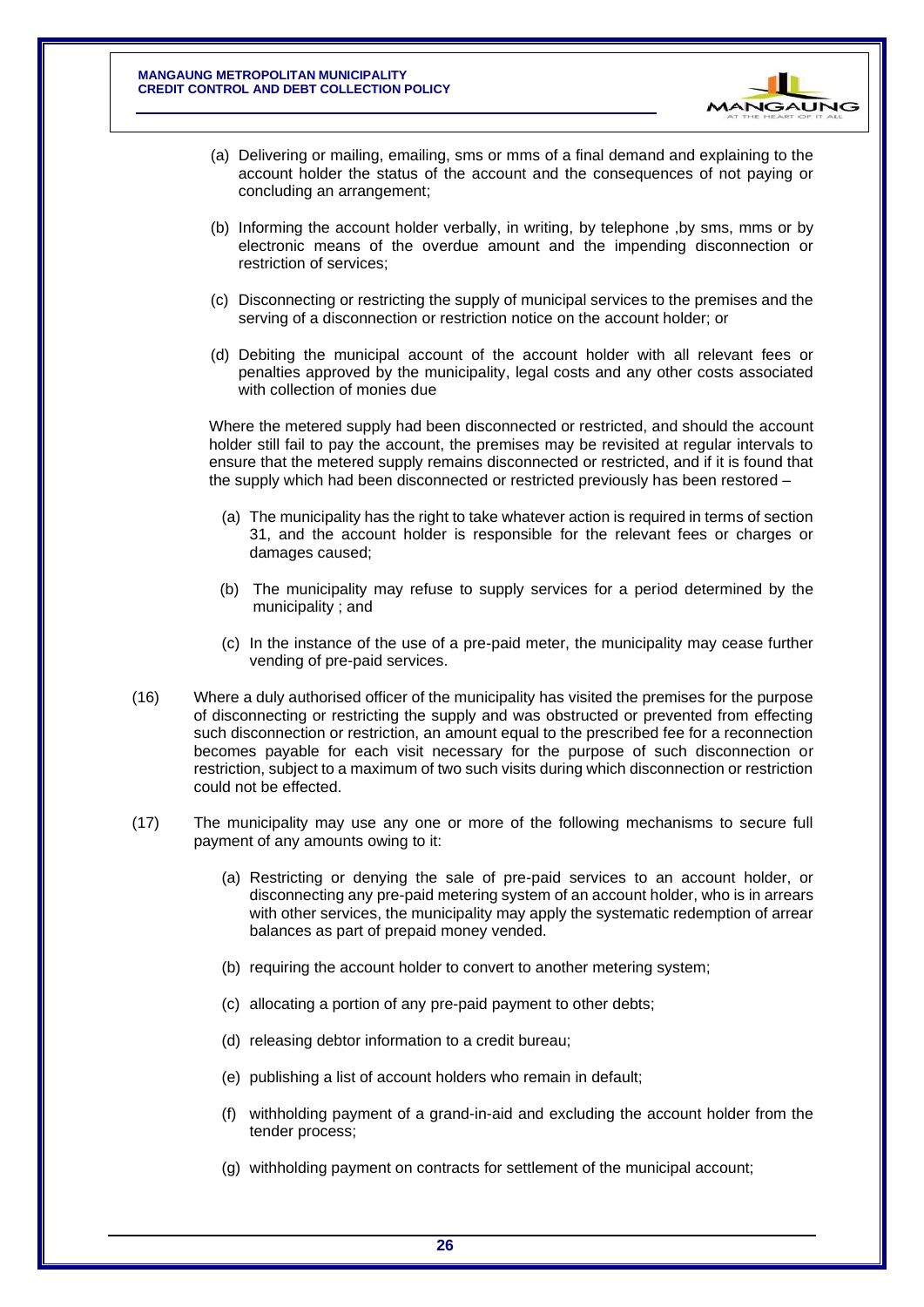

- (h) reviewing and altering the conditions of the service agreement;
- (i) instituting legal proceedings for the recovery of the debt;
- (j) classifying the account holder as an unreliable customer;
- (k) using the services of external debt collection specialists or agencies;
- (l) insisting on conversion to pre-paid metering at the cost of the account holder; or
- (m) employing any other methods authorised by the municipality from time to time to recover arrear amounts.
- (n) Use a portion of amounts for purchasing of pre-paid water to settle any outstanding debts/arrears (starting with the oldest debts).
- (o) in the event that the customer claims damage from the municipality, the municipality will have a right to withhold such a claim until the claimant has paid of full for all outstanding services as well as rates and taxes.

#### **21. RECOVERY OF RATES FROM OWNERS, TENANTS, OCCUPIERS AND AGENTS**

- (1) The Municipality may utilise the procedures prescribed in terms of section 20 of this policy to recover rates and taxes arrears from the owner of immovable property.
- (2) Any limitation, disconnection or discontinuation of the electricity or water supply, for the purposes of sub-section (1), shall be effected subject to the requirements contained in section 20 of this policy.
- (3) Alternatively to sub-section (1), above, the Municipality may recover rates arrears in whole or in part from a tenant or occupier of the immovable property, despite any contractual obligation to the contrary on the tenant or occupier. The Municipality may recover an amount only after the Municipality has served a written notice on the tenant or occupier.'
- (4) The amount the Municipality may recover from the tenant or occupier of a property is limited to the amount of rent or other money due and payable, but not yet paid, by the tenant or occupier to the owner of the property.
- (5) Any amount the Municipality recovers from the tenant or occupier of the property must be set off by the tenant or occupier against any money owed by the tenant or occupier to the owner.
- (6) The tenant or occupier of a property must, on request by the Municipality, furnish the Municipality with a written statement specifying all payments to be made by the tenant or occupier to the owner of the property for rent or other money payable on the property during a period determined by the Municipality.
- (7) The Municipality may, despite the Estate Agents Affairs Act 1976, recover the amount due for rates on a property in whole or in part from the agent of the owner, if this is more convenient for the Municipality.
- (8) The Municipality may recover the amount due for rates from the agent of the owner only after it has served a written notice on the agent.
- (9) The agent must, on request by the Municipality, furnish the Municipality with a written statement specifying all payments for rent on the property and any other money received by the agent on behalf of the owner during a period determined by the Municipality.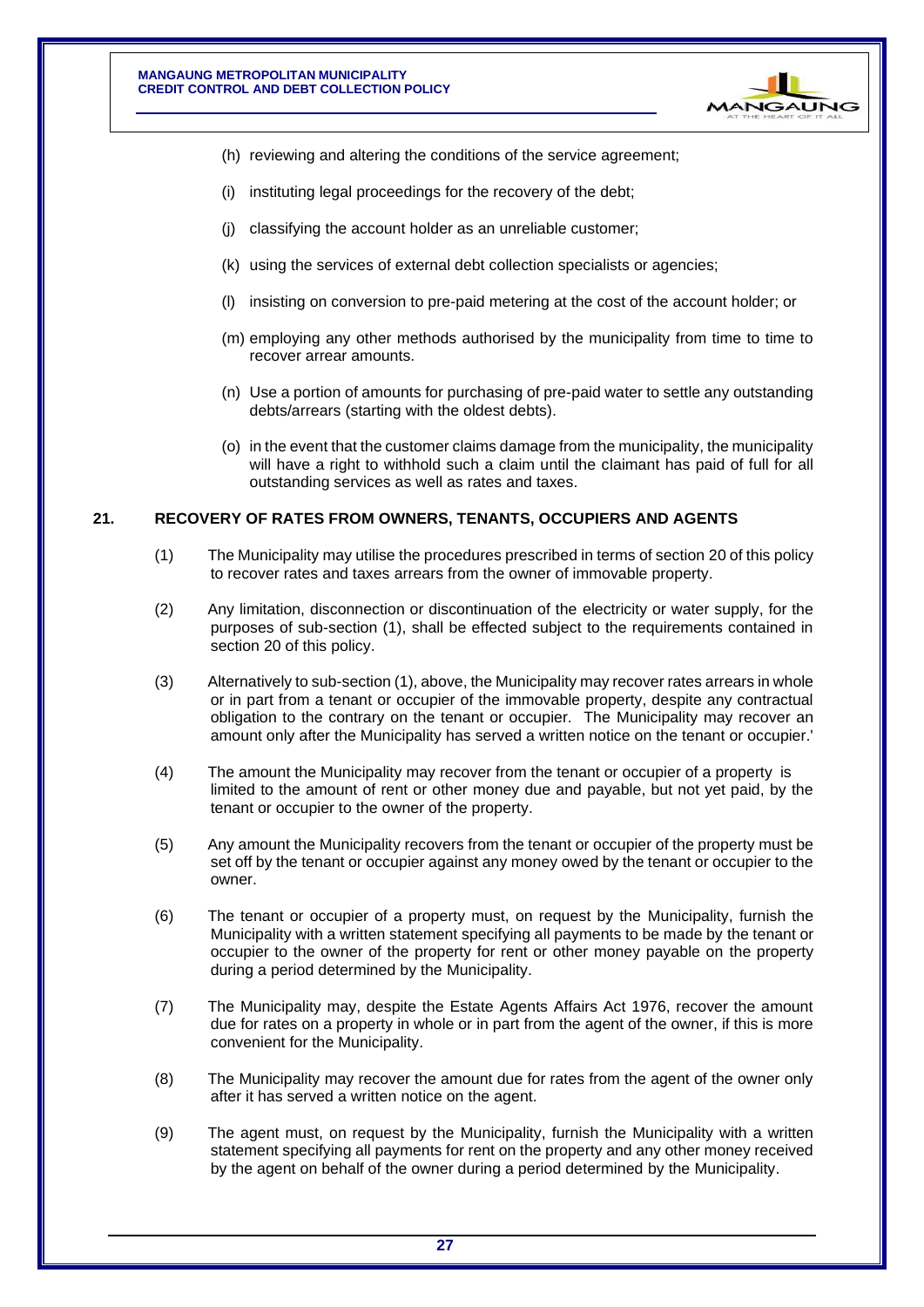

(10) The amount the Municipality may recover from the agent is limited to the amount of any rent or other money received by the agent on behalf of the owner, less any commission due to the agent. The municipality will also have the right to install a prepaid water meter metering device at the premises of the defaulter.

## **22. DEBT COLLECTION**

- (1) Handover of debt to debt collectors
	- (a) Debts which have been outstanding for more than 90 days from due date may be handed over to debt collectors appointed by the Municipality for the purposes of collecting such debt.
	- (b) The relevant debt collectors must ensure that the stipulations contained in the NCA with respect to incidental credit are duly complied with.
	- (c) If the debt collectors are unsuccessful in collecting the debt within 90 days of same being handed over, the debt may be handed over for the recovery thereof by means of formal litigation processes.
	- (d) Only the Chief Financial Officer may hand over debts to attorneys for collection, and the Chief Financial Officer shall hand such debts over to attorneys for collection if they have not been collected by debt collectors within the aforementioned period of ninety (90) days, unless the Chief Financial Officer is of the opinion that it shall not be cost effective to do so. No further specific approval would be required to "top up" accounts already approved as per prior handed over accounts.
	- (e) If the Chief Financial Officer is of the opinion that it is appropriate to do so (such as in cases of urgency), he or she may hand over debts for collection to attorneys at any time prior to the expiration of any of the periods referred to above and without first handing them to debt collectors.
	- (f) The following types of debt will not be handed over to debt collectors.
		- (i) Debts of indigent customers that are registered as indigent at the date of handover.
		- (ii) Government debt.
		- (iii) Debt that is being paid off as per an arrangement with the customer, provided that the customer do not default on the arrangement.
	- (g) The process of collecting debt by debt collectors includes: -.
		- (i) Phoning of customers.
		- (ii) Sending an sms to customers.
		- (iii) Sending out demand letters.
		- (iv) Making arrangements with customers to pay off debt in terms of the Council's credit control and debt collection policy.
		- (v) Making follow-up contact with customers on unpaid arrangements.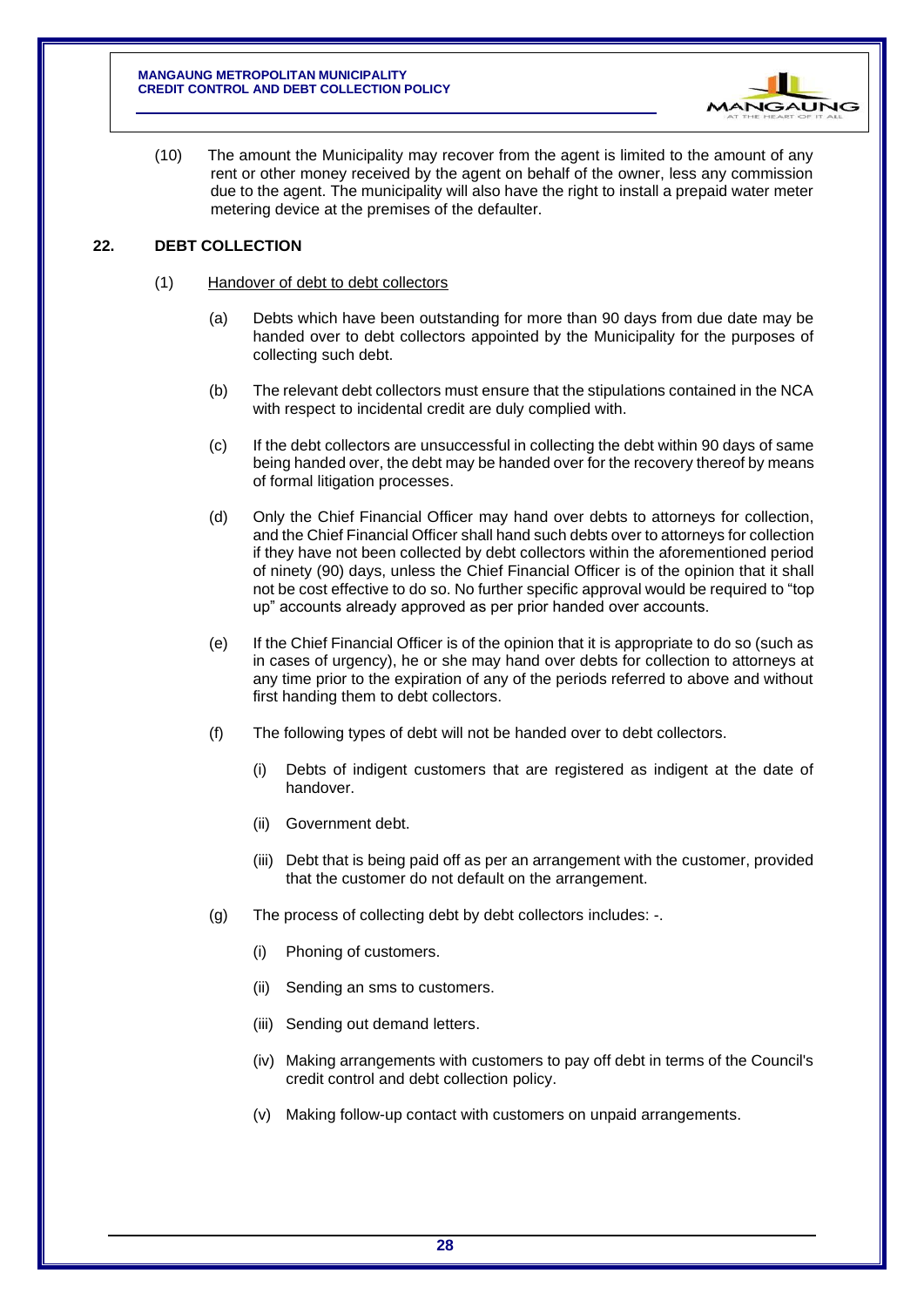

- (2) Handover of debt for formal litigation processes
	- (a) Debts which have been outstanding for more than 90 days from due date may be handed over to attorneys appointed by the Municipality for the purposes of collecting such debt through legal collection.
	- (b) The following types of debt will not be handed over to attorneys:-
		- (i) Debt of approved indigent customers that has not yet been written off by the council.
		- (ii) Debt that is being paid off as per an arrangement with the customer, provided that the customer does not default.
	- (c) The process of legal collection includes:-
		- (i) Final demands for payment to customers.
		- (ii) Emolument attachment orders on customer's salaries.
		- (iii) Summons issued for debt to be paid.
		- (iv) Default judgment be obtained against the customer.
		- (v) The attachment of moveable properties and sale in execution of moveable property
		- (vi) The attachment of immoveable property and the sale of immoveable property.
- (3) Withholding or off setting grants-in-aid.

The Municipality provides annual grants-in-Aid to Institutions on application. If an institution is in arrear with its services account, then the Municipality will withhold the grant-in-aid or the grant-in-aid will be off set against the arrear debt with the Municipality.

- (4) Section 118 of the Local Government: Municipal Systems Act No 32 of 2000.
	- (a) The Municipality will issue a certificate required for the transfer of immovable property in terms of Section 118 of the Systems Act, which is lodged with the Municipality in the prescribed manner.
	- (b) This is subject to all amounts that became due in connection with that property for municipal service fees, surcharges on fees, property rates and other municipal taxes, levies and duties during the two years preceding the date of application for the certificate have been fully paid.
	- (c) Debt older than two years on the property irrespective of whether the owner of the property accumulated the debt will also have to be paid by the owner.
	- (d) If the owner refuses to pay the debt which is older than two years then the Municipality will apply to a competent Court for an order in the following terms: -
		- (i) In the case where there is already a judgment for the payment of the amount, an order that the judgment debt be paid out of the proceeds of the sale, before the mortgage debt is settled.
		- (ii) In the case where there is no judgment debt, for an order staying transfer of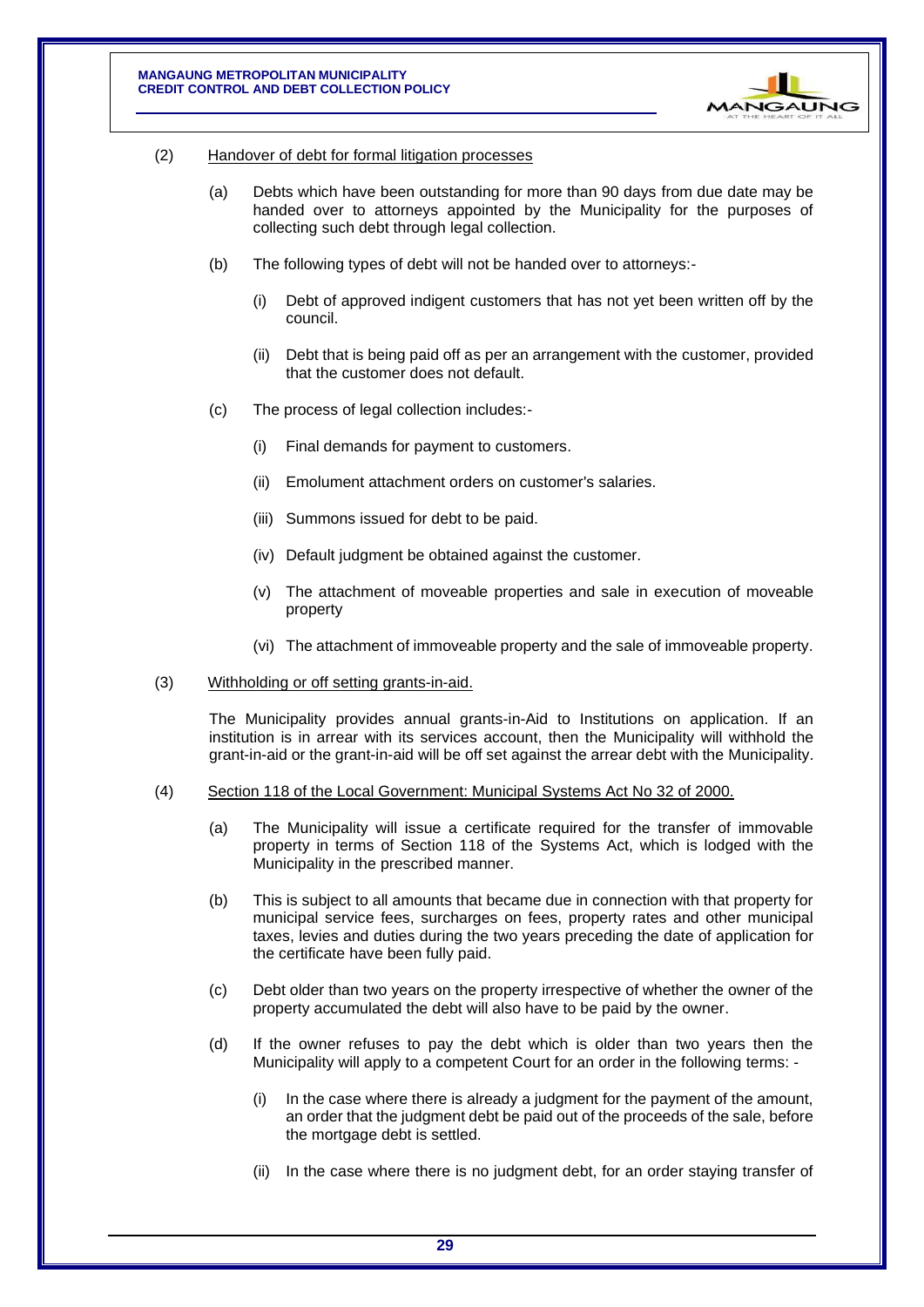

the property pending the finalisation of a civil action to be instituted against the person who is in law liable for the payment of the outstanding debt.

- (iii) The above action must be taken before the property is transferred as the statutory lien created by Section 118(3) of the Act only endures until the property has been transferred and in terms of Section 118(5) of the Act the new owner of the property cannot be held liable for the debt that became due before a transfer of a residential property took place.
- (iv) In addition to the steps provided above the Municipality is also entitled to immediately proceed with formal litigation processes for the recovery of the debt older than two years.
- (e) Rates Clearance Certificates:
	- (i) will be valid for up to 60 days;
	- (iii) no extension on a certificate will be granted. If it expires a new application for clearance must be made; and may only be issued after valid certificate from an accredited plumber as per paragraph 22(8) has been received;
	- (iv) outstanding services on properties may only be recovered for a maximum of two years in terms of a Rates Clearance Certificate. Debt older than two years will be dealt with in terms of paragraphs 22(4)(c) and 22(4)(d) above.
	- (v) All files where clearance certificates have been issued must be closed and the commission or any legal cost must be referred to the transferring attorney
	- (vi) The municipality will not process a refund on cancellation of sale after clearance certificate was issued".
	- (vii) The municipality may issue either a manual or electronic clearance certificate
	- (viii) A separate application is required for each transfer. Where simultaneous transfers of a property are contemplated the Conveyancer must apply for a separate Rates clearance certificate in respect of each transfer
- (f) Subject to the application of the law, on the date of transfer of ownership the previous owner's (the Seller) service agreement will be deemed to have lapsed and the new owner (the Purchaser) must conclude a new service agreement with the Municipality, subject to any terms as set out in this Policy.
- (g) Where an application has been made for a Rates clearance certificate in respect of a property of which unauthorised development has taken place or unauthorised/illegal activities have been conducted, the application will not be processed further until such a time that the Municipality has re-assessed the valuation of the property.

#### (5) Debt of approved indigent customers written off

- (a) Upon registration as an indigent household, the arrears on the account of the applicant will be written off, subject to Council approval.
- (b) Where restriction of consumption applies to a particular service, applicants may not refuse to be restricted in terms of Council policy. Where restrictions are not possible the account holder will be responsible for the consumption in excess of the approved subsidy.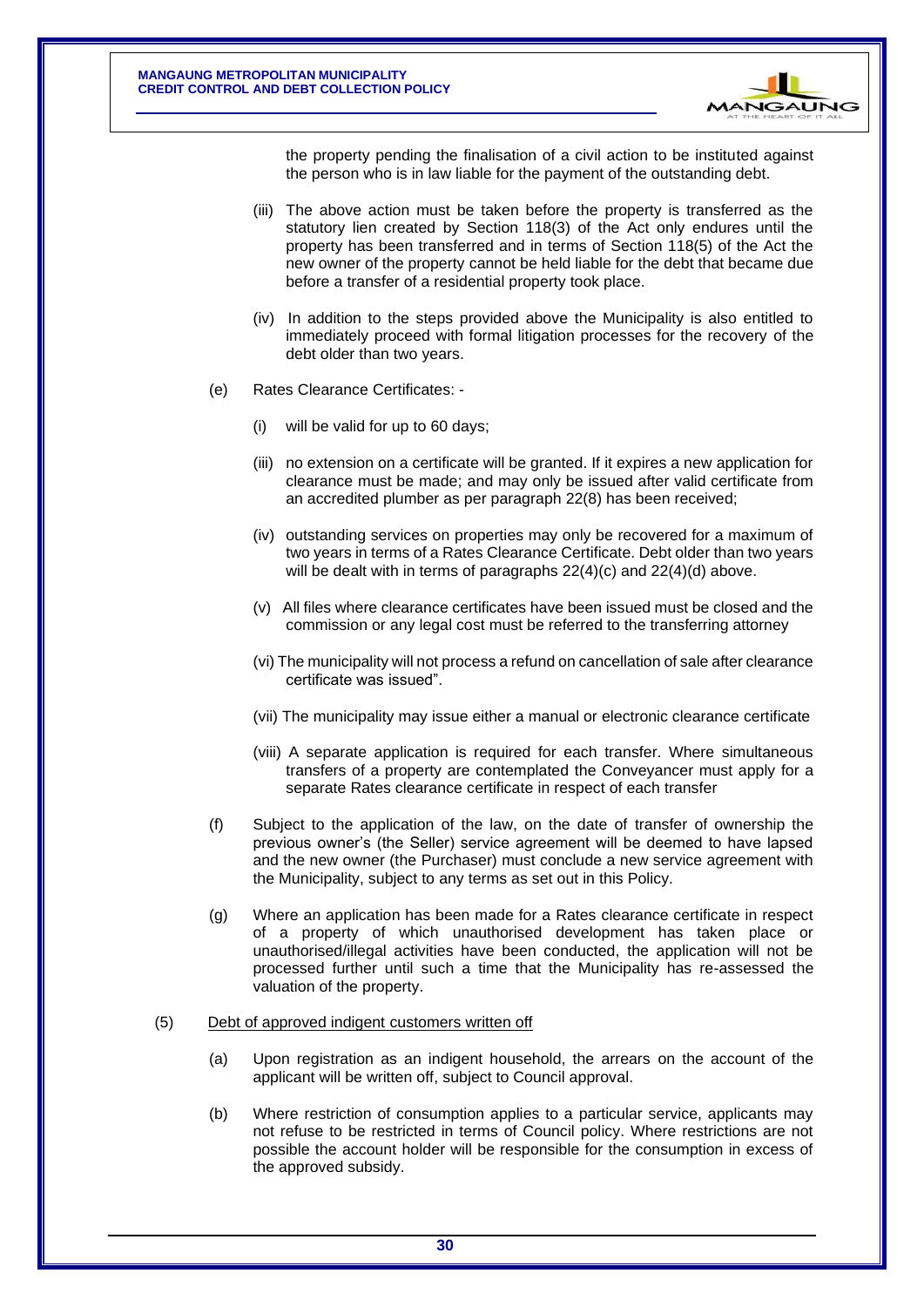

- (c) The writing off of any arrears is strictly subject to the provision that the property may not be sold within a period of three years from the date that the owner qualify as a registered indigent. In the case of the property being sold inside a period of three years the arrear debt, excluding any further accumulated interest, will be recovered before a clearance certificate is issued. This paragraph does not apply to change of ownership of the deceased if the surviving spouse of dependents takes over the property and qualify as indigents.
- (6) Other debt collection methods
	- (a) The debt collection methods mentioned in the paragraphs above are not an exhaustive list of methods that can be applied to collect debts and any other methods that can be initiated will be implemented with the approval of Council.
- (7) Debt Collection Costs
	- (a) Any costs, which include collection costs, administration costs, charges, disbursements and legal costs relating to any of the debt collection methods applied to collect the debt may only be recovered from the defaulting customer within the provisions of the NCA and any other prescribed legislation.
- (8) Plumber's Certificate
	- (a) The seller must, before a transfer of property, submit a certificate from an accredited plumber certifying that
		- i. The water installation conforms to the National Building Regulations as well as the Water Services By-Laws;
		- ii. There are no defects;
		- iii. The water meter registers; and
		- iv. There is no discharge of stormwater into the sewer system.
	- (b) The certificate refers to in section 22(8)(a) must be in the format as per the form attached as per Schedule A.
	- (c) The Chief Financial Officer may maintain a register of qualified and accredited plumbers.

## **23. ARRANGEMENTS TO PAY ARREAR DEBT**

- (1) Arrangements to Pay Outstanding and Due Amounts in Consecutive Instalments Residential Households
	- (a) One of the key objectives of debt collection is to encourage customers to start paying their monthly accounts in full. In addition it is also necessary to ensure that arrear debt is addressed. The current average balances on customer accounts necessitate that innovative ideas be implemented to encourage customers to pay off their arrears. At the same time it is also of utmost importance that regular payers not be discouraged through the implementation of any possible incentives.
	- (b) The main aim of an agreement will be to promote full payment of the current account and to address the arrears on a consistent basis. At the date of the arrangement a minimum of 30% of the capital arrear debt must be paid immediately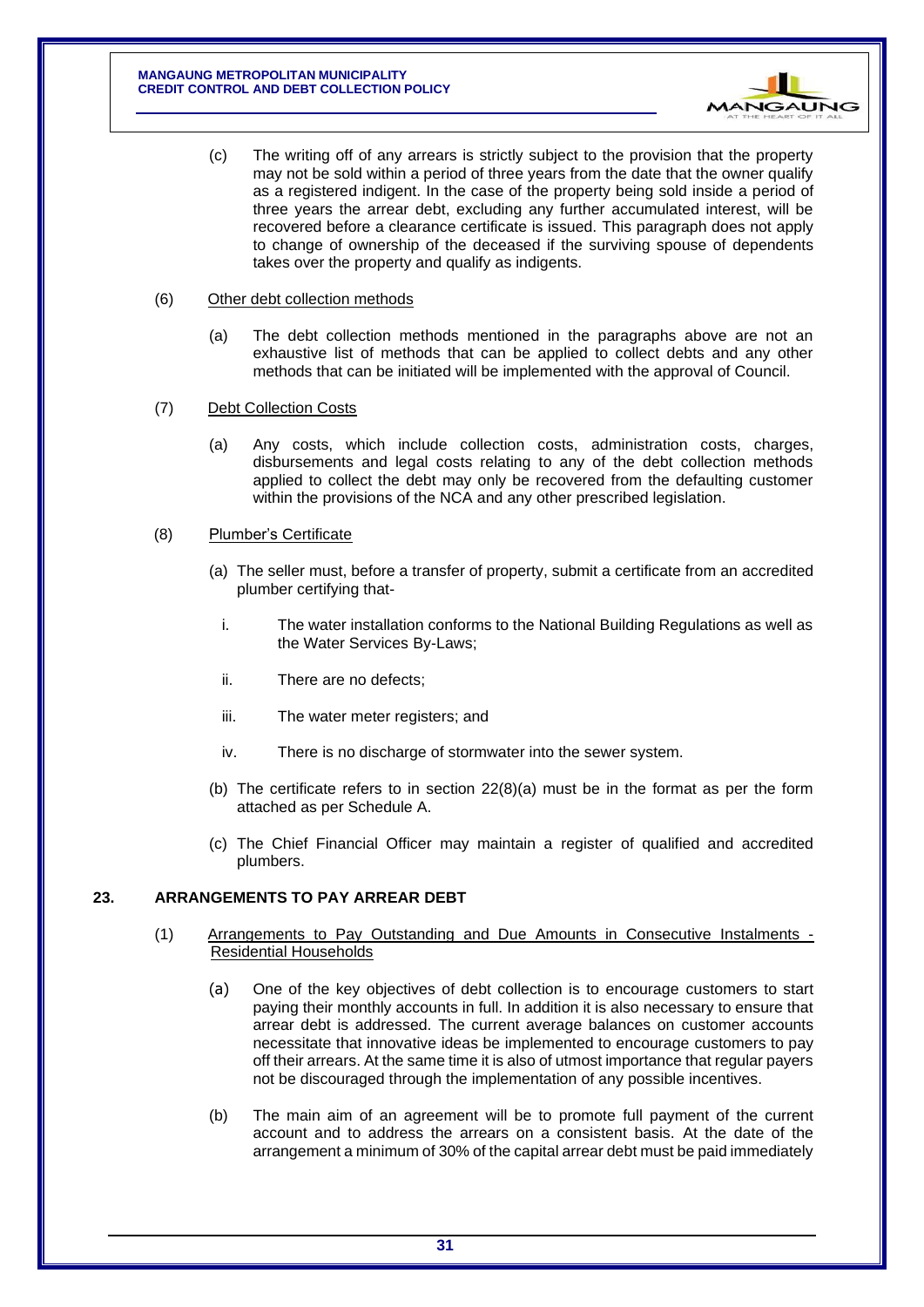

for residential customers. The minimum amount less than 30% may be recommended by the General Manager for approval by the Chief Financial Officer.

- (c) A customer may enter into a written agreement with the Municipality to repay any outstanding and due amount to the Municipality under the following conditions:-
	- (i) The outstanding balance, costs and any interest thereon shall be paid in regular and consecutive monthly instalments;
	- (ii) The current monthly amount must be paid in full; and
	- (iii) The written agreement has to be signed on behalf of the Municipality by a duly authorised officer.
	- (iv) The agreement will be compliant with the requirements of the National Credit Act where applicable.
	- (v) Payment shall, as far as possible, only be accepted via a direct debit procedure.
- (d) In order to determine monthly instalments a comprehensive statement of assets and liabilities of the customer must be compiled by a treasury official. To ensure the continuous payment of such arrangement the amount determined must be affordable to the customer, taking into account that payment of the monthly current account is a prerequisite for concluding an arrangement.
- (e) The Municipality may from time to time introduce incentive schemes to improve the debt collection rate.
- (f) A customer who cannot pay their arrear debt may enter into an arrangement to pay the account over an extended period of time.
- (g) During the time of the debt collection process, but before the debt is handed over to the attorneys a customer may enter into an arrangement to pay off arrear debt, which will be made an order of court by agreement in terms of the Rules of the Court.
- (h) The Municipality will entertain only one arrangement with a customer to pay off arrear debt. Failure to abide by the arrangement will result in that:-
	- (i) the arrangement shall be terminated with immediate effect; and
	- (ii) the outstanding balance shall immediately become due and payable;
	- (iii) a prepaid water meter may be installed at the discretion of the municipality.
- (i) The customer by signing the arrangement agreement to pay off arrear debt acknowledges the following: -
	- (i) The debt is owed to the Municipality.
	- (ii) That on default of the arrangement agreement, interest on arrears will be charged on the amount due, electricity or water supply will be disconnected to the property of the customer or the customer will be blocked from the purchase of on the prepayment system or higher deductions of arrears will be instituted, and legal proceedings will be instituted to collect the debt.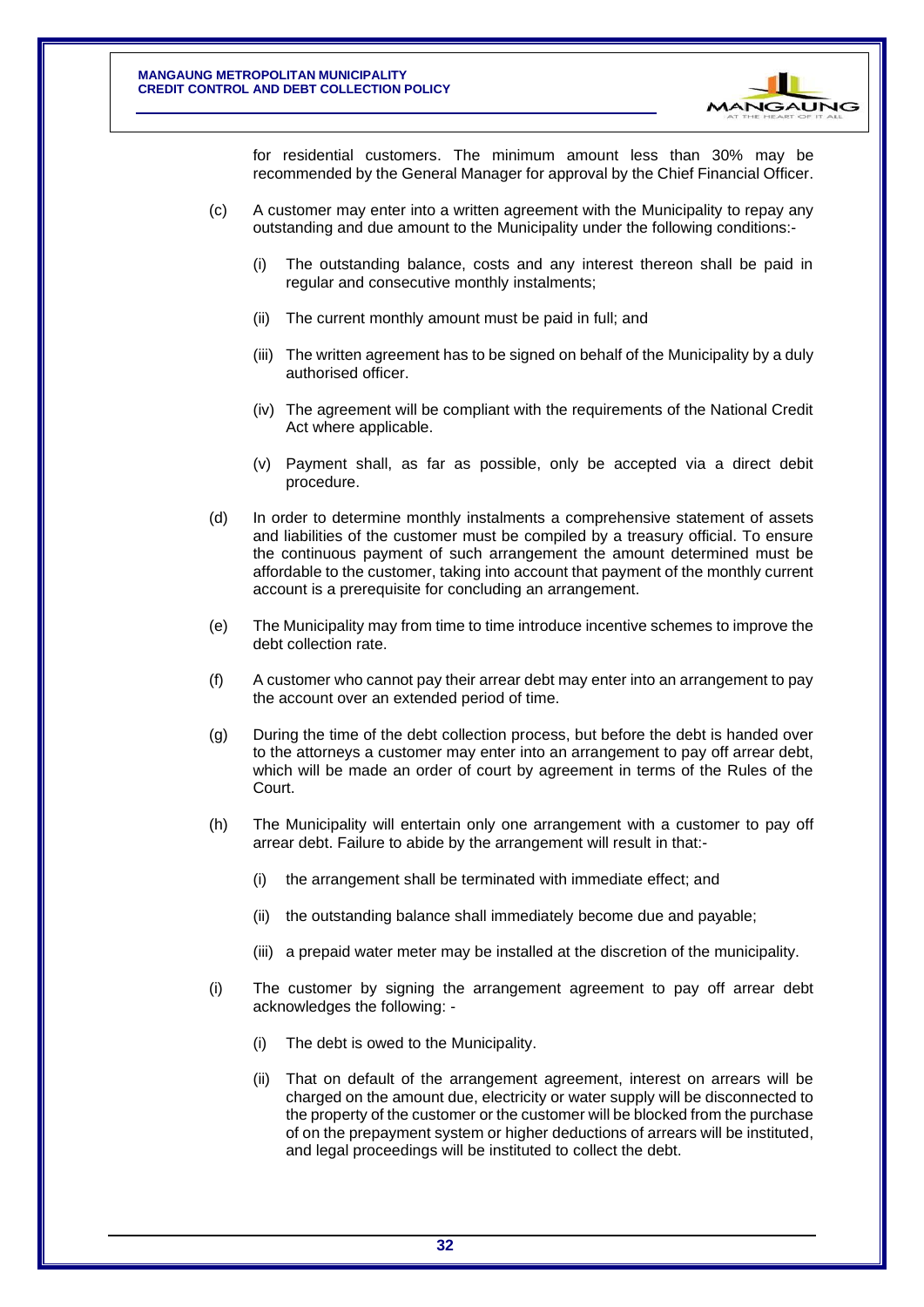

- (iii) Any costs, which include collection costs, charges, disbursements and legal costs relating to any of the debt collection methods applied to collect the debt may only be recovered from the defaulting customer within the provisions of the NCA.
- (2) Arrangements by businesses
	- (a) At the date of the arrangement a minimum of 50% of the capital arrear debt must be paid immediately and any variance on the minimum shall be recommended by the General Manager for approval by the Chief Financial Officer. A report on all businesses that negotiated payments less than the 50% threshold shall be reported quarterly to Council.
	- (b) The balance of the debt which includes the capital amount and interest must be paid over a 6 to 12 month period provided payments are made monthly by the due date. Only the Chief Financial Officer may approve any extension on this arrangement.
	- (c) The total monthly instalment must include the current monthly charges plus the amount to pay off arrear debt.
	- (d) Arrangement by businesses to pay off arrear debt will only be entertained for debt on which debt collection actions have been taken and which actions are in an advanced stage.
	- (e) During the time of the debt collection process, but before the debt is handed over to the attorneys a customer may enter into an arrangement to pay off arrear debt, which will be made an order of court by agreement in terms of the Rules of the Court.
	- (f) Failure to maintain the arrangement will result in interest being reversed and full debt collection being implemented, with no possibility of reprieve.
	- (g) Arrangements with Juristic Persons shall require the following:
		- Documentation and information as set out in section 7(3) as and where applicable;
		- The financial situation of the Juristic Person to be reviewed taking into account the latest audited financial statements and other supporting documents relevant to financial position;
		- Deeds of suretyship in favour of the Municipality, as the case may be in an amount equivalent to the value of the outstanding debt plus current accounts;
		- Payment shall, as far as possible, only be accepted via a direct debit procedure.
	- (h) Any arrangement outside of the foregoing must be approved by the Municipal Manager. This function cannot be delegated.

## **24. INDIGENT CUSTOMERS**

- (1) An account holder (customer) must apply, in the prescribed manner, to be regarded as an indigent customer as defined in the Indigent Policy approved by the Council.
- (2) Any person who has been declared indigent shall be entitled to indigent subsidies for basic services on a basis determined by Council from time to time.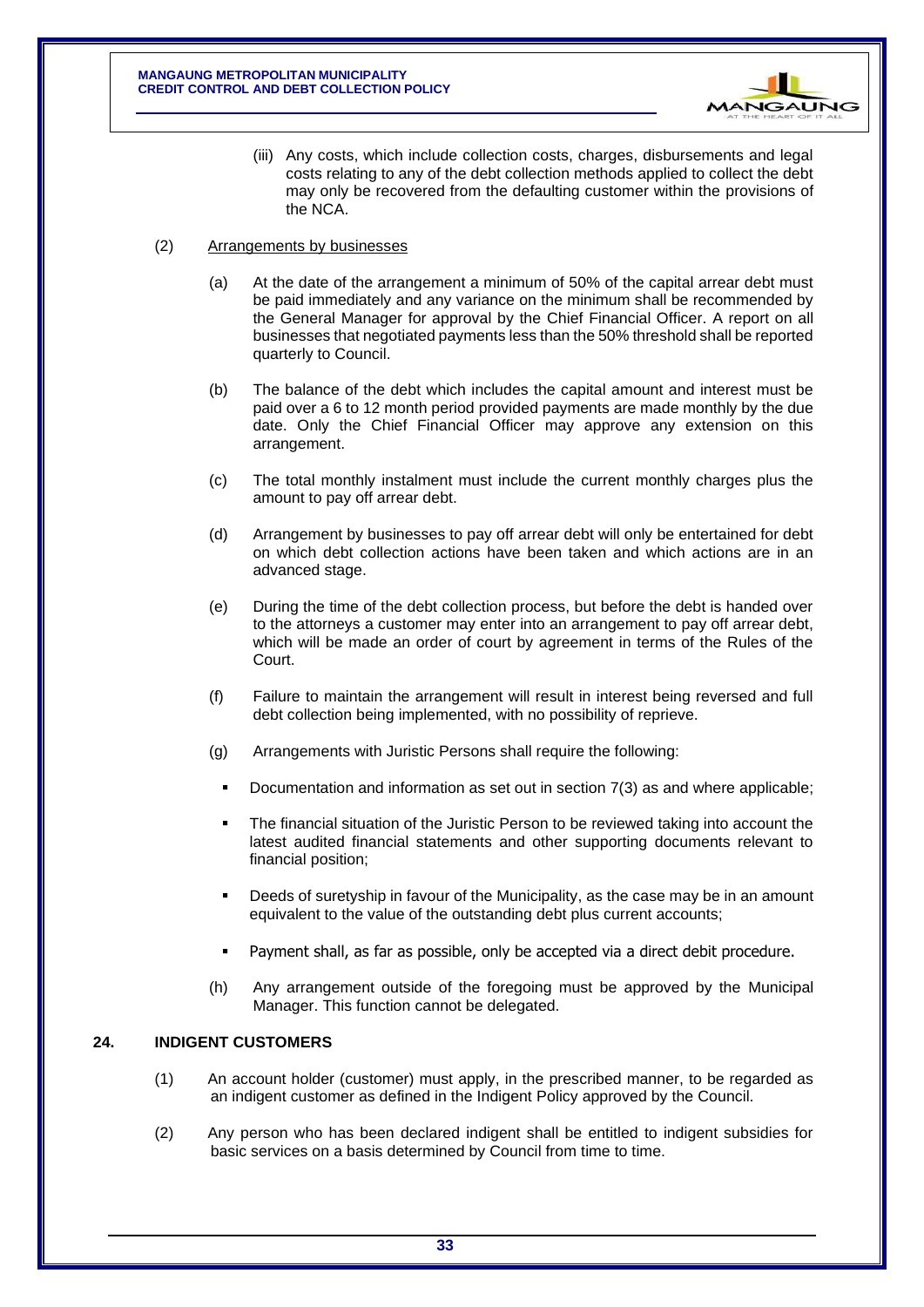

- (3) The approved account holder shall remain responsible for any outstanding amount at the date of application as well as for future excess charges.
- (4) The arrears on the accounts of households, approved as indigent, will be submitted to Council to be written off in full. This submission will only be valid as a once-off exercise after approval and will not be applicable for future consumption in excess of the approved subsidy accumulated.
- (5) Where applicable, indigent customers must have their credit electricity and water meters converted to prepayment electricity and water meters.
- (6) Indigent customers with credit electricity and water meters are required to pay their current monthly account, which is the amount after the indigent subsidy has been deducted, every month by the due date, until the conversion to a prepaid meter has been made.

#### **25. DEBT OF ABSCONDED OWNERS**

The occupant of the property must sign an agreement in which the occupant agrees to pay all property rates and service charges that are to be raised on the property of the absconded registered owner's property.

### **26. STAFF AND COUNCILLORS - PAYMENT OF ARREARS**

- (1) All existing staff and Councillors who have not entered into an agreement to pay arrears must do so within thirty days of the approval of this policy by Council.
- (2) All staff members joining the Municipality must within thirty days sign an agreement to pay arrears.
- (3) The repayment period for both Councillors and staff is not to exceed twelve months.
- (4) All agreements with Councillors must not exceed the expiry date of the term of office.
- (5) Salary deduction in terms of section 10 of schedule 2 of the Municipal Systems Act will be implemented on all staff members and councillors with arrears on their account irrespective of whether they enter into an arrangement or not. .

## **27. ADMINISTRATION ORDERS - PAYMENT OF ARREARS**

- (1) On notification that an order for administration in terms of section 74 of the Magistrates Court Act, 1944 order has been granted, Council will manage the debt that is part of the administration order separately to the current account.
- (2) Interest on arrears will not be charged from the date of notification order for administration. However, interest will be charged immediately thereafter rehabilitation process has been concluded.
- (3) The customer will be responsible for the payment of the current monthly account and if the customer defaults on the payment of the account, debt collection action will be implemented, however the administration order will be taken into account

## **28. WRITE OFF OF IRRECOVERABLE DEBT**

(1) The objective to write off irrecoverable debt is to have a debt book that does not reflect irrecoverable debt.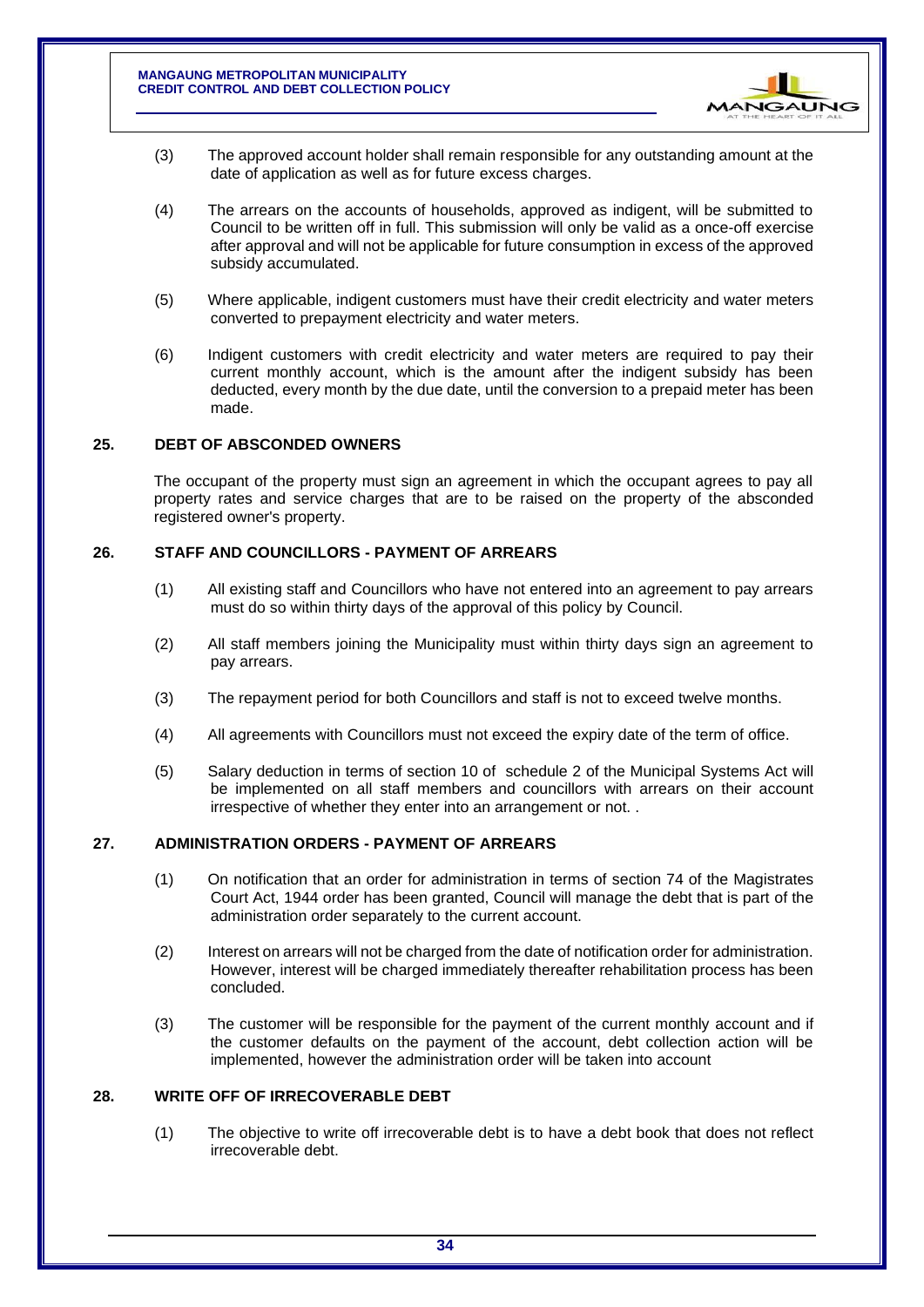

(2) For this purpose Council should adopt and implement a write off policy to formalise the processes for writing off such debts.

## **29. AGREEMENTS WITH EMPLOYERS**

(1) Section 103 of the Systems Act reads as follows -

A Municipality may-

- (a) With the consent of a person liable to the Municipality for the payment of rates or other taxes or fees for Municipal services, enter into an agreement with that person's employer to deduct from the salary or wages of that person
	- i. Any outstanding amounts due by that person to the Municipality; or
	- ii. Regular monthly amounts as may be agreed;
- (2) In the event that the employee voluntary chooses to use the method of payment as contemplated in subsection 29(1) for the payment of his or her municipal accounts, the employee may approach the Municipality for the agreement to be concluded.
- (3) A collection commission may be payable to the employer as determined from time to time.

## **30. CERTIFICATES REQUIRED FOR TENDERS**

- (1) A person or an institution reacting to a tender published by the Municipality or wishing to enter into a contract to either provide services or goods to the Municipality must produce a certificate, on the prescribed form, which states that regular payment of rates and services accounts are maintained and that the account is currently up to date.
- (2) A person who fails to provide such a certificate shall be disqualified from the tendering process.
- (3) A person who has an existing arrangement with the Municipality for the payment of arrears shall be exempted from (1) and (2) to the extent of the arrears.
- (4) The municipality reserves the right to extend clause (3) above to the registered directors of the prospective bidders.
- (5) The municipality may withhold payments to its creditors if the creditors including its directors owe municipality for rates or services.

## **31. PRIMA FACIE EVIDENCE**

A certificate endorsed by the municipal manager, reflecting the amount due and payable to the Municipality, shall upon mere production thereof be accepted by any court of law as prima facie evidence of the indebtedness reflected therein.

## **32. OFFENCES AND PENALTIES**

- (1) Any person who:-
	- (a) fails to give the access required by a duly authorised representative of the Municipality in terms of this policy;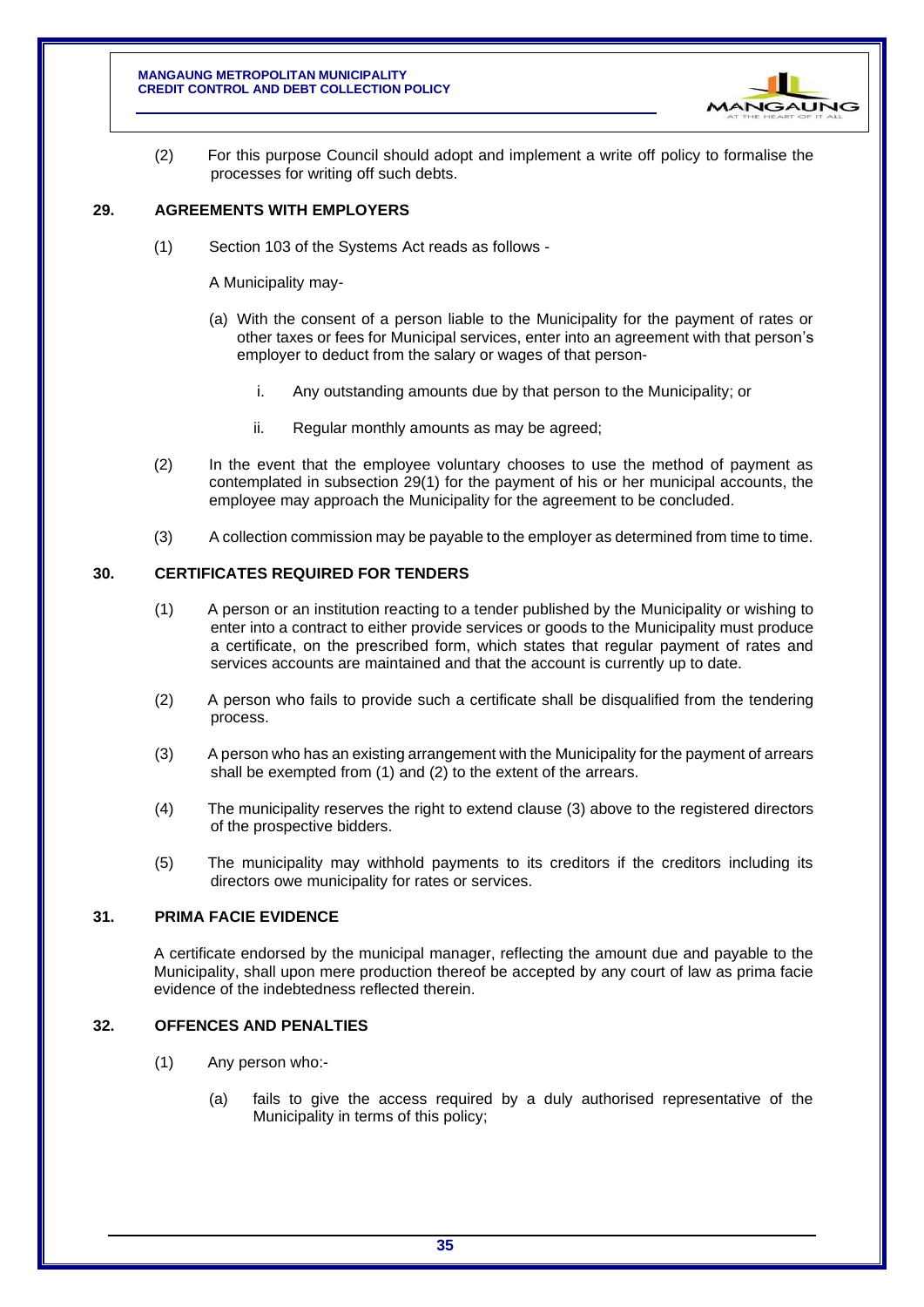

- (b) obstructs or hinders a duly authorised representative of the Municipality in the exercise of his or her powers or performance of functions or duties in terms of this policy;
- (c) unlawfully uses or interferes with municipal equipment or the consumption of services supplied to any customer;
- (d) tampers with or breaks any seal on a meter or on any equipment belonging to the Municipality, or causes a meter not to register properly the service used;
- (e) fails, or refuses, to give a duly authorised representative of the Municipality such information as he or she may reasonably require for the purpose of exercising or performing his or her powers or functions in terms of this policy, or gives such representative false or misleading information, knowing it to be false or misleading; or
- (f) contravenes, or fails to comply with, a provision of this policy,

shall be guilty of an offence.

#### **33. REPORTING ON PERFORMANCE MANAGEMENT**

- (1) The Chief Financial Officer shall report monthly to the Municipal Manager in a suitable format to enable the Municipal Manager to report to the Executive Mayor as Supervisory Authority in terms of section 99 of the Systems Act, read with section 100(c).
- (2) The Executive Mayor as Supervisory Authority shall, at intervals of three (3) months, report to Council as contemplated in section 99(c) of the Systems Act.
- (3) This report shall contain particulars on cash collection statistics, showing high-level debt recovery information including amongst others numbers of customers, enquiries, arrangements, default arrangements, growth or reduction of arrear debt.
- (4) Where possible, the statistics should ideally be divided into wards, business (commerce and industry), domestic, state, institutional and other such divisions.
- (5) If in the opinion of the Chief Financial Officer, the Municipality will not achieve cash receipt income equivalent of the revenue projected in the annual budget as approved by Council, the Chief Financial Officer will report this with motivation to the Municipal Manager who will, if in agreement with the Chief Financial Officer, immediately move for a revision of the budget according to realistically realisable income levels.

#### **34. PROPERTY MANAGEMENT LEASES**

The procedure for the recovery of arrears on leases will be in accordance with the conditions contained in the relevant lease contract and this policy will be applied if deemed appropriate by the Chief Financial Officer.

Persons who lease property from the Municipality for the purposes of any business or trade must provide a surety agreement covering all debt incurred on the said property during the duration of the lease.

#### **35. POWER OF ENTRY AND INSPECTION**

(1) For any purpose related to the implementation or enforcement of this policy, and at all reasonable times, or in an emergency, a duly authorised representative of the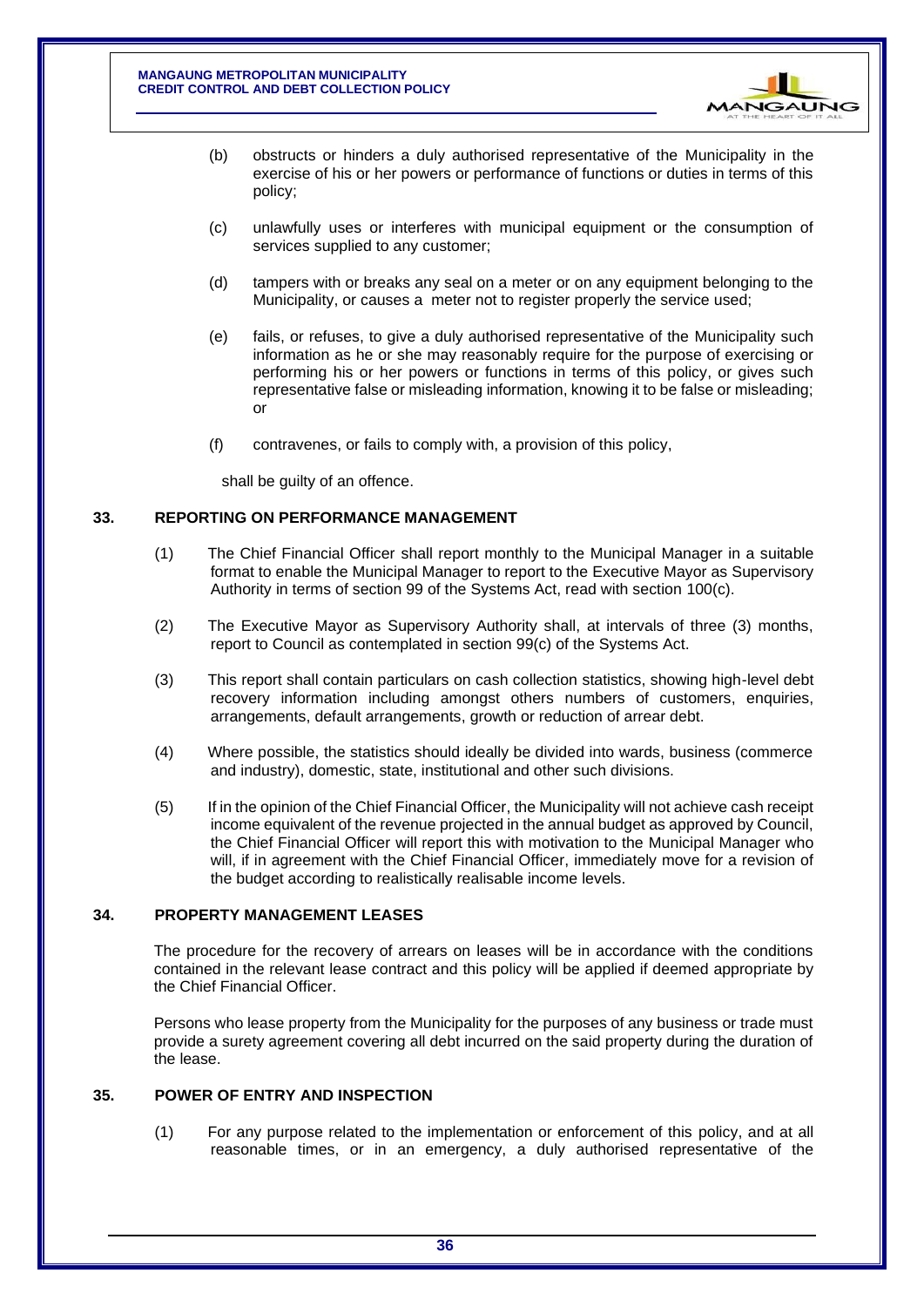

Municipality may enter premises, request information and carry out such inspection or examination, as he or she may deem necessary:-

- (a) with regard to the installation or repair of any meter or service connection or reticulation; or
- (b) so as to limit, discontinue, disconnect or reconnect the provision of any service.
- (c) To take readings for consumption of water.
- (2) If the Municipality considers it necessary that work be performed to enable the afore stated authorised representative to perform a function referred to in subsection (1) properly and effectively, then it may:-
	- (a) by written notice require the owner or occupier of the premises, at his or her own expense, to do specific work within a specified period; or
	- (b) if, in its reasonable opinion, the situation is a matter of urgency, then the Municipality may do such work, or cause it to be done, at the expense of the owner or occupier, and without written notice.
- (3) If the work referred to in subsection (2)(b) above is carried out for the sole purpose of establishing whether a contravention of this policy has been committed, and no such contravention has taken place, then the Municipality shall bear the expense connected therewith, together with the expense of restoring the premises to its former condition.

#### **36. NOTICES**

- (1) A notice or document issued by the Municipality in terms of this policy shall be deemed to be duly issued if signed by a duly authorised representative of the Municipality.
- (2) If a notice is to be served on a person in terms of this policy then such service shall be effected by:-
	- (a) delivering the notice to him or her personally, or to his or her duly authorised agent;
	- (b) delivering the notice at his or her residence or place of employment, to a person apparently not less than 16 (sixteen) years of age, and apparently residing or employed there;
	- (c) if he or she has nominated an address for legal purposes, delivering the notice to such an address;
	- (d) registered or certified post, addressed to his or her last known address;
	- (e) in the case of a body corporate, delivering it to the registered office or the business premises of such a body corporate; or
	- (f) if service cannot be effected in terms of the afore going subsections, by affixing it to the principal door of entry to the premises or displaying it in a conspicuous place on the property to which it relates.
	- (g) With respect to notices in respect of valuation rolls, section 49 of the Property rates act shall be followed.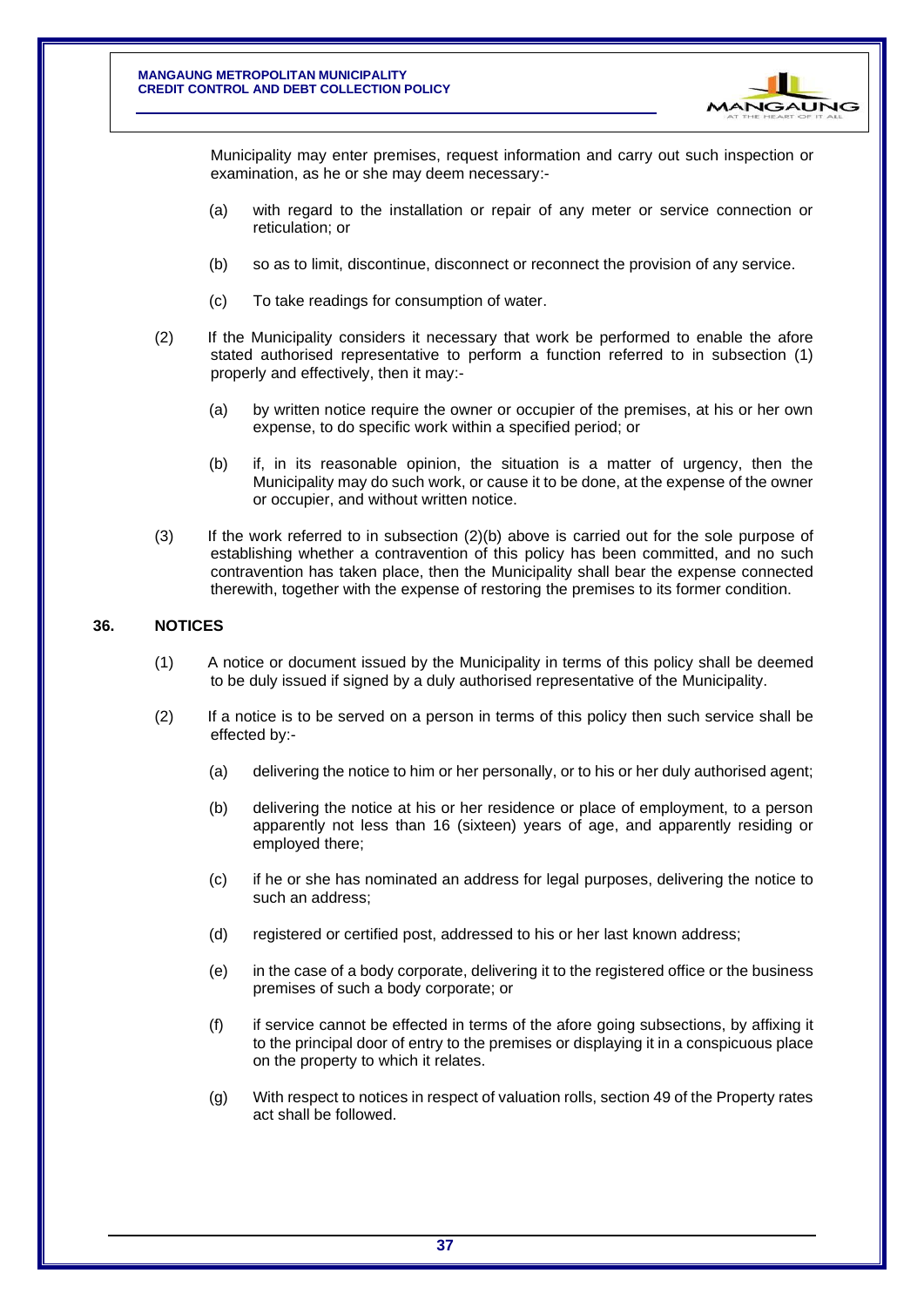

#### **37. BY-LAWS**

- (1) The Municipality may promulgate by-laws regarding:-
	- (a) any matter required, or permitted, to be prescribed in terms of this policy; and
	- (b) generally, all matters which, in the reasonable opinion of the Municipality, are necessary, or expedient, to be prescribed, in order to achieve the objects of this policy.

## **38. REPEAL OF POLICY**

Any policy relating to credit control and debt collection adopted by the Municipality or any erstwhile municipal council now comprising an administrative unit of the Municipality shall be repealed from the date of promulgation of this policy.

#### **39. PUBLICATION OF POLICY**

The Municipal Manager shall, within 14 days from the date of adoption of this Policy by the Council, by public note draw the attention of the public to its broad contents and method of application.

#### **40. APPLICATION OF THE POLICY**

- (a) The Council reserves the right to differentiate between different categories of customers, debtors, services or service standards when applying this Policy. The Council will on application of the credit control policy avoid discrimination as forbidden by the Constitution unless it is established that the discrimination is fair as allowed by the Constitution.
- (b) If any provision of this policy is unenforceable at law, such provision shall be severed from the remaining provisions of this policy and the remaining provisions of this policy shall not be affected and shall remain of full force and effect.

## **41. IMPLEMENTATION AND REVIEW OF THIS POLICY**

- (1) This policy shall be implemented once approved by Council. All future credit control actions must be made in accordance with this policy.
- $(2)$  In terms of section 17(1)(e) of the MFMA this policy must be reviewed on annual basis and the reviewed policy tabled to Council for approval as part of the budget process.

## **42. CONTACT DETAILS**

For more information, please contact General Manager – Strategic Support: Finance on (051) 405 8833.